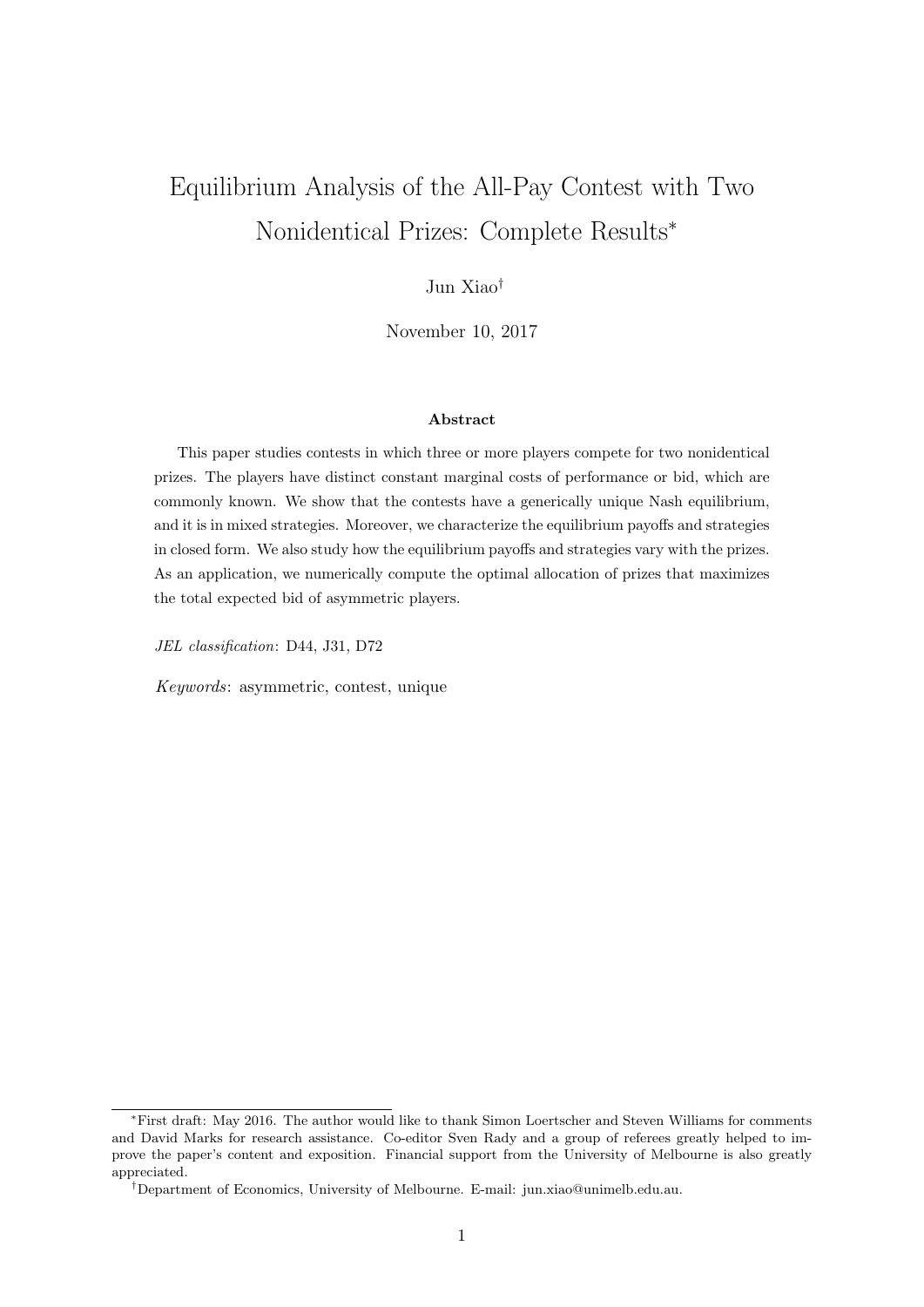# <span id="page-1-0"></span>1 Introduction

Contests with asymmetric players and heterogeneous prizes are predominant. For example, students of various intellectual levels compete for different grades, athletes of different abilities compete for different medals, and employees with different experience compete for different promotion opportunities. If we rank the prizes in a contest from the highest value to the lowest, we obtain a nonincreasing sequence of prize values, to which we refer as the prize sequence. The prize sequences in these contests have different shapes. For instance, in the 2016 U.S. Open tennis tournament, the prize is \$3.5 million for the winner, \$1.75 million for a runner-up, and \$0.875 million for a semifinalist. A prize is roughly half of the value of the next higher prize. In contrast, the prizes in the golf tournaments do not have the same property. For example, in 2016 U.S. Open golf tournament, the prizes are \$1.8 million for the champion, \$1.1 million for the runner-up, and \$0.68 million for the third place.

The shape of the prize sequence is especially important if the players have different abilities. To see why, if the prize sequence is very concave, the difference between higher prizes is small relative to that between lower prizes, which leads to less competition among the players with stronger abilities. In contrast, if the prize sequence is very convex, the difference between lower prizes is small relative to that between higher prizes, which leads to less competition among the players with lower abilities.

In this paper, we consider a complete-information all-pay contest among players of distinct constant marginal costs and two prizes of distinct values. This is the simplest setup to introduce prize sequences of different concavity/convexity, measured in the ratio of the difference between the two prizes to the difference between the lower prize and zero. We show that the contest has a unique Nash equilibrium, and it is in mixed strategies. In addition, we provide a closedform characterization of the equilibrium payoffs and strategies, and computer programs to numerically compute them.

This paper's contribution is threefold. First, it shows equilibrium uniqueness. The uniqueness is not obvious because multiple equilibria have been found in contests with identical players (e.g. [Baye et al.](#page-16-0) [\(1996\)](#page-16-0)). In contrast, [Siegel](#page-17-0) [\(2010\)](#page-17-0) constructs a unique Nash equilibrium in contests with identical prizes and general nonlinear cost functions. This paper shows that his method, with non-trivial modifications, also applies to contests with asymmetric players and two distinct prizes, and can be used to show the uniqueness of Nash equilibrium.

Second, this paper provides a closed-form characterization of equilibrium payoffs and strategies in contests with two prizes of arbitrary values. As a result, it unifies the existing equilibrium characterizations with specific prize sequences, and we can illustrate how the unique equilibrium changes from one type to another as the prizes change. In addition, [Xiao](#page-18-0) [\(2016\)](#page-18-0) illustrates in an example that a convex prize sequence can lead to an equilibrium in which a player mixes over a non-interval set of bids. As a result of our closed-form characterization, we provide a necessary and sufficient condition for this to happen.

Third, this paper can be used to test conjectures on variants of all-pay auctions and contests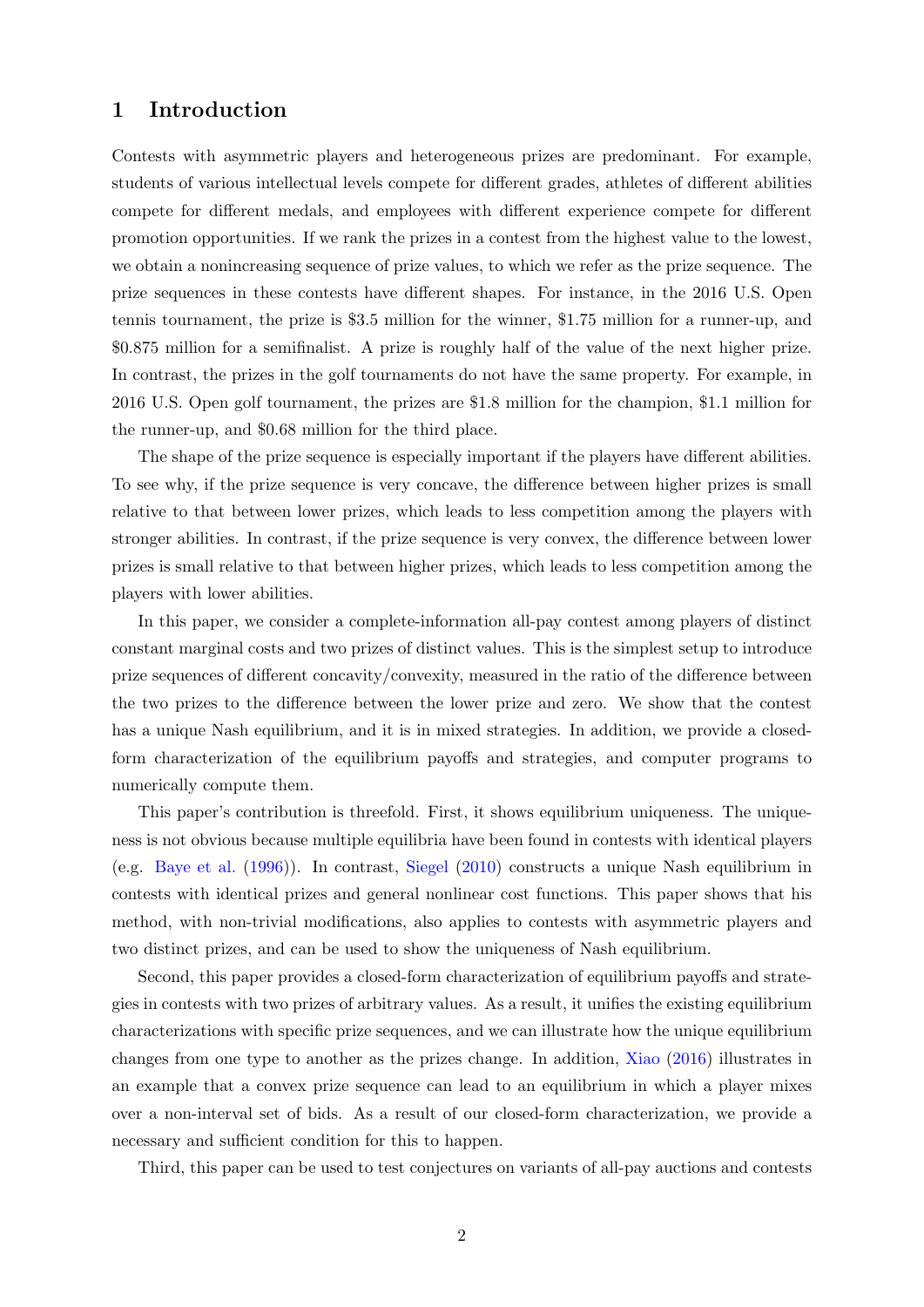<span id="page-2-2"></span>as well as on their design questions. If there is significant heterogeneity among either players or prizes, it is typically difficult to characterize equilibria in these games. However, our closedform characterization and computer programs can be used to test conjectures and determine what results to expect. Specifically, we numerically compute the optimal allocation of prizes that maximizes the total expected bid of three asymmetric players. We find that the resulting optimal prize sequence contains either a single prize or two equal prizes, which complements the existing results by examining all the marginal cost profiles in a simplex, including the extreme values of marginal costs that have been previously studied.

Literature There is a large literature on contests and, closely related, auctions. See [Konrad](#page-17-1) [\(2009\)](#page-17-1) for a comprehensive survey. This paper is closely related to auctions and contests with complete information. As in this paper, Nash equilibria in these setups are usually in mixed strategies. A variety of prize structures are studied. For example, there is a large literature on contests with a single prize (e.g., [Baye et al.](#page-16-0) [\(1996\)](#page-16-0), [Che and Gale](#page-17-2) [\(1998\)](#page-17-2)). Identical prizes are considered by [Clark and Riis](#page-16-1) [\(1998\)](#page-16-1) and Siegel [\(2009,](#page-17-3) [2010\)](#page-17-0). Arithmetic prize sequences – with constant first-order differences – are studied by [Bulow and Levin](#page-16-2)  $(2006)$  and González-Díaz and [Siegel](#page-17-4)  $(2013)^{1}$  $(2013)^{1}$  $(2013)^{1}$  $(2013)^{1}$  [Xiao](#page-18-0)  $(2016)$  considers geometric prize sequences, with a constant ratio of two consecutive prizes, and quadratic prize sequences, with constant second-order differences, where both sequences are convex.

The main difference of this paper from the above is that we consider both concave and convex prize sequences. Moreover, we consider how the concavity/convexity affects asymmetric players. [Barut and Kovenock](#page-16-3) [\(1998\)](#page-16-3) study arbitrary prize sequences in contests among identical players. This paper extends their setup to asymmetric players but restricts it to two distinct prizes. Our findings are different from theirs. We find a unique equilibrium in contrast to their multiple equilibria. In addition, the prize allocation affects the total expected bid in our setup while the total expected bid is independent of prize allocations in their setup.<sup>[2](#page-2-1)</sup> [Azmat and](#page-16-4) Möller [\(2009\)](#page-16-4) also consider symmetric players in a study of competing contests. [Sela](#page-17-5) [\(2012\)](#page-17-5) studies sequential all-pay auctions with one object in each stage. [Olszewski and Siegel](#page-17-6) [\(2016a\)](#page-17-6) study heterogeneous prizes and asymmetric players in large contests where the numbers of prizes and players go to infinity. In contrast, this paper considers a similar contest but with a finite number of prizes.

There is a literature on contests with asymmetric information, in contrast to the complete information in this paper. For example, [Rosen](#page-17-7) [\(1986\)](#page-17-7) studies the role of convex prize sequences in single-elimination tournaments, in which the players' effort is not observable. [Moldovanu](#page-17-8) [and Sela](#page-17-8) [\(2001\)](#page-17-8) study the optimal allocation of prizes for ex ante symmetric players. All-pay auctions between two ex ante asymmetric players are studied in various setups (e.g., [Amann and](#page-16-5) [Leininger](#page-16-5) [\(1996\)](#page-16-5), [Lizzeri and Persico](#page-17-9) [\(2000\)](#page-17-9), [Siegel](#page-18-1) [\(2014\)](#page-18-1), and [Rentschler and Turocy](#page-17-10) [\(2016\)](#page-17-10)).

<span id="page-2-0"></span><sup>&</sup>lt;sup>1</sup>[Bulow and Levin](#page-16-2) [\(2006\)](#page-16-2) study labor markets in which firms compete for workers. Their model can be transformed into a contest with arithmetic prize sequences.

<span id="page-2-1"></span> $2^2$ More precisely, for a fixed budget of prize money, any prize sequence whose lowest prize is zero maximizes the total expected bid.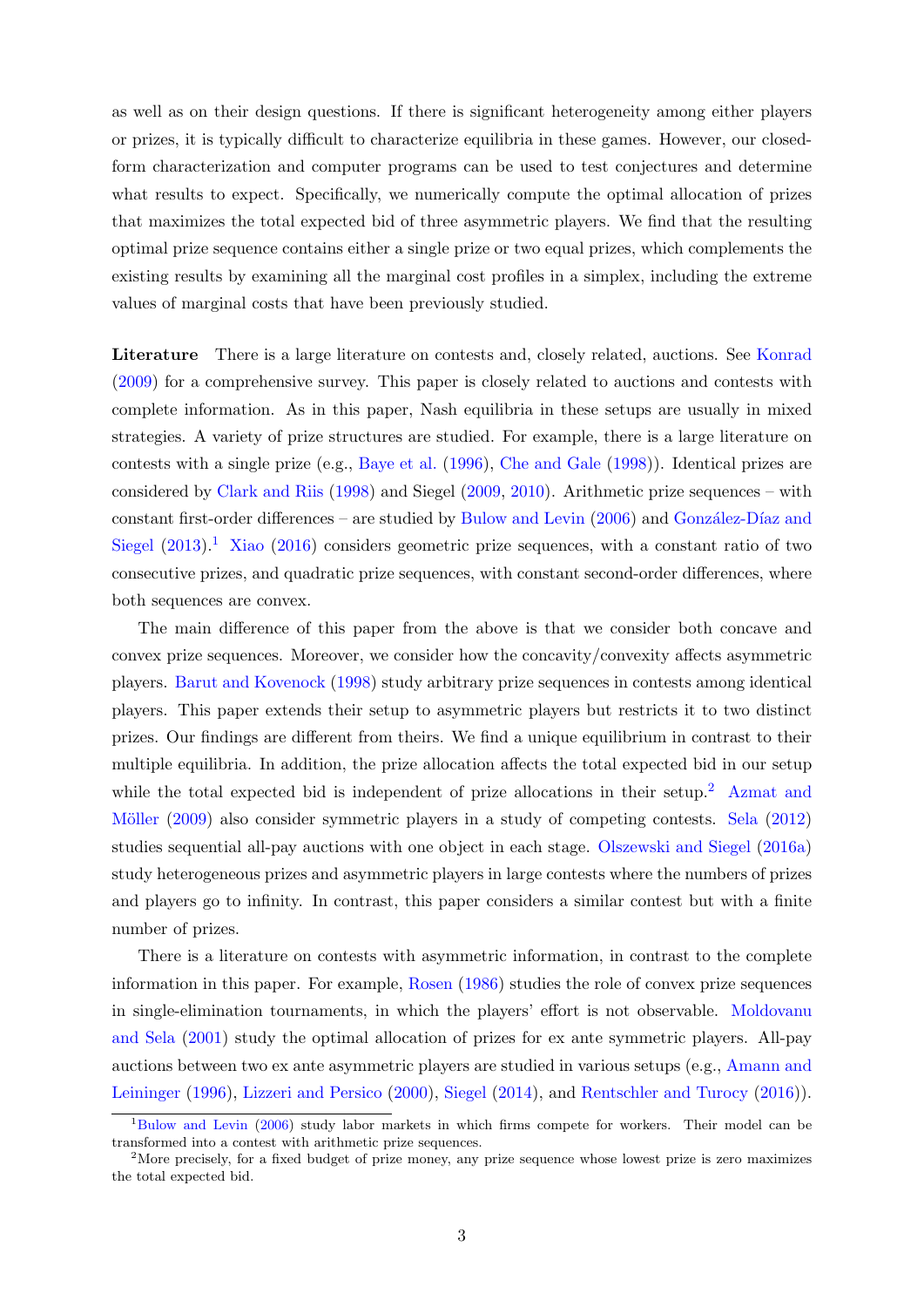<span id="page-3-4"></span>However, we cannot study the effects of different prize structures on asymmetric players in those setups because they have either a single prize or symmetric players. Parreiras and Rubinchik [\(2010,](#page-17-11) [2015\)](#page-17-12) study all-pay auctions of multiple objects and multiple ex ante asymmetric players. In contrast to this paper, the equilibria in those auctions are in pure strategies.

The remainder of this paper is organized as follows. Section [2](#page-3-0) introduces a contest model among three players. Section [3](#page-3-1) characterizes the equilibrium payoffs, and Section [4](#page-9-0) characterizes the equilibrium strategies. Section [5](#page-14-0) generalizes the results to more than three players and studies the optimal prize allocation for asymmetric players.

## <span id="page-3-0"></span>2 Model

For simpler notation, Sections [2](#page-3-0) to [4](#page-9-0) focus on a contest with three players 1, 2, 3. Then, Section [5](#page-14-0) extends the results to more players. Each player i has a constant marginal cost of bid  $c_i > 0$ , and the marginal costs are distinct  $0 < c_1 < c_2 < c_3$  $0 < c_1 < c_2 < c_3$ .<sup>3</sup> Therefore, a bid  $s_i \geq 0$  incurs a cost of  $c_i s_i$  to player i. Player 1 is the strongest because it costs him the least to achieve the same bid. The contest has two distinct prizes  $v_1 > v_2 > 0.4$  $v_1 > v_2 > 0.4$  Let  $\mathbf{c} = (c_1, c_2, c_3)$  be the cost sequence and  $\mathbf{v} = (v_1, v_2)$  be the prize sequence. Then, a contest is characterized by  $(\mathbf{c}, \mathbf{v})$ . The game is of complete information, so  $(c, v)$  is commonly known. Let the first order differences of the prizes be  $\Delta_1 = v_1 - v_2$  and  $\Delta_2 = v_2 - v_3$ , where  $v_3 = 0$ . Then, the prize sequence is convex if  $\Delta_1 > \Delta_2$ , linear if  $\Delta_1 = \Delta_2$ , and concave if  $\Delta_1 < \Delta_2$ . We use the ratio  $\Delta_1/\Delta_2$  to measure the convexity of the prize sequence, and we say a sequence is more convex than another if the ratio is larger.

Each player i chooses a bid  $s_i \geq 0$  simultaneously. The player with the highest bid receives the highest prize  $v_1$ ; the player with the second-highest bid receives the second-highest prize  $v_2$ ; and the others receive no prize. In the case of a tie, ranks are allocated randomly with equal probabilities to tying players. For example, suppose  $s_1 = s_2 > s_3$ , then with probability  $1/2$ , player 1 receives  $v_1$  and player 2 receives  $v_2$ ; and with probability  $1/2$ , player 2 receives  $v_1$  and player 1 receives  $v_2$ . If  $s_1 > s_2 = s_3$ , player 2 receives  $v_2$  with probability 1/2, and player 3 receives  $v_2$  with probability 1/2. If player i wins prize  $v_k$  with bid  $s_i$ , his payoff is  $v_k - c_i s_i$ ; if a player chooses bid  $s_i \geq 0$  but wins no prize, his payoff is  $-c_i s_i$ . All players are risk neutral. We consider only Nash equilibrium throughout the paper.

# <span id="page-3-1"></span>3 Equilibrium Payoffs

We first introduce a sequence of definitions, and show in Proposition [1](#page-6-0) that the equilibrium payoffs can be constructed using the definitions. After that, Proposition [2](#page-8-0) characterizes equilibrium payoffs in closed form, and Corollary [1](#page-9-1) discusses comparative statics of the equilibrium payoffs with respect to the prize sequence.

<span id="page-3-2"></span><sup>3</sup> If some players have identical marginal costs, there may be multiple Nash equilibria, so our uniqueness result does not apply. See, for instance, [Baye et al.](#page-16-0) [\(1996\)](#page-16-0).

<span id="page-3-3"></span><sup>&</sup>lt;sup>4</sup>See [Siegel](#page-17-0) [\(2010\)](#page-17-0) for the case with  $v_1 = v_2$ .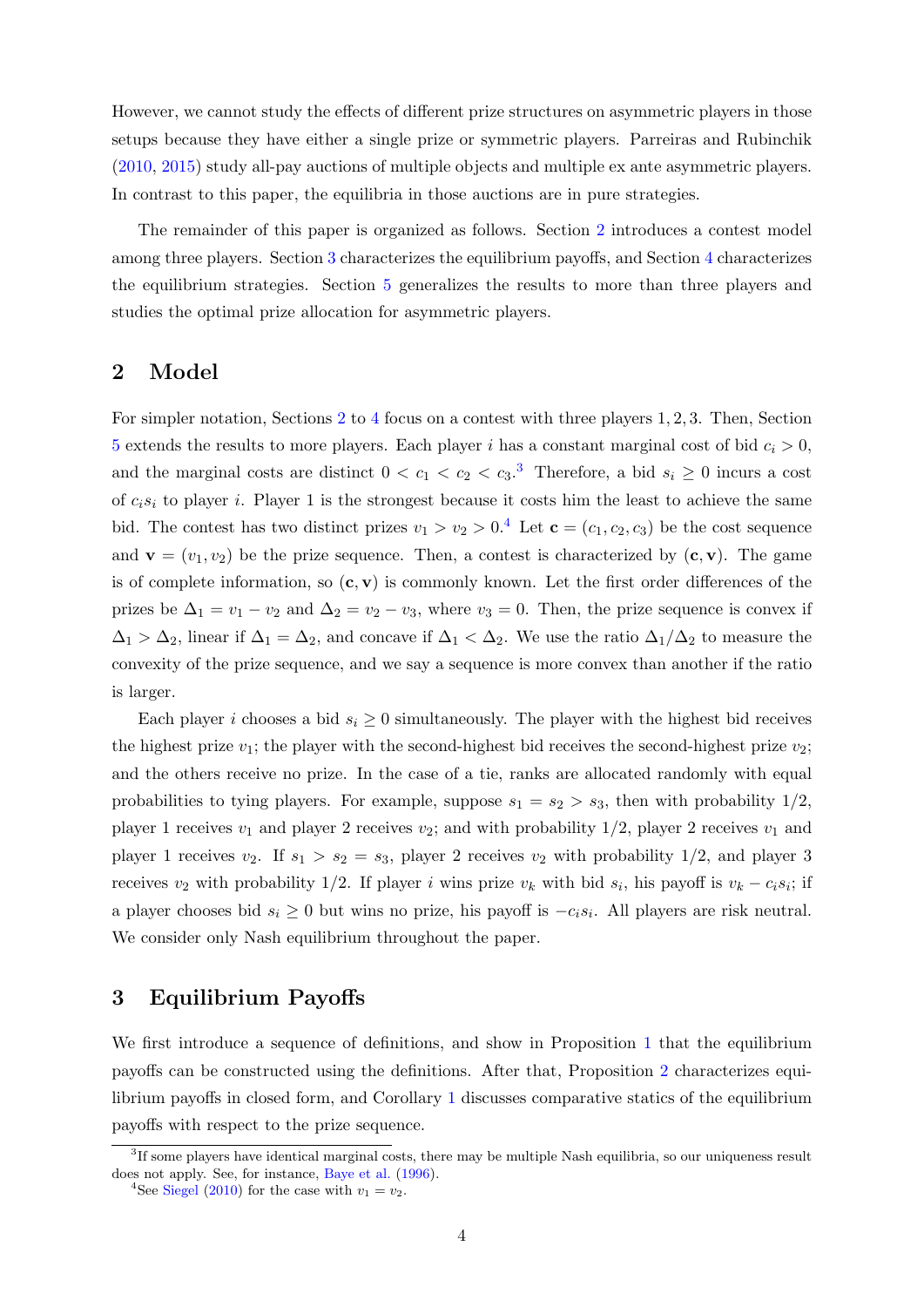<span id="page-4-4"></span><span id="page-4-2"></span>

Figure 1: A Two-Player Contest

We use a c.d.f.  $G_i : [0, +\infty) \to [0, 1]$  to represent player i's (mixed) strategy. The support of  $G_i$  is the smallest closed set to which  $G_i$  assigns probability 1. Before the discussion of equilibrium payoffs, we introduce some notation in a two-player contest and a three-player contest.

First, consider a two-player contest in which the top two players 1 and 2 compete for prizes  $v_1$  and  $v_2$ . The two-player contest is isomorphic to a two-player complete-information all-pay auction, and it is well-understood.<sup>[5](#page-4-0)</sup> The contest has a unique equilibrium, and it is in mixed strategies. $\delta$  The equilibrium strategies are

<span id="page-4-5"></span>
$$
G_1^2(s) = c_2 s / (v_1 - v_2) \tag{1}
$$

$$
G_2^2(s) = 1 - c_1/c_2 + c_1 s/(v_1 - v_2)
$$
\n(2)

for  $s \in [0, \bar{s}_1^2]$ , where  $\bar{s}_1^2 = (v_1 - v_2)/c_2$ . Throughout the paper, superscripts indicate the number of players in a contest. Figure [1](#page-4-2) illustrates the equilibrium strategies if  $c_1 = 1, c_2 = 4$  and  $v_1 = 4, v_2 = 3$ . The equilibrium payoffs are

$$
u_i^2 = v_1 - (v_1 - v_2)c_i/c_2
$$

for  $i = 1, 2$ .

Second, consider a three-player contest in which player 3 wins in every tie. This contest is the same as the original one described in Section [2](#page-3-0) except the tie-breaking rule. More precisely, whenever player 3 has the same bid with another player, player 3 receives a higher prize than the other player.<sup>[7](#page-4-3)</sup> We can extend  $G_i^2$  for  $i = 1, 2$  to a linear functions  $G_i : \mathbb{R} \to \mathbb{R}$  such that  $G_1(s) = c_2s/(v_1 - v_2)$  and  $G_2(s) = 1 - c_1/c_2 + c_1s/(v_1 - v_2)$ . Then, define a quadratic function  $U_3(\cdot|G_1^2, G_2^2): \mathbb{R} \to \mathbb{R}$  such that

<span id="page-4-6"></span>
$$
U_3(s|G_1^2, G_2^2) \equiv v_1 G_1(s)G_2(s) + v_2[G_1(s)(1 - G_2(s)) + (1 - G_1(s))G_2(s)] - c_3s \tag{3}
$$

<span id="page-4-0"></span><sup>&</sup>lt;sup>5</sup>The contest is isomorphic to the complete-information all-pay auction with two players whose values are  $(v_1 - v_2)/c_1$  and  $(v_1 - v_2)/c_2$ . The two games have the same equilibrium.

<span id="page-4-3"></span><span id="page-4-1"></span> ${}^{6}$ See, for instance, [Che and Gale](#page-17-13) [\(2006\)](#page-17-14) and [Kaplan and Wettstein](#page-17-14) (2006).

<sup>&</sup>lt;sup>7</sup>Without this tie-breaking rule, the interpretation of  $U_3(\cdot|G_1^2, G_2^2)$  provided below still applies for  $s > 0$  but not for  $s = 0$ .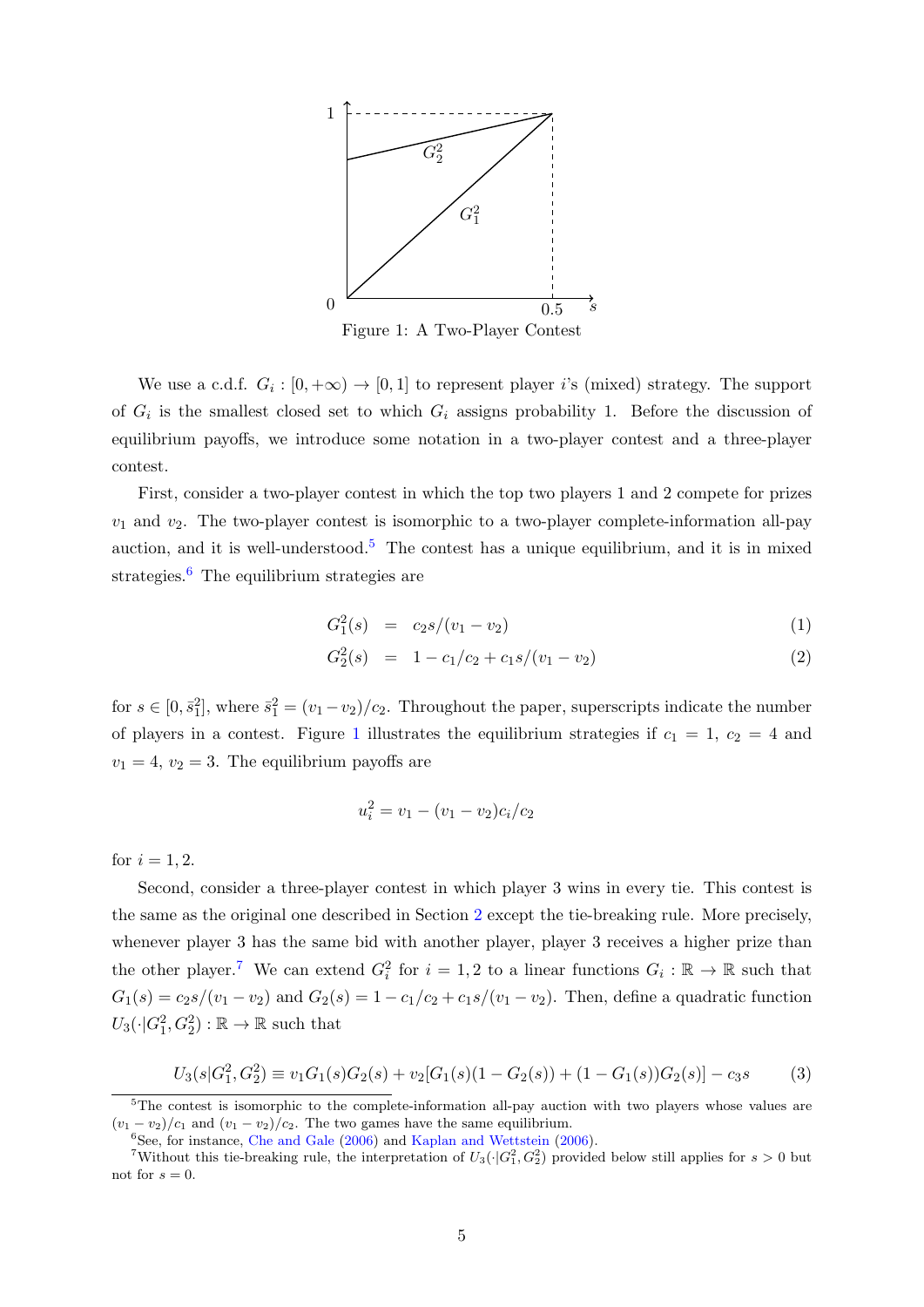The function has an interpretation in the three-player contest in which player 3 wins in every tie. Specifically, if the other players 1 and 2 use strategies  $G_1^2$  and  $G_2^2$ , player 3's expected payoffs from choosing s is  $U_3(s|G_1^2, G_2^2)$ , which is the expected value of his prizes  $v_1G_1^2(s)G_2^2(s)$  +  $v_2[G_1^2(s)(1-G_2^2(s)) + (1-G_1^2(s))G_2^2(s)]$  minus his cost  $c_3s$ . Moreover, define

<span id="page-5-0"></span>
$$
\hat{s}_3 \equiv \min \arg \max_{s \in [0, \bar{s}_1^2]} U_3(s | G_1^2, G_2^2)
$$
\n(4)

which is player 3's smallest best response against  $G_1^2$  and  $G_2^2$ . The minimum in [\(4\)](#page-5-0) is necessary because multiple maximizers arise in two scenarios: First, if  $v_1 - 2v_2 > 0$ , the objective function  $U_3(\cdot|G_1^2, G_2^2)$  is a U-shaped function, whose maximum over  $[0, \bar{s}_1^2]$  may be reached at both boundaries of the interval. Second, if  $v_1 - 2v_2 = 0$ ,  $U_3(\cdot | G_1^2, G_2^2)$  reduces to a linear function, whose maximum over  $[0, \bar{s}_1^2]$  may be reached at every point in the interval.

The expected payoff associated with the best response is

<span id="page-5-5"></span>
$$
\hat{u}_3 \equiv U_3(\hat{s}_3|G_1^2, G_2^2) \tag{5}
$$

and the corresponding expected value of prizes is

<span id="page-5-4"></span>
$$
x_3 \equiv v_1 G_1^2(\hat{s}_3) G_2^2(\hat{s}_3) + v_2 [G_1^2(\hat{s}_3)(1 - G_2^2(\hat{s}_3)) + (1 - G_1^2(\hat{s}_3)) G_2^2(\hat{s}_3)] = \hat{u}_3 + c_3 \hat{s}_3
$$
(6)

Now we go back to the two-player contest, in which players 1 and 2 compete for  $v_1$  and  $v_2$ , to define  $x_1$  and  $x_2$ . Specifically, define

<span id="page-5-2"></span>
$$
x_1 \equiv v_1 G_2^2(\hat{s}_3) + v_2(1 - G_2^2(\hat{s}_3))
$$
\n<sup>(7)</sup>

where  $\hat{s}_3$  is defined as in [\(4\)](#page-5-0). Given player 2's equilibrium strategy  $G_2^2$  in this contest,  $x_1$  can be interpreted as player 1's expected value of prizes from choosing  $\hat{s}_3$ .<sup>[8](#page-5-1)</sup> Similarly, given player 1's strategy  $G_1^2$ , player 2's expected value of prizes from choosing  $\hat{s}_3$  is

<span id="page-5-3"></span>
$$
x_2 \equiv v_1 G_1^2(\hat{s}_3) + v_2(1 - G_1^2(\hat{s}_3))
$$
\n(8)

With this notation, we can introduce a sequence of definitions that are useful for characterizing equilibrium payoffs.

## Definitions

i) Let  $G_1^2$  and  $G_2^2$  be the equilibrium strategies in the two-player contest in which players 1 and 2 compete for prizes  $v_1$  and  $v_2$ . Consider the three-player contest in which player 3 wins in every tie. In this contest, define player 3's value of winning as  $x_3 = U_3(\hat{s}_3|G_1^2, G_2^2) + c_3\hat{s}_3$ , which is his expected value of prizes at his smallest best response  $\hat{s}_3$  against other players' strategies  $G_1^2$  and  $G_2^2$ .

In the two-player contest with players 1 and 2 and prizes  $v_1$  and  $v_2$ , for player  $i = 1$  or

<span id="page-5-1"></span><sup>&</sup>lt;sup>8</sup>This interpretation applies for  $\hat{s}_3 > 0$ , but does not apply if  $\hat{s}_3 = 0$  because  $G_2^2$  has an atom at 0.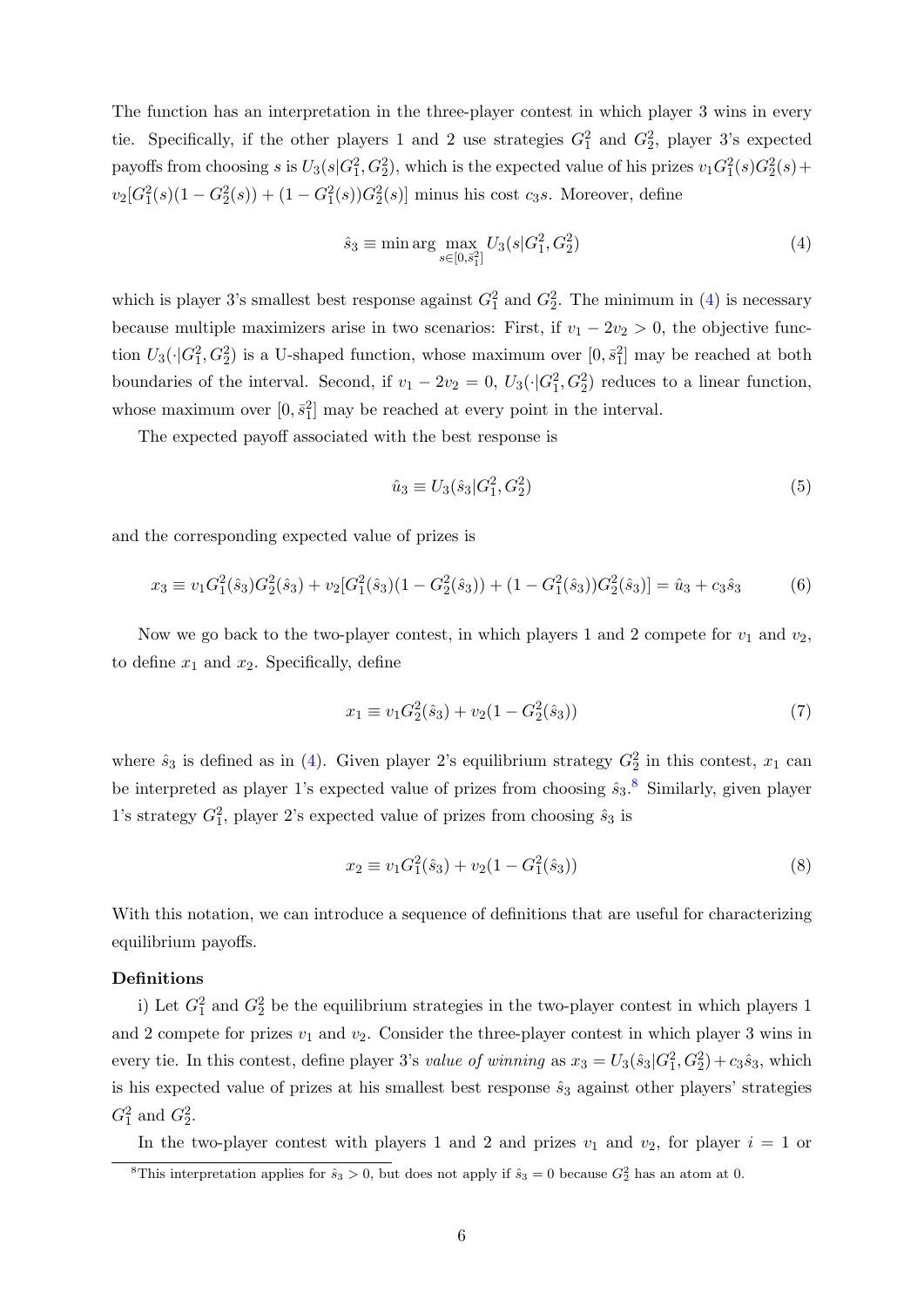<span id="page-6-4"></span>2, define his value of winning  $x_i$  as his expected value of prizes at  $\hat{s}_3$  given the other player's equilibrium strategy  $G_j^2$ .

ii) The *threshold*  $T$  of the contest is the highest bid at which player 3's payoff is zero if his expected value of prizes is  $x_3$ , his value of winning.

iii) Player *i*'s *power*  $w_i$  is his payoff at the threshold if his expected value of prizes is  $x_i$ , his value of winning.

<span id="page-6-2"></span>The following example illustrates the above definitions.

**Example 1** Consider a contest of three players with marginal costs  $c_1 = 1$ ,  $c_2 = 4$ ,  $c_3 = 7$ and prizes  $v_1 = 4$ ,  $v_2 = 3$ . First, we derive the values of winning,  $x_1, x_2, x_3$ . Consider the two-player contest in which players 1 and 2 compete for prizes  $v_1$  and  $v_2$ . The equilibrium strategies are  $G_1^2(s) = 4s$  and  $G_2^2(s) = 3/4 + s^9$  $G_2^2(s) = 3/4 + s^9$ . Consider the three-player contest in which player 3 wins in every tie. Suppose players 1 and 2 use strategies  $G_1^2$  and  $G_2^2$ , then player 3 has a unique best response  $\hat{s}_3 = 1/8$ , and the corresponding payoff is  $\hat{u}_3 = 19/8$ . According to Definition i), players 1 and 2's values of winning are defined in the two-player contest, and they are  $x_1 = 31/8$  for player 1 and  $x_2 = 7/2$  for player 2 according to [\(7\)](#page-5-2) and [\(8\)](#page-5-3). Player 3's value of winning is defined in the three-player contest in which player 3 wins in every tie, and it is  $x_3 = \hat{u}_3 + c_3\hat{s}_3 = 13/4$  according to [\(6\)](#page-5-4). Then, following Definition ii), the threshold T satisfies  $x_3 - c_3T = 0$ , so  $T = 13/28$ . Finally, according to Definition iii), player 1's power is  $w_1 = x_1 - c_1T = 191/56$ , player 2's power is  $w_2 = x_2 - c_2T = 23/14$ , and player 3's power is  $w_3 = x_3 - c_3T = 0.$ 

In the contest in which 3 wins in every tie, we define the values of winning, which are the only modification we need to generalize the equilibrium payoff characterization of [Siegel](#page-17-3) [\(2009\)](#page-17-3) to our setup. To see this, if  $v_1 = v_2 = v$ , we have  $G_1^2(\hat{s}_3) = G_2^2(\hat{s}_3) = 1$ , so the value of winning in Definition i) is  $x_i = v$  for all i, and the definitions of threshold and power are the same as those of Siegel. If  $v_1 > v_2$ , the definitions are different. In an equilibrium, a player may win  $v_1, v_2$  and 0 with positive probability, so his expected value of prizes may be between  $v_1$  and 0. The "value of winning" in Definition i) takes this into account. In Example [1,](#page-6-2) the values of winning are  $x_1 = 31/8, x_2 = 29/8$  and  $x_3 = 13/4$ , all of which are between  $v_1 = 4$  and 0. In addition, the value of  $x_i$  coincides with player i's expected value of prizes at the threshold  $T$ given other players' equilibrium strategies.

Using these definitions, the proposition below extends the payoff characterization of [Siegel](#page-17-3)  $(2009)$  to contests with heterogeneous prizes.<sup>[10](#page-6-3)</sup>

**Proposition 1** In every equilibrium of the contest, the expected payoff of every player equals the maximum of his power and 0.

<span id="page-6-0"></span>All proofs are relegated to the appendix.

To understand the idea behind the proof of Proposition [1,](#page-6-0) let an equilibrium  $(G_1^*, G_2^*, G_3^*)$  be given. Consider a contest with less competition by excluding player 3. In the resulting contest,

<span id="page-6-1"></span><sup>&</sup>lt;sup>9</sup>See the end of the appendix for the calculation details in Example [1.](#page-6-2)

<span id="page-6-3"></span> $10$ [Siegel](#page-17-3) [\(2009\)](#page-17-3) also considers very general nonlinear cost functions.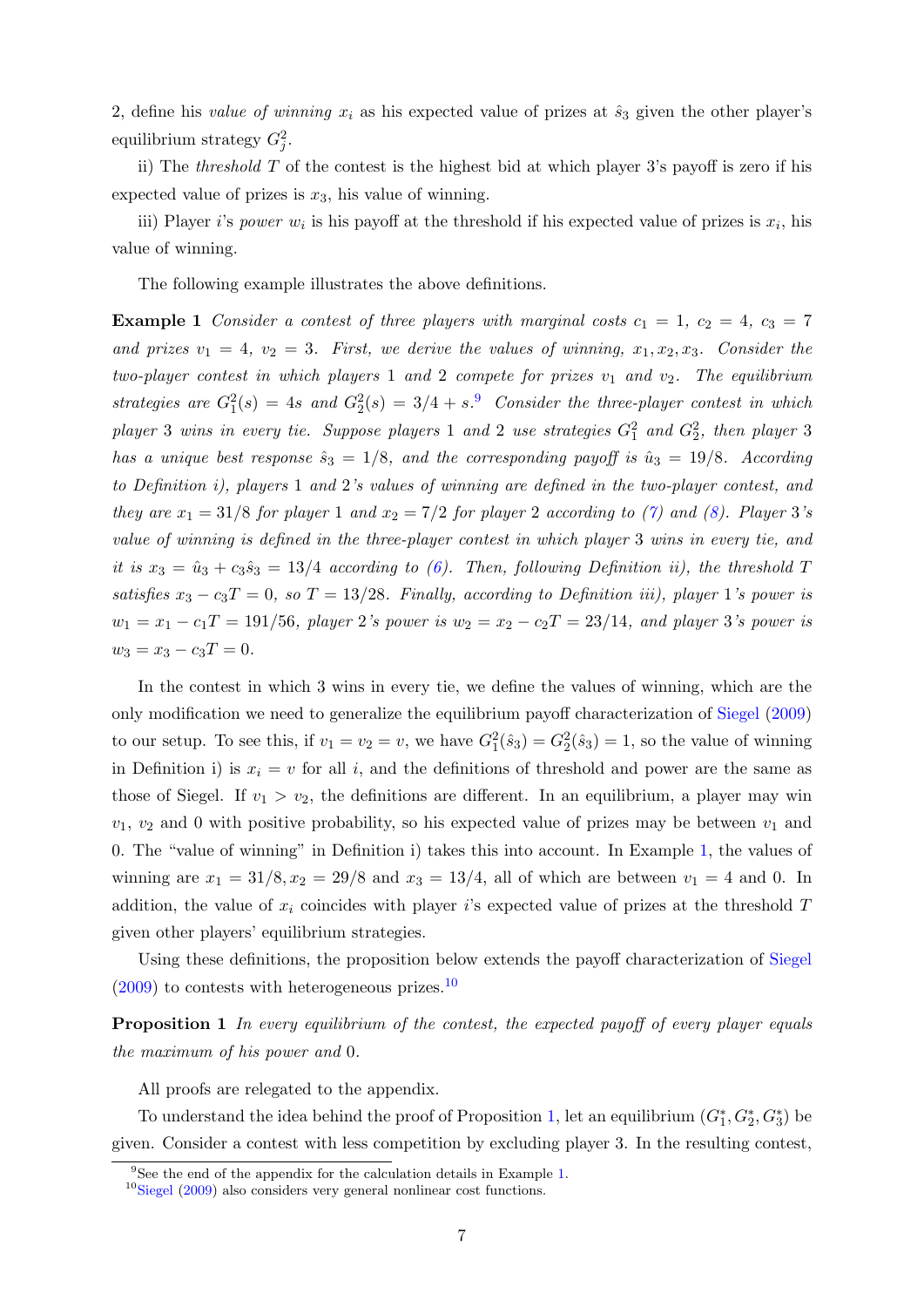players 1 and 2 compete for  $v_1$  and  $v_2$ . Because this new contest has less competition, if players 1 and 2 still use the equilibrium strategies  $G_1^*$  and  $G_2^*$ , their payoffs would be higher than those in the original equilibrium. Let  $\bar{G}_1$  and  $\bar{G}_2$  be strategies of players 1 and 2 such that their payoffs in the new contest remain the same as in the original equilibrium, then these strategies should be more "aggressive" than the strategies  $G_1^*$  and  $G_2^*$  in the original equilibrium.<sup>[11](#page-7-0)</sup> A key step in the proof is that  $\bar{s}_3^*$ , the highest bid in player 3's equilibrium strategy's support, is a best response against  $\bar{G}_1$  and  $\bar{G}_2$  in the original three-player contest.<sup>[12](#page-7-1)</sup> Intuitively, in the three-player contest, if we replace players 1 and 2's equilibrium strategies by the more aggressive strategies  $\bar{G}_1$  and  $\bar{G}_2$ , no bid can give player 3 a payoff higher than his payoff in the original equilibrium. Moreover, it turns out that  $\bar{s}_3^*$  can give player 3 his payoff in the original equilibrium, if 1 and 2's strategies are  $\bar{G}_1$  and  $\bar{G}_2$ . This means that  $\bar{s}_3^*$  is a best response of player 3 against  $\bar{G}_1$  and  $\bar{G}_2$  in the three-player contest.

Another property used in the proof is that  $G_1^2$  and  $G_2^2$ , the equilibrium strategies in the two-player contest defined in Definition i), are  $\bar{G}_1$  and  $\bar{G}_2$  with a horizontal shift. Because of the horizontal shift, player 3 has the same expected value of prizes at his best response to  $\bar{G}_1$ ,  $\bar{G}_2$  and at his best response to  $G_1^2$ ,  $G_2^2$ . Thus, player 3's value of winning in Definition i) is his expected value of prizes at  $\bar{s}_3^*$  against others' equilibrium strategies in the three-player contest. This is also true for other players, i.e.  $x_i$  in Definition i) is i's expected value of prizes at  $\bar{s}_3^*$  against others' equilibrium strategies. Therefore, to determine the equilibrium payoffs, we only need to determine  $\bar{s}_3^*$ . It is a property of any equilibrium that the payoff of 3, the weakest player, should be zero, so  $\bar{s}_3^*$  must satisfy  $x_3 - c_3 \bar{s}_3^* = 0$ , which implies  $\bar{s}_3^* = T$ .

Proposition [1](#page-6-0) transforms the problem of equilibrium payoff characterization – a fixed point problem – into a maximization problem of the quadratic function  $U_3(\cdot|G_1^2, G_2^2)$ . Therefore, we can use the proposition to find the equilibrium payoffs in closed form. In particular, because  $U_3(\cdot|G_1^2, G_2^2)$  is a quadratic function, there are three possible cases for its maximum over the interval  $[0, \bar{s}_1^2]$ . In Case I, the lower boundary 0 is a maximizer, which may not be the unique maximizer. In Case II, the upper boundary  $\bar{s}_1^2$  is the unique maximizer. In Case III, the maximizer is an interior point of  $[0, \bar{s}_1^2]$ . Case III arises if  $U_3'(0|G_1^2, G_2^2) > 0$  and  $U_3'(\bar{s}_1^2|G_1^2, G_2^2) <$ 0, which are equivalent to

<span id="page-7-2"></span>
$$
c_1 + c_2 < c_3 < 2c_1 \Delta_2 / \Delta_1 + c_2 - c_1 \tag{9}
$$

If [\(9\)](#page-7-2) does not hold, the maximizers are on the boundaries 0 and  $\bar{s}_1^2$ . Therefore, if (9) does not hold, Case II happens if  $U_3(0|G_1^2, G_2^2) < U_3(\bar{s}_1^2|G_1^2, G_2^2)$ , which is equivalent to

<span id="page-7-3"></span>
$$
c_1/(c_3 - c_2) > \Delta_1/\Delta_2 \tag{10}
$$

If neither [\(9\)](#page-7-2) nor [\(10\)](#page-7-3) holds, Case I arises.

<span id="page-7-1"></span><span id="page-7-0"></span> $11$ This is formalized in Lemma [7.](#page-20-0)

<sup>&</sup>lt;sup>12</sup>In Example 1,  $\bar{s}_3^*$  is an interior point in the supports of  $\bar{G}_1$  and  $\bar{G}_2$ . If  $\bar{s}_3^*$  is at the lower boundary of the supports, we consider 3's best responses in the three-player contest in which 3 wins in every tie instead.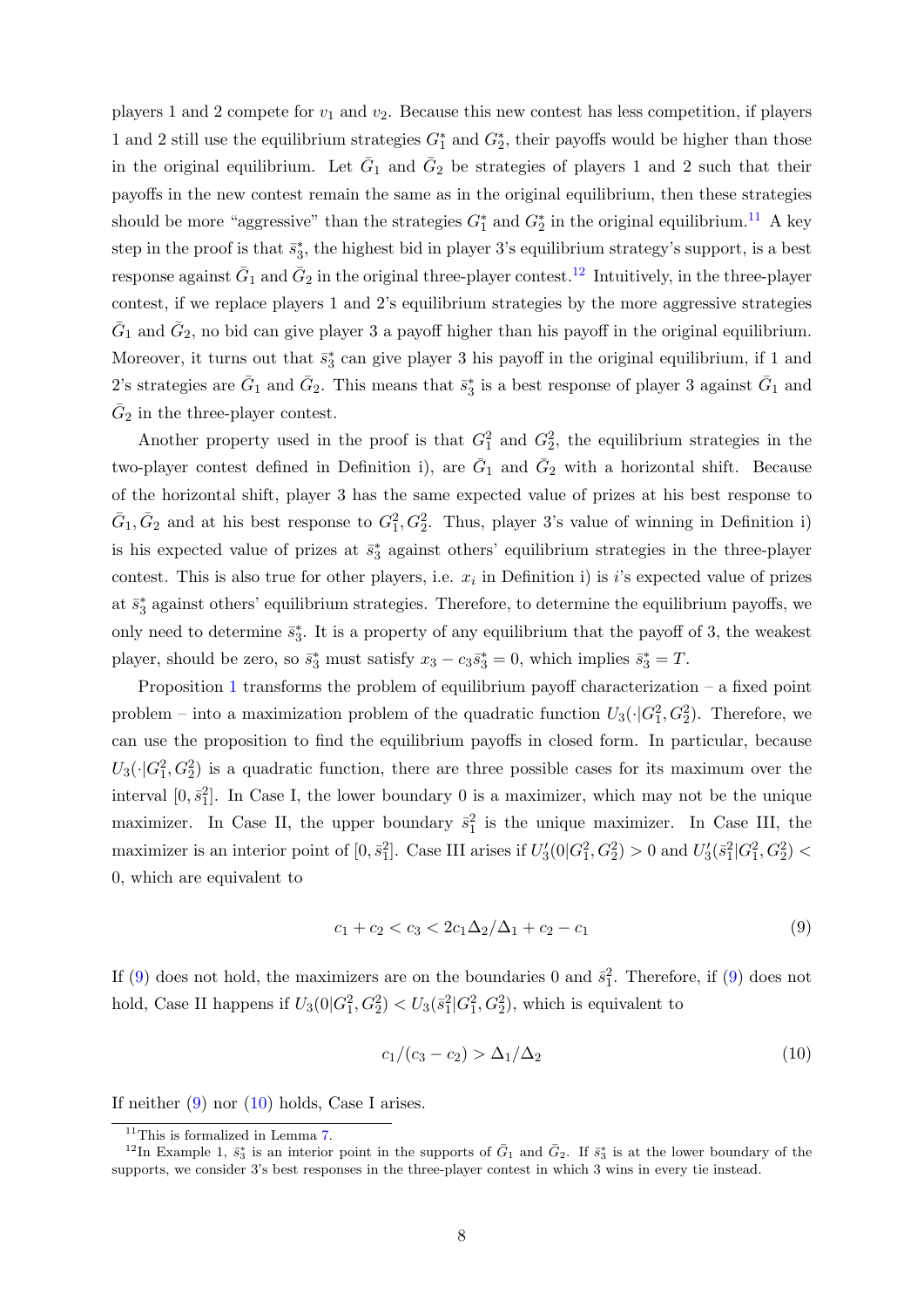<span id="page-8-1"></span>

Figure 2: Equilibrium Types

Figure [2](#page-8-1) illustrates these conditions for fixed  $c_1, c_2$ .<sup>[13](#page-8-2)</sup> In the figure, Case I corresponds to the area with large  $c_3$  and  $\Delta_1/\Delta_2$ . Recall that  $\Delta_1/\Delta_2$  measures the prize sequence's convexity, so Case I arises with a very weak player 3 and a very convex prize sequence. Case II corresponds to the area with large  $\Delta_1/\Delta_2$  but small  $c_3$ , which means a not too weak player 3 but a very convex prize sequence. Case III corresponds to large  $c_3$  but small  $\Delta_1/\Delta_2$ , which means a very weak player 3 but not very convex prize sequence. The solid curve corresponds to the upper bound of  $c_3$  in [\(9\)](#page-7-2), and the dashed curve corresponds to the upper bound of  $\Delta_1/\Delta_2$  in [\(10\)](#page-7-3). Moreover, the two curves intersect at  $(\Delta_1/\Delta_2, c_3) = (1, c_1 + c_2)$ . The proposition below characterizes the equilibrium payoffs for each of the three cases.

<span id="page-8-0"></span>**Proposition 2** In every equilibrium,  $u_3^* = 0$ . (Case I) If neither  $(9)$  nor  $(10)$  holds, the equilibrium payoffs are

$$
u_1^* = v_1 \left( 1 - \frac{c_1}{c_2} \right) + v_2 \left( \frac{c_1}{c_2} - \frac{c_1}{c_3} + \frac{c_1}{c_2} \frac{c_1}{c_3} \right), \ u_2^* = \frac{c_3 - c_2 + c_1}{c_3} v_2
$$

(Case II) If [\(9\)](#page-7-2) does not hold but [\(10\)](#page-7-3) does, the equilibrium payoffs are

$$
u_i^* = \left(1 - \frac{c_i}{c_3}\right)v_1 \text{ for } i = 1, 2
$$

(Case III) If  $(9)$  holds, the equilibrium payoffs are

$$
u_1^* = v_1 \left( 1 - \frac{c_1}{c_2} \right) + v_2 \frac{c_1}{c_2} - \frac{c_1}{c_3} \hat{u}_3, \ u_2^* = v_2 - \frac{c_2}{c_3} \hat{u}_3
$$

where  $\hat{u}_3$  is defined in [\(5\)](#page-5-5) and

<span id="page-8-4"></span>
$$
\hat{u}_3 = v_2 \left( 1 - \frac{c_1}{c_2} \right) - \frac{c_1 c_2}{4} (v_1 - 2v_2) \left[ \frac{c_2 - c_1}{c_1 c_2} + \frac{c_1 + c_2}{c_1 c_2} \frac{v_2}{v_1 - 2v_2} - \frac{v_1 - v_2}{v_1 - 2v_2} \frac{c_3}{c_1 c_2} \right]^2 \tag{11}
$$

We can verify that the equilibrium payoffs are continuous in the marginal costs and prizes.<sup>[14](#page-8-3)</sup> The proposition above implies that the equilibrium payoffs are unique. Recall that we use

<span id="page-8-3"></span><span id="page-8-2"></span><sup>&</sup>lt;sup>13</sup>The curves are plotted for  $c_1 = 1, c_2 = 2$ .

 $14$ The conditions in Proposition [2](#page-8-0) are sufficient but not necessary. For example, on the boundary between Case I and II in Figure [2,](#page-8-1) the equilibrium payoffs can be expressed as in Case II (and in Case I), but [\(10\)](#page-7-3) is violated.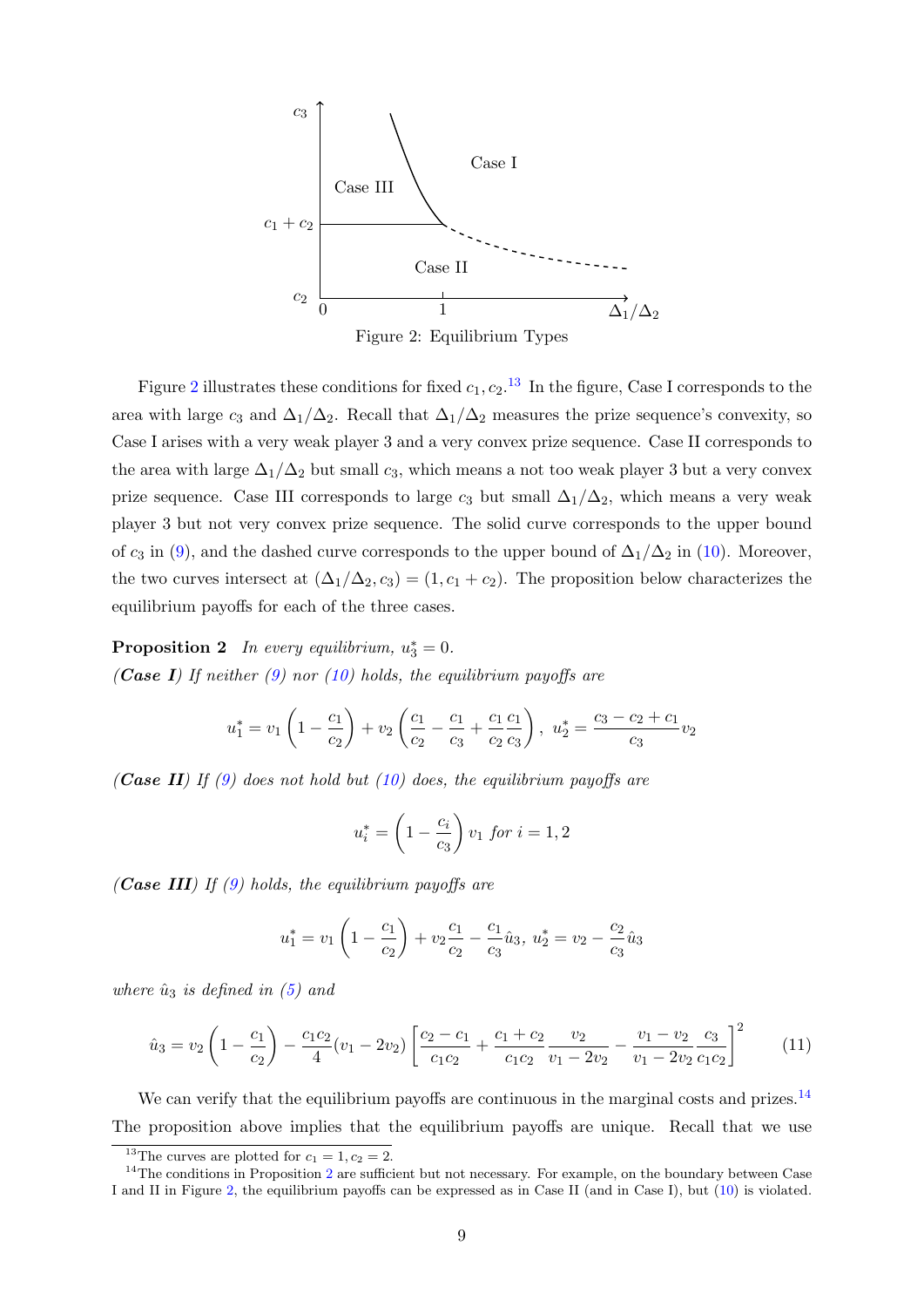<span id="page-9-3"></span> $(v_1 - v_2)/(v_2 - v_3)$ , the ratio of first order differences, to measure the convexity of the prize sequence  $\{v_1, v_2, v_3\}$  with  $v_3 = 0$ . Similarly, we use  $(u_1^* - u_2^*)/(u_2^* - u_3^*)$  to measure the convexity of the payoff sequence  $\{u_1^*, u_2^*, u_3^*\}$ . The result below discusses the comparative statics of the convexity of the payoff sequence with respect to the convexity of the prize sequence.

<span id="page-9-1"></span>Corollary 1 Given c,  $(u_1^* - u_2^*)/(u_2^* - u_3^*)$  is nondecreasing in  $(v_1 - v_2)/(v_2 - v_3)$ . That is, the sequence of equilibrium payoffs is weakly more convex if the prize sequence is more convex.

## <span id="page-9-0"></span>4 Equilibrium Strategies

This section characterizes equilibrium strategies in closed form. We partition the parameter space of  $(c, v)$  into four subsets. Propositions [3-](#page-9-2)[6](#page-12-0) discuss the subsets separately. For each subset, the corresponding proposition characterizes a set of strategies in closed form and verifies that the strategies are indeed an equilibrium and it is the unique equilibrium. Based on the supports of the mixed strategies, we categorize the equilibrium into four cases: Case I, Case IIa, Case IIb, and Case III, which correspond to the four subsets in the partition of the parameter space. The equilibrium of Case I has payoffs as in Case I, the equilibrium of Case IIa or IIb has payoffs as in Case II, and the equilibrium of Case III has payoffs as in Case III.

To our knowledge, the Case III equilibrium has not been discussed in the literature. For example, [Bulow and Levin](#page-16-2) [\(2006\)](#page-16-2) illustrate the equilibrium of Case I or IIa if the prize sequence is arithmetic. [Siegel](#page-17-0) [\(2010\)](#page-17-0) shows the equilibrium of Case IIa if the prizes are identical. [Xiao](#page-18-0) [\(2016\)](#page-18-0) shows the equilibrium of Case IIb if the prize sequence is convex. By adding Case III, this paper provides a complete list of equilibrium cases.

<span id="page-9-2"></span>**Proposition 3 (Case I)** If  $\Delta_1/\Delta_2 \geq 1$  and  $\Delta_1/\Delta_2 \geq c_1/(c_3 - c_2)$  or if  $2c_1/(c_1 + c_3 - c_2) \leq$  $\Delta_1/\Delta_2 \leq 1$ , the equilibrium payoffs are as in Case I, and the strategies in the unique equilibrium are

$$
G_1^*(s) = \frac{c_2s + u_2^* - v_2}{v_1 - v_2} \quad \text{for } s \in \left[\frac{v_2 - u_2^*}{c_2}, \frac{v_1 - u_2^*}{c_2}\right]
$$
\n
$$
G_2^*(s) = \begin{cases} \frac{c_3s}{v_2} & \text{for } s \in \left[0, \frac{v_2 - u_2^*}{c_2}\right] \\ \frac{c_1s + u_1^* - v_2}{v_1 - v_2} & \text{for } s \in \left[\frac{v_2 - u_2^*}{c_2}, \frac{v_1 - u_2^*}{c_2}\right] \\ \frac{c_2s + u_2^*}{v_2} & \text{for } s \in \left[0, \frac{v_2 - u_2^*}{c_2}\right] \end{cases}
$$

The proofs of Propositions [3-](#page-9-2)[6](#page-12-0) are in the appendix. In each proof, we first show that an algorithm constructs a unique set of strategies and derive their closed-form characterization. In particular, we explain how to solve the strategies from an equation system and why the solution is unique. Then, we verify that the constructed strategies are indeed an equilibrium. After that, we show that every equilibrium must be one of the outcomes of the algorithm, which, combined with the unique outcome of the algorithm, implies equilibrium uniqueness.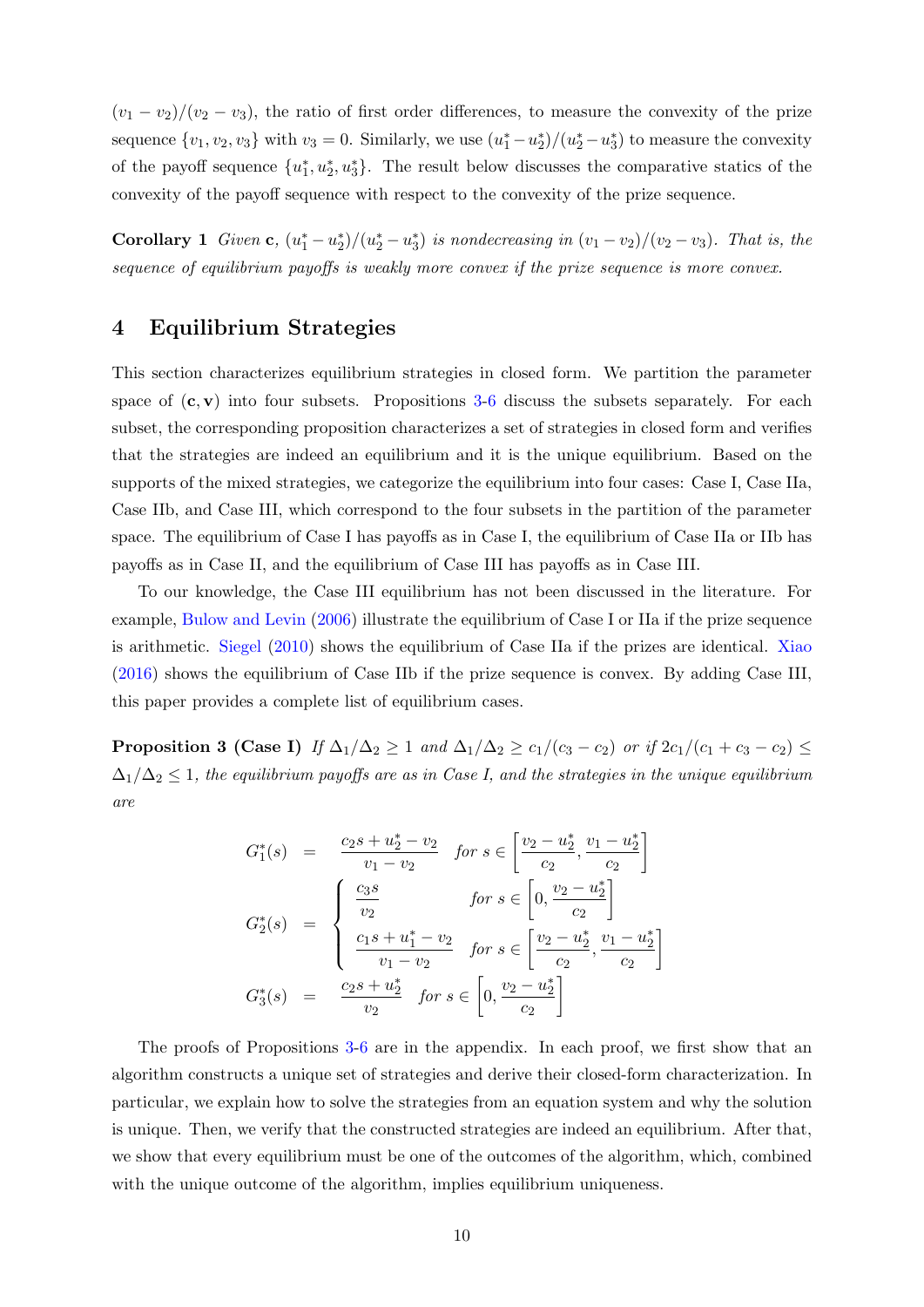<span id="page-10-0"></span>

Intuitively, Case I arises if the first prize is much larger than the second, or if player 3's cost is much lower than 1 and 2's. As a result, the top two players, 1 and 2, compete for the first prize, while player 3 gives up the first prize and only compete for the second. More specifically, there are two intervals  $[0, \Delta_2(c_2-c_1)/(c_2c_3)]$  and  $[\Delta_2(c_2-c_1)/(c_2c_3), \Delta_2(c_2-c_1)/(c_2c_3)+\Delta_1/c_2]$ . Player 1 mixes over the higher interval, player 3 mixes over the lower one, and player 2 mixes over both. For example, if  $v_1 = 3$ ,  $v_2 = 1$  and  $c_1 = 1$ ,  $c_2 = 4$ ,  $c_3 = 7$ , the contest has a Case I equilibrium. Figure [3](#page-10-0) illustrates the equilibrium strategies.

Next, we discuss the Case IIa equilibrium. Define  $A_i = u_i^* + (\Delta_2)^2/(\Delta_1 - \Delta_2)$  for  $i = 1, 2, 3$ , and  $\underline{s}_1^*$  as the smallest  $s \geq 0$  such that <sup>[15](#page-10-1)</sup>

<span id="page-10-5"></span>
$$
(v_1 - 2v_2)\frac{c_3s}{v_2}\frac{u_2^* + c_2s}{v_2} + v_2\left(\frac{c_3s}{v_2} + \frac{u_2^* + c_2s}{v_2}\right) - c_1s = u_1^*
$$
(12)

In addition, if  $\Delta_1 \neq \Delta_2$ , for  $i = 1, 2, 3$  define

$$
F_i(s) = \frac{1}{c_i s + A_i} \sqrt{\frac{\times_{j=1}^3 (c_j s + A_j)}{\Delta_1 - \Delta_2}} - \frac{\Delta_2}{\Delta_1 - \Delta_2}
$$
(13)

<span id="page-10-3"></span>which is repeatedly used in the characterization of the Case IIa, IIb and III equilibria.<sup>[16](#page-10-2)</sup>

Proposition 4 (Case IIa) If  $\Delta_1/\Delta_2 > 1$ ,  $\Delta_1/\Delta_2 < c_1/(c_3 - c_2)$  and

<span id="page-10-4"></span>
$$
\frac{\partial}{\partial s} \left( \frac{(A_1 + c_1 s)(A_2 + c_2 s)}{A_3 + c_3 s} \right)\Big|_{s_1^*} \ge 0 \tag{14}
$$

or if  $\Delta_1/\Delta_2$  < 1 and  $c_3 \leq c_1 + c_2$ , the equilibrium payoffs are as in Case II and the strategies

<span id="page-10-1"></span><sup>&</sup>lt;sup>15</sup>If  $v_1 = 2v_2$ , the equation below reduces to a linear equation, which may have a continuum of solutions.

<span id="page-10-2"></span><sup>&</sup>lt;sup>16</sup>Under the conditions of Propositions [4-](#page-10-3)[6,](#page-12-0)  $F_i(s)$  is a real number. See, for example, the discussion below [\(28\)](#page-26-0).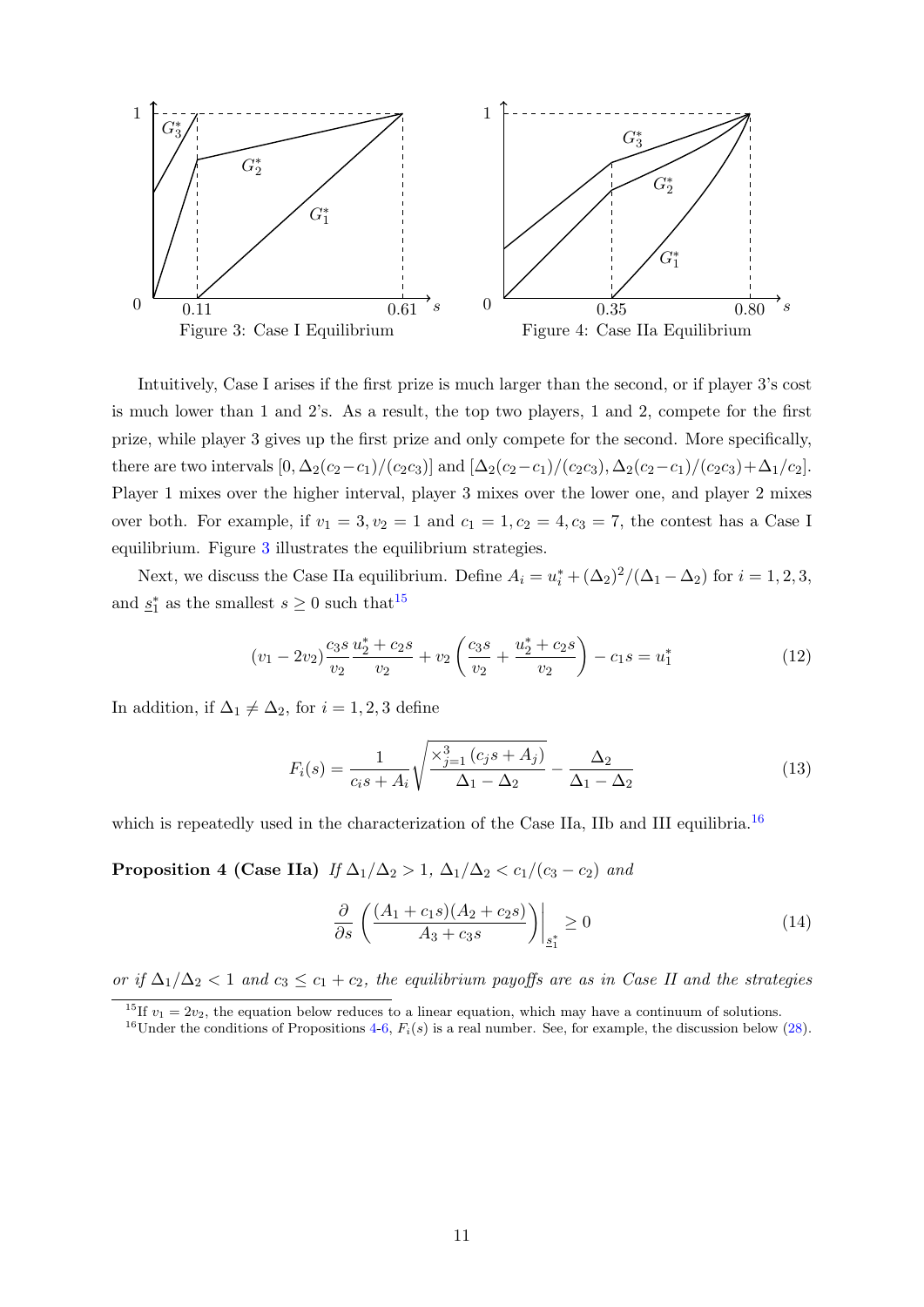in the unique equilibrium are

$$
G_1^*(s) = F_1(s) \text{ for } s \in [\underline{s}_1^*, v_1/c_3]
$$
  
\n
$$
G_2^*(s) = \begin{cases} sc_3/v_2 \text{ for } s \in [0, \underline{s}_1^*] \\ F_2(s) \text{ for } s \in [\underline{s}_1^*, v_1/c_3] \end{cases}
$$
  
\n
$$
G_3^*(s) = \begin{cases} sc_2/v_2 + (1 - c_2/c_3) v_1/v_2 \text{ for } s \in [0, \underline{s}_1^*] \\ F_3(s) \text{ for } s \in [\underline{s}_1^*, v_1/c_3] \end{cases}
$$

If  $\Delta_1/\Delta_2 = 1$  and  $c_3 < c_1 + c_2$ , the strategies are the same except that  $G_i^*(s) = \left[\sum_{j=1}^3 (u_j^* +$  $(c_j s) - 2(u_i^* + c_i s)$  /(2v<sub>2</sub>) for  $i = 1, 2, 3$  and for  $s \in [\underline{s}_1^*, v_1/c_3]$ .

Case IIa arises if the two prizes are similar or if the bottom two players, 2 and 3, have similar costs. Intuitively, the similarity in prizes and players leads to similarity in the highest bid. Specifically, in an equilibrium of Case IIa, all three strategies have interval supports, and their supports share the same upper boundary. For example, if  $v_1 = 4, v_2 = 3$  and  $c_1 = 2, c_2 =$  $4, c_3 = 5$  $4, c_3 = 5$ , the contest has a Case IIa equilibrium. Figure 4 illustrates the equilibrium strategies.

<span id="page-11-0"></span>**Proposition 5 (Case III)** If  $c_1 + c_2 < c_3 < c_2 - c_1 + 2c_2\Delta_2/\Delta_1$ , the equilibrium payoffs are as in Case III, and the strategies in the unique equilibrium are

$$
G_1^*(s) = \begin{cases} F_1(s) & \text{for } s \in [\underline{s}_1^*, \overline{s}_3^*] \\ (c_2s + u_2^* - v_2)/\Delta_1 & \text{for } s \in [\overline{s}_3^*, \overline{s}_1^*] \\ G_2^*(s) = \begin{cases} sc_3/v_2 & \text{for } s \in [0, \underline{s}_1^*] \\ F_2(s) & \text{for } s \in [\underline{s}_1^*, \overline{s}_3^*] \\ (sc_1 + u_1^* - v_2)/\Delta_1 & \text{for } s \in [\overline{s}_3^*, \overline{s}_1^*] \\ F_3(s) & \text{for } s \in [\underline{s}_1^*, \overline{s}_3^*] \end{cases} \end{cases}
$$

where  $\underline{s}_1^*$  is defined before Proposition [4,](#page-10-3)  $\overline{s}_1^* = (v_1 - u_1^*)/c_1$  and  $\overline{s}_3^* = T$ .

Intuitively, this case arises if player 3's cost takes intermediate values, between  $c_1 + c_2$  and  $c_2 - c_1 + 2c_2\Delta_2/\Delta_1$ , and if the prize sequence is not very convex, i.e.,  $\Delta_2/\Delta_1$  is bounded below. The three players compete in three bid intervals: over the high interval  $[\bar{s}_3^*, \bar{s}_1^*]$ , the top two players 1 and 2 compete for the first prize; over the low interval  $[0, \underline{s}_1^*]$ , the bottom two players 2 and 3 compete for the second prize, and over the intermediate interval  $[s_1^*, \bar{s}_3^*]$ , the three players compete for both prizes. The following example illustrates an equilibrium of Case III.

Example 1 (continued) Consider the contest in Example [1.](#page-6-2) The equilibrium payoffs are  $u_1^* = 191/56$  for player 1,  $u_2^* = 99/56$  for player 2, and  $u_3^* = 0$  for player 3. All players' mixed strategies have interval supports. The supports are [0, 13/28] for player 3, [0, 33/56] for player 2, and [(67−5 √  $37)/112, 33/56$  $37)/112, 33/56$  $37)/112, 33/56$  for player 1. Figure 5 illustrates the equilibrium strategies. Two properties are worth mentioning: First, recall that the threshold of this contest is  $T = 13/28$ ,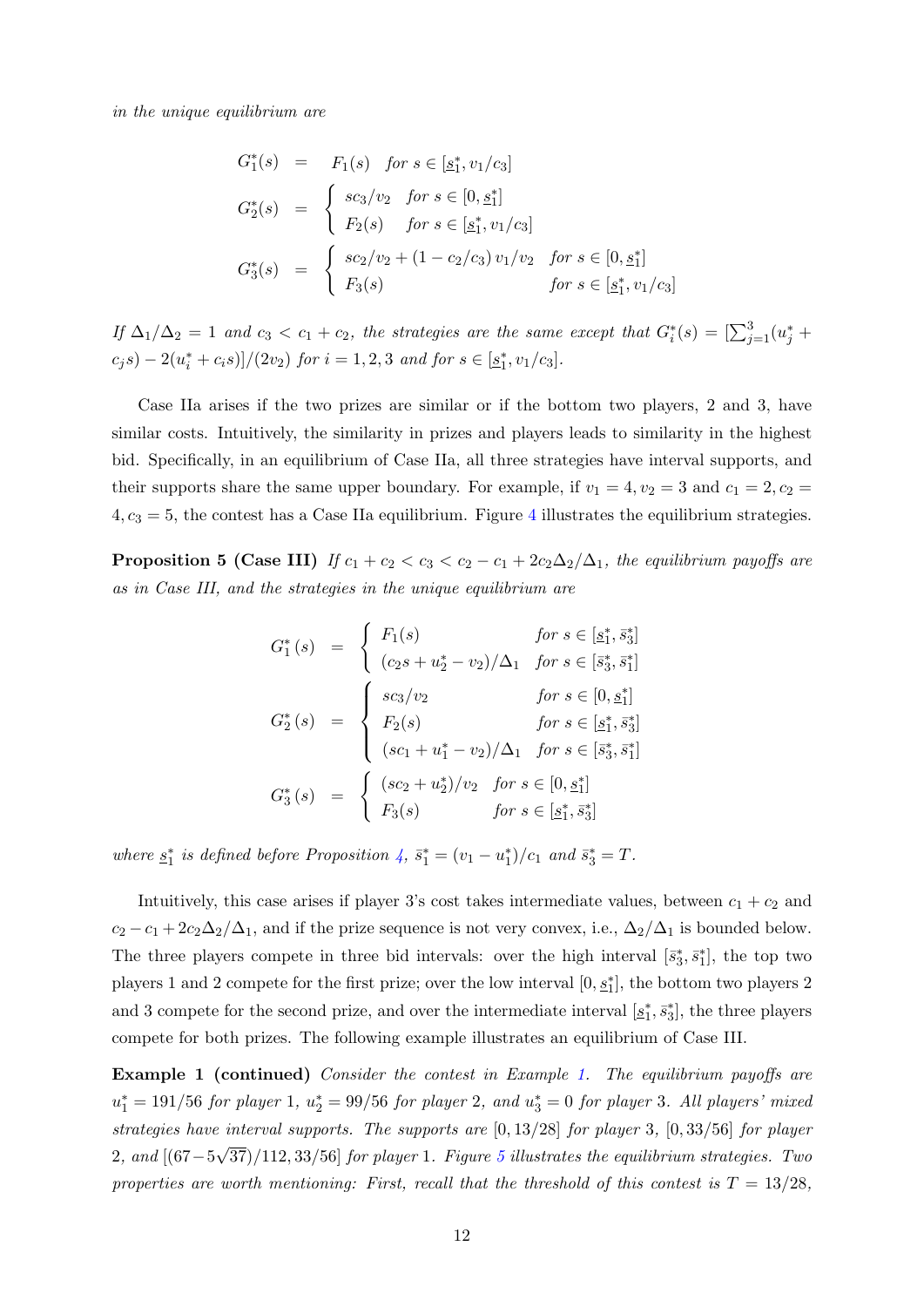<span id="page-12-3"></span><span id="page-12-1"></span>

which is exactly the highest bid in the support of 3's equilibrium strategy. Second, we can verify that player i's "value of winning",  $x_i$ , equals the expected value of his prize at the threshold given the others' equilibrium strategies. Hence, player i's equilibrium payoff is  $u_i^* = x_i - c_i T$ .<sup>[17](#page-12-2)</sup>

<span id="page-12-0"></span>**Proposition 6 (Case IIb)** If we have  $\Delta_1/\Delta_2 > 1$ ,  $\Delta_1/\Delta_2 < c_1/(c_3 - c_2)$  but not [\(14\)](#page-10-4), the equilibrium payoffs are as in Case II, and the strategies in the unique equilibrium are

$$
G_1^*(s) = \begin{cases} \frac{c_2s + u_2^* - v_2 G_3^*(\underline{s}_1^*)}{(\Delta_1 - \Delta_2) G_3^*(\underline{s}_1^*) + v_2} & \text{for } s \in [\underline{s}_1^*, \hat{s}_3] \\ F_1(s) & \text{for } s \in [\hat{s}_3, \bar{s}_1^*] \end{cases}
$$

$$
G_2^*(s) = \begin{cases} \frac{s c_3/v_2}{(2s + u_1^* - v_2 G_3^*(\underline{s}_1^*)} & \text{for } s \in [0, \underline{s}_1^*] \\ \frac{c_1s + u_1^* - v_2 G_3^*(\underline{s}_1^*)}{(\Delta_1 - \Delta_2) G_3^*(\underline{s}_1^*) + v_2} & \text{for } s \in [\underline{s}_1^*, \hat{s}_3] \\ F_2(s) & \text{for } s \in [\hat{s}_3, \bar{s}_1^*] \end{cases}
$$

$$
G_3^*(s) = \begin{cases} \frac{s c_2/v_2 + (1 - c_2/c_3) v_1/v_2}{\Delta_1^* c_2/v_2 + (1 - c_2/c_3) v_1/v_2} & \text{for } s \in [\underline{s}_1^*, \hat{s}_3] \\ \frac{s_1^* c_2/v_2 + (1 - c_2/c_3) v_1/v_2}{\Delta_1^* c_2(v_2^*) + (1 - c_2/c_3) v_1/v_2} & \text{for } s \in [\hat{s}_3, \bar{s}_1^*] \end{cases}
$$

where  $\hat{s}_3$  is the smallest  $s \geq \underline{s}_1^*$  such that  $U_3(s|F_1, F_2) = u_3^*$ .

Intuitively, this case arises when the bottom two players 2 and 3 have similar costs, and if the prize sequence is convex. The three players compete in three bid intervals as in Case III. The difference is that, over the high interval  $[\hat{s}_3^*, \bar{s}_1^*]$ , the three players compete for both prizes, which is a result of players 2 and 3's similar costs. Proposition [6](#page-12-0) provides a necessary and sufficient condition on the convexity of the prize sequence for equilibrium strategies with non-interval supports. This complements Siegel's [\(2010\)](#page-17-0) result that, in contests with identical prizes, linear cost functions result in equilibrium strategies with interval supports, but nonlinear cost functions may not. The following example illustrates an equilibrium of Case IIb.

**Example 2** Consider a contest of three players with marginal costs  $c_1 = 4$ ,  $c_2 = 6$ ,  $c_3 = 7$  and prizes  $v_1 = 4$ ,  $v_2 = 1$ . The equilibrium payoffs are  $u_1^* = 1.71$  for player 1,  $u_2^* = 0.57$  for player

<span id="page-12-2"></span><sup>&</sup>lt;sup>17</sup>Both properties are true in general. We can verify the properties using the closed-form characterization of equilibrium strategies.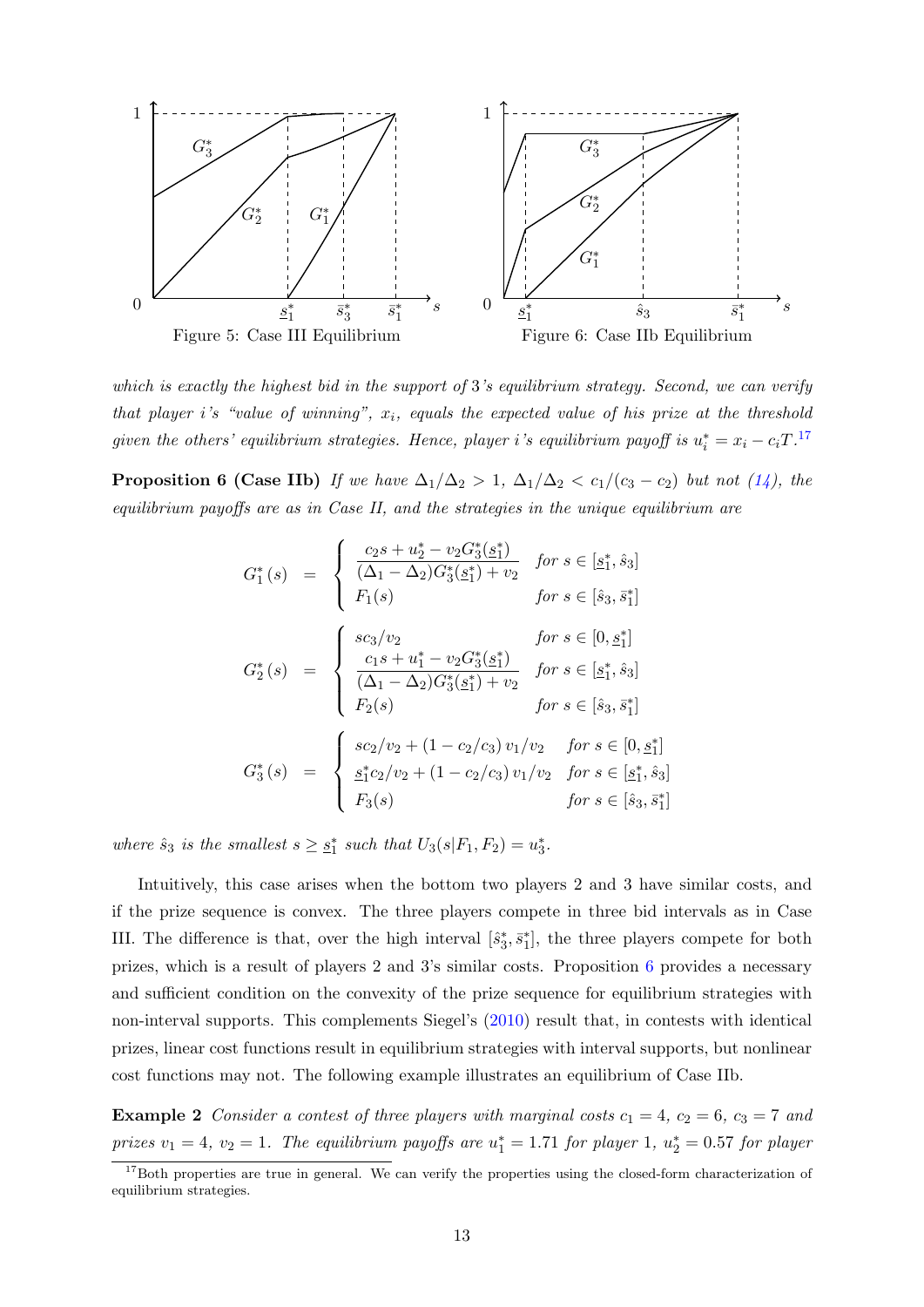2, and zero for player 3. Player 1 mixes over interval [0.05, 0.57], player 2 mixes over [0, 0.57], and player 3 mixes over  $[0, 0.05] \cup [0.34, 0.57]$ . The equilibrium strategies are<sup>[18](#page-13-0)</sup>

$$
G_1^*(s) = \begin{cases} 2.16s - 0.11 & \text{for } s \in [0.05, 0.34] \\ \sqrt{0.5(84s + 15)(14s + 1)/(56s + 31)} - 0.5 & \text{for } s \in [0.34, 0.57] \\ 7s & \text{for } s \in [0, 0.05] \\ 1.44s + 0.30 & \text{for } s \in [0.05, 0.34] \\ \sqrt{0.5(56s + 31)(14s + 1)/(84s + 15)} - 0.5 & \text{for } s \in [0.34, 0.57] \\ 6s + 0.57 & \text{for } s \in [0, 0.05] \\ 0.89 & \text{for } s \in [0.05, 0.34] \\ \sqrt{0.5(84s + 15)(56s + 31)/(14s + 1)} - 0.5 & \text{for } s \in [0.34, 0.57] \end{cases}
$$

Given  $G_1^*$  and  $G_2^*$ , player 3's payoff from choosing  $s \in (0.05, 0.34)$  is a U-shaped quadratic curve passing 0 at the boundaries of the interval, so the payoff is lower than 0. Figure [6](#page-12-1) illustrates the equilibrium strategies.

Combining Propositions [3-](#page-9-2)[6,](#page-12-0) we have the following result.

#### Corollary 2 The contest has a unique Nash equilibrium.

According to Propositions [3-](#page-9-2)[6,](#page-12-0) the unique equilibrium can be one of four cases. These propositions unify the existing equilibrium characterizations for different specific prize sequences. In addition, we can illustrate how the different equilibrium cases relate to each other. More precisely, we consider how the unique equilibrium changes from one case to another as the prize sequence becomes more convex.

<span id="page-13-1"></span>**Proposition 7** If  $c_3 > c_1 + c_2$ , the equilibrium is of Case IIa for  $\Delta_1/\Delta_2 = 0$ ; Case III for  $\Delta_1/\Delta_2 \in (0, 2c_1/(c_1+c_3-c_2))$ ; and Case I for  $\Delta_1/\Delta_2 > 2c_1/(c_1+c_3-c_2)$ .

If  $c_3 \leq c_1 + c_2$ , there exists  $\lambda \in (1, c_1/(c_3 - c_2))$  such that the equilibrium is of Case IIa for  $\Delta_1/\Delta_2 < \lambda$ , Case IIb for  $\Delta_1/\Delta_2 \in (\lambda, c_1/(c_3 - c_2))$ ; and Case I for  $\Delta_1/\Delta_2 \ge c_1/(c_3 - c_2)$ .

The transition is demonstrated in Figure [7.](#page-14-1) In the figure, we use the supports of the equilibrium strategies to demonstrate different cases. If  $\Delta_1/\Delta_2$  is small, the equilibrium is of Case II; if  $\Delta_1/\Delta_2$  is large enough, the equilibrium is of Case I. How does the equilibrium transform from Case IIa to Case I as  $\Delta_1/\Delta_2$  increases? If  $c_3 > c_1 + c_2$ , the equilibrium changes from Case IIa to Case IIb then to Case I, which is illustrated at the upper half of the figure. If  $c_3 \leq c_1 + c_2$ , the equilibrium changes from Case IIa to Case III then to Case I, which is illustrated at the lower half of the figure.

We show above the unique equilibrium in contests with linear cost functions and two distinct prizes. We describe below two potential extensions and what we know about them. First, the method in this paper can be extended to show equilibrium uniqueness if the cost functions are

<span id="page-13-0"></span><sup>&</sup>lt;sup>18</sup>The slopes and intercepts of the linear parts of the strategies are rounded to two decimal places.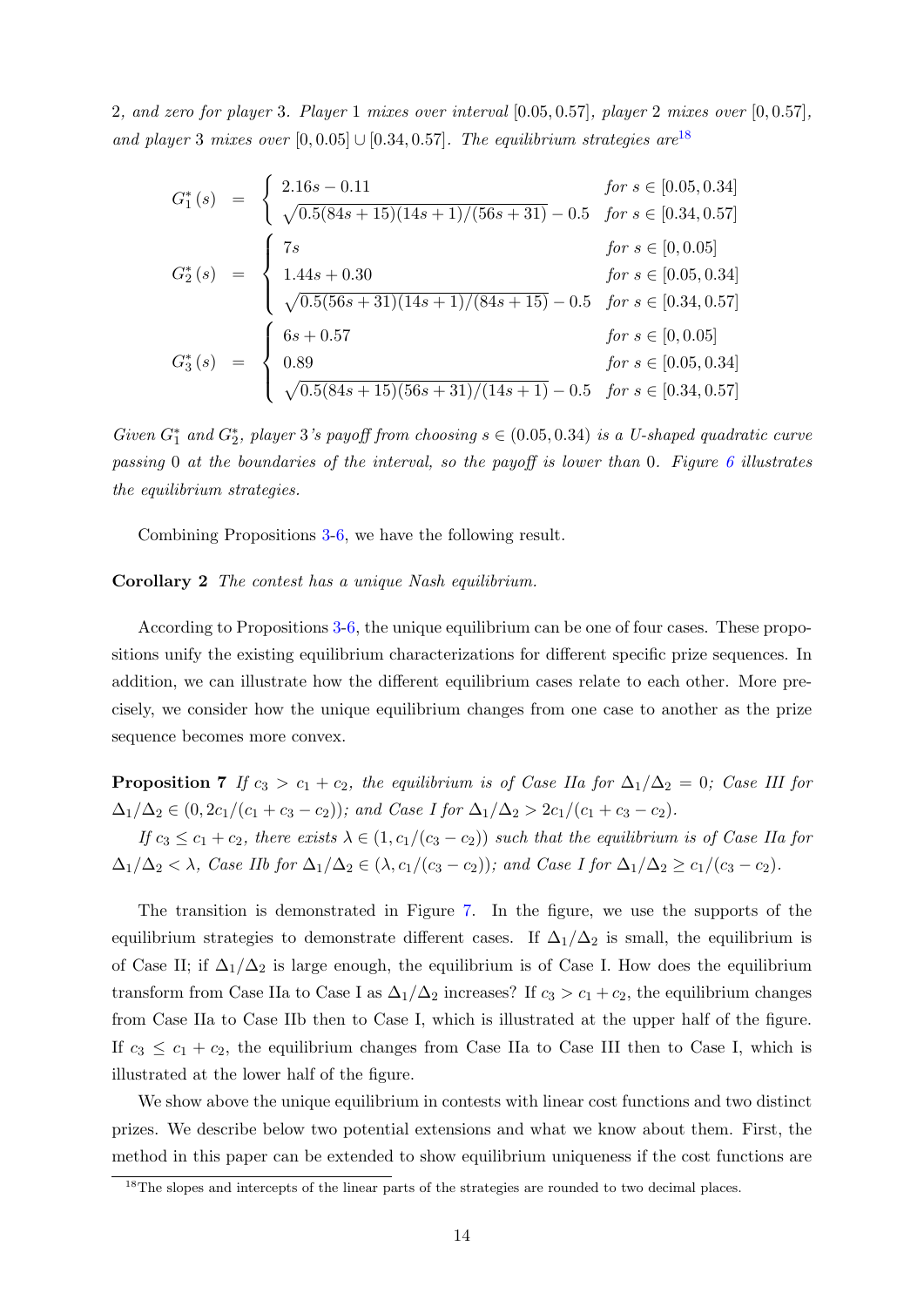<span id="page-14-3"></span><span id="page-14-1"></span>

Figure 7: Supports of Mixed Strategies

nonlinear and have ordered marginal cost functions. However, the equilibrium generally has no closed-form characterization. Another extension is to consider more than two positive prizes. However, equilibrium strategies generally do not have a closed-form characterization either.<sup>[19](#page-14-2)</sup>

# <span id="page-14-0"></span>5 Application and Extension

## 5.1 Revenue Maximizing Prizes

Consider a contest organizer with a fixed budget whose value is normalized to 1. She is risk neutral and wants to maximize the revenue – the total expected bid – by splitting the budget into  $v_1$  and  $v_2$  such that  $v_1, v_2 \geq 0$  and  $v_1 + v_2 = 1$ . Because there are three players, it is not optimal to have three or more prizes. Because of the closed-form characterization of the equilibrium strategies, we can numerically calculate the expected bid given each prize allocation. Therefore, we can find the optimal prize allocation  $(v_1^*, v_2^*)$  given any cost profile  $\mathbf{c} = (c_1, c_2, c_3)$ .

In Figure [8,](#page-15-0) the triangle on the right illustrates the optimal prize allocation for  $\mathbf{c} = (c_1, c_2, c_3)$ satisfies  $c_1 + c_2 + c_3 = 1$  and  $0 \le c_1 \le c_2 \le c_3$ . For a given  $c_1$ , the dashed line represents **c** such that  $c_2 + c_3 = 1 - c_1$ . Moreover, moving up along the dashed line leads to higher values of  $(c_3 - c_2)/(c_2 - c_1)$ . Therefore, we have two key observations from the figure:

- The optimal allocation  $(v_1^*, v_2^*)$  is either  $(1/2, 1/2)$  or  $(1, 0)$ .
- For a given  $c_1$ , there exists  $\phi \in (0, \infty)$  such that the optimal allocation is  $(v_1^*, v_2^*) =$  $(1/2, 1/2)$  if  $(c_3 - c_2)/(c_2 - c_1) < \phi$ , and  $(v_1^*, v_2^*) = (1, 0)$  if  $(c_3 - c_2)/(c_2 - c_1) > \phi$ .

This means that a single prize – the most convex prize sequence – maximizes the total expected bid in a three-player contest if the top two players are similar, and two equal prizes – the most

<span id="page-14-2"></span><sup>&</sup>lt;sup>19</sup>See [Xiao](#page-18-0) [\(2016\)](#page-18-0) for examples of such equilibria.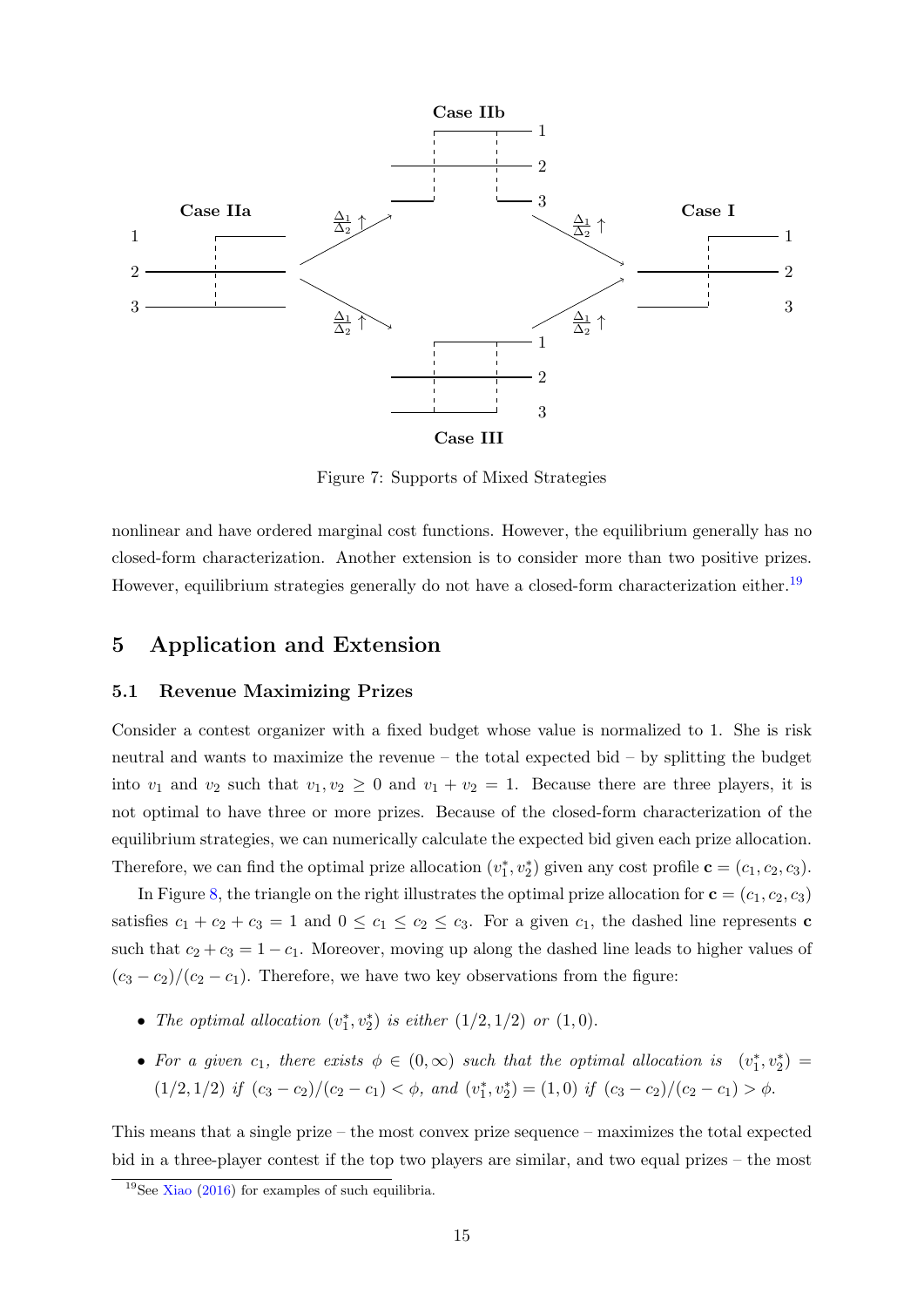<span id="page-15-2"></span><span id="page-15-0"></span>

Figure 8: Performance Maximizing Prizes

concave prize sequence – maximize the total expected bid if the bottom two players are similar. Moreover, according to Corollary [1,](#page-9-1) if the top two players are similar, the revenue maximizing prizes result in the most convex equilibrium payoff sequence; if the bottom two players are similar, the revenue maximizing prizes result in the least convex equilibrium payoff sequence. By renaming the players, the above results extend to the entire simplex in which  $\mathbf{c} = (c_1, c_2, c_3)$ satisfies  $c_1 + c_2 + c_3 = 1$  and  $c_i \ge 0$  for  $i = 1, 2, 3$ . In Figure [8](#page-15-0) the triangle on the left illustrates the optimal prize allocation over the entire simplex.<sup>[20](#page-15-1)</sup>

There is a big literature on contests with multiple prizes (see [Sisak](#page-18-2) [\(2009\)](#page-18-2) for a survey), and multiple prizes are studied in various scenarios, e.g. contests with participation constraints [\(Megidish and Sela](#page-17-15) [\(2013\)](#page-17-15)). Our analysis above focuses on how the asymmetry of players' costs affects the optimal allocation of prizes. In a different setup with ex ante symmetric players, [Moldovanu and Sela](#page-17-8) [\(2001\)](#page-17-8) study how the convexity of the players' cost function affects the optimal prize allocation. They show that a single prize is optimal if the players have concave or linear cost functions, and multiple prizes are optimal if they have concave cost functions. In contrast, our results suggest that in the case of complete information, multiple prizes can be optimal even if the cost functions are linear.

The optimality of multiple prizes is also demonstrated in various limiting cases. For example, [Szymanski and Valletti](#page-18-3) [\(2005\)](#page-18-3) and [Xiao](#page-18-0) [\(2016\)](#page-18-0) consider contests in which the strongest player's marginal cost converges to zero. [Cohen and Sela](#page-17-16) [\(2008\)](#page-17-16) study an all-pay auction in which one player values the second prize slightly higher than the other players. Our findings complement those results by examining all the cost profiles in the simplex, including the extreme values of marginal costs.

<span id="page-15-1"></span> $^{20}$ In a zero-measure subset of the simplex, c contains identical marginal costs. For those values of c, our method still constructs an equilibrium, which we use in the simulation. However, there may be other equilibria.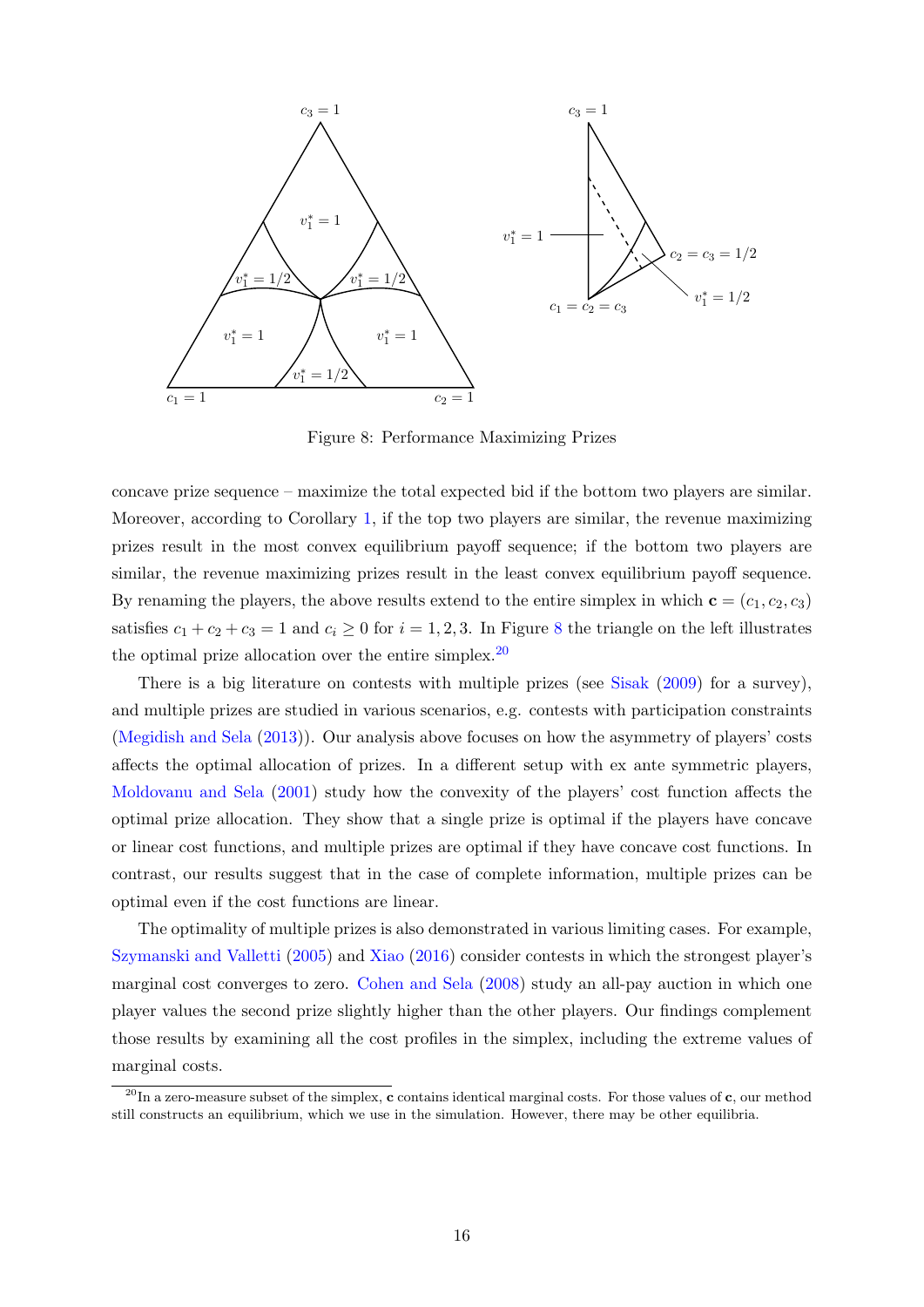## <span id="page-16-7"></span>5.2 More Than Three Players

Consider the same contest described in Section [2](#page-3-0) except that there are more than three players: 1, 2, ..., n, where  $n \geq 3$ . They have constant marginal costs of bid, which satisfy  $0 < c_1^n < c_2^n$  $\ldots < c_n^n$ . The following result extends the closed form characterization of equilibrium payoffs and strategies to the n-player contest.

<span id="page-16-8"></span>**Proposition 8** The n-player contest has a unique equilibrium, in which players 1, 2, 3's payoffs and strategies are the same as in the three-player contest, the others choose  $s = 0$  with probability 1 and receive a payoff of zero.

Next, we consider the revenue maximizing prizes for  $n > 3$  players. [Olszewski and Siegel](#page-17-17) [\(2016b\)](#page-17-17) examine revenue maximizing prizes in large contests in which the number of players goes to infinity. They find that one prize is optimal if the limiting distribution of the players' constant marginal costs has a continuous and strictly positive density.<sup>[21](#page-16-6)</sup> Our finding is different from theirs. Specifically, for  $n > 6$ , consider an *n*-player contest with  $c_1^n = 1/n$ ,  $c_2^n = 1/2 - 2/n$ and  $c_i^n = 1/2 + (i-2)/n$  for  $i \ge 3$ . Note that  $0 < c_1^n < c_2^n < ... < c_n^n$  and  $c_1^n + c_2^n + c_3^n = 1$ . Given one or two prizes, players  $4, \ldots, n$  choose zero bid with probability 1, so the total expected bid in this contest is the same as the three-player contest among players 1, 2 and 3. Notice that  $\lim_{n\to+\infty} c_3^n - c_2^n = 0$ , so our observations above suggest that, for a large enough n, two equal prizes result in higher expected bid than one prize in the n-player contests. The main reason for the difference is that, if  $n \to +\infty$ , the limiting distribution of the marginal costs is  $F(c) = 0$ for  $c \in [0, 1/2]$  and  $F(c) = c - 1/2$  for  $c \in [1/2, 3/2]$ . Its density function over  $(0, 1/2)$  is 0, which is excluded by [Olszewski and Siegel](#page-17-17) [\(2016b\)](#page-17-17).

## References

- <span id="page-16-5"></span>Amann, E. and Leininger, W. (1996), "Asymmetric All-Pay Auctions with Incomplete Information: The Two-Player Case", Games and Economic Behavior, 14, pp. 118. [\[3\]](#page-2-2)
- <span id="page-16-4"></span>Azmat, G. and Möller, M. (2009), "Competition among Contests", RAND Journal of Economics, 40, pp. 743-768. [\[3\]](#page-2-2)
- <span id="page-16-3"></span>Barut, Y. and Kovenock, D. (1998), "The Symmetric Multiple Prize All-Pay Auction with Complete Information", European Journal of Political Economy, 14, pp. 627-644. [\[3\]](#page-2-2)
- <span id="page-16-0"></span>Baye, M. R.; Kovenock, D. and de Vries, C. G. (1996), "The All-Pay Auction with Complete Information", Economic Theory, 8, pp. 291-305. [\[2,](#page-1-0) [3,](#page-2-2) and [4\]](#page-3-4)
- <span id="page-16-2"></span>Bulow, J. and Levin, J. (2006), "Matching and Price Competition", American Economic Review, 96, pp. 652-668. [\[3,](#page-2-2) [10,](#page-9-3) and [19\]](#page-18-4)
- <span id="page-16-1"></span>Clark, D. and Riis, C. (1998), "Competition over More than One Prizes", American Economic Review, 88. pp. 276-289. [\[3\]](#page-2-2)

<span id="page-16-6"></span><sup>21</sup>See their Proposition 7.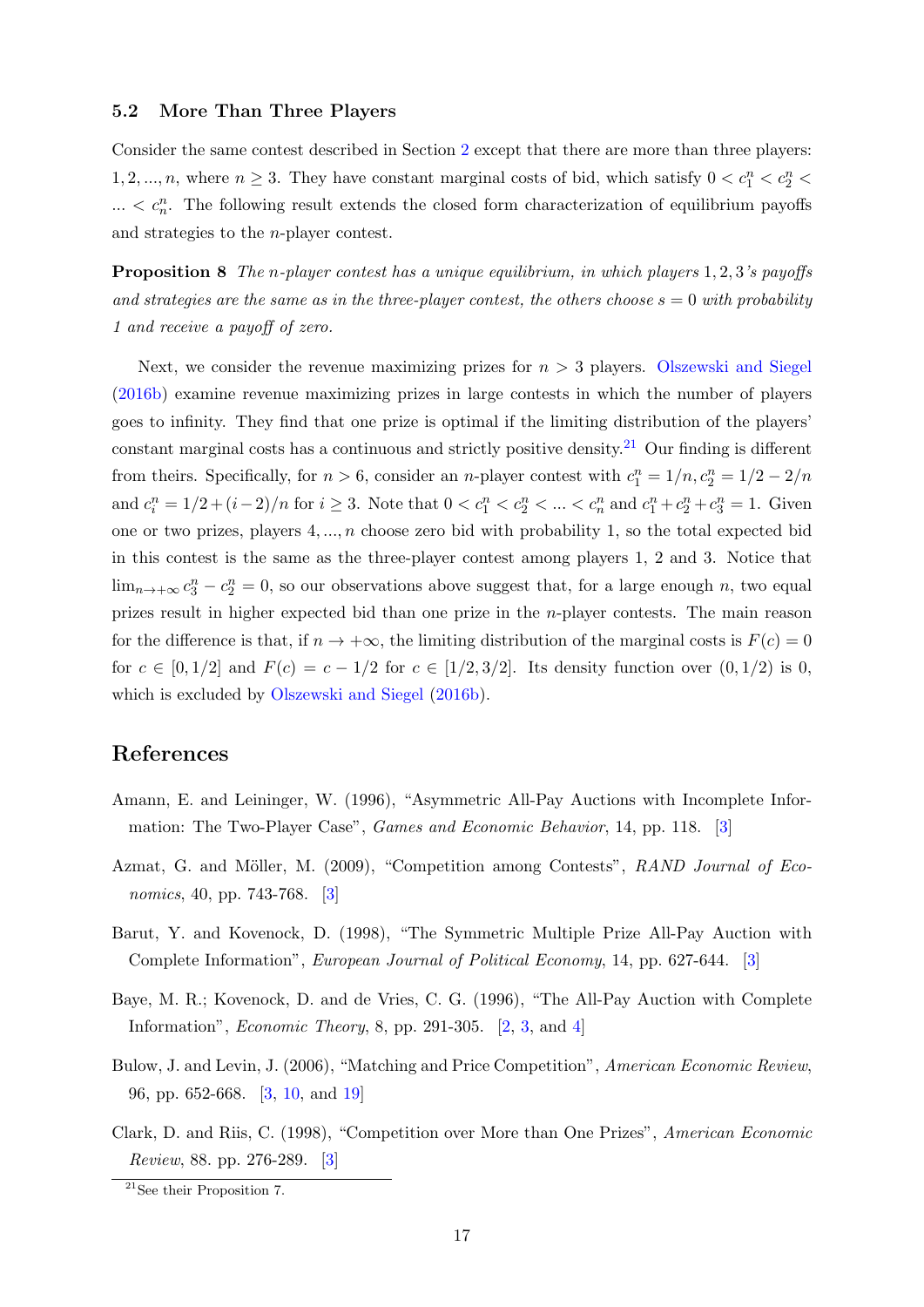- <span id="page-17-2"></span>Che, Y. and Gale, I. (1998), "Caps on Political Lobbying", American Economic Review, 88, pp. 643-651. [\[3\]](#page-2-2)
- <span id="page-17-13"></span>Che, Y. and Gale, I. (2006), "Caps on Political Lobbying: Reply", American Economic Review, 96, pp. 1355-1360. [\[5\]](#page-4-4)
- <span id="page-17-16"></span>Cohen, C. and Sela, A. (2008), "Allocation of Prizes in Asymmetric All-pay Auctions", European Journal of Political Economy, 24, pp. 123-132. [\[16\]](#page-15-2)
- <span id="page-17-4"></span>González-Díaz, J. and Siegel, R. (2013), "Matching and Price Competition: Beyond Symmetric Linear Costs", International Journal of Game Theory, 42, pp. 835-844. [\[3\]](#page-2-2)
- <span id="page-17-14"></span>Kaplan, T. R. and Wettsstein, D. (2006), "Caps on Political Lobbying: Comment", American Economic Review, 96, pp. 1351-1354. [\[5\]](#page-4-4)
- <span id="page-17-1"></span>Konrad, K. A. (2009), Strategy and Dynamics in Contests, Oxford University Press. [\[3\]](#page-2-2)
- <span id="page-17-9"></span>Lizzeri, A. and Persico, N. (2000), "Uniqueness and Existence of Equilibrium in Auctions with a Reserve Price", Games and Economic Behavior, 30, pp. 83-114. [\[3\]](#page-2-2)
- <span id="page-17-15"></span>Megidish, R. and Sela, A. (2013), "Allocation of Prizes in Contests with Participation Constraints", Journal of Economics and Management Strategy, 22, pp. 713-727. [\[16\]](#page-15-2)
- <span id="page-17-8"></span>Moldovanu, B. and Sela, A. (2001), "The Optimal Allocation of Prizes in Contests,"American Economic Review, 91, pp. 542-558. [\[3](#page-2-2) and [16\]](#page-15-2)
- <span id="page-17-6"></span>Olszewski, W. and Siegel, R. (2016a), "Large Contests", Econometrica, 84, pp. 835-854. [\[3\]](#page-2-2)
- <span id="page-17-17"></span>Olszewski, W. and Siegel, R. (2016b), "Effort-Maximizing Contests", Mimeo, Northwestern University. [\[17\]](#page-16-7)
- <span id="page-17-11"></span>Parreiras, S. O. and Rubinchik, A. (2010), "Contests with Three or More Heterogeneous Agents," Games and Economic Behavior, 68, pp. 703–715. [\[4\]](#page-3-4)
- <span id="page-17-12"></span>Parreiras, S. O. and Rubinchik, A. (2015), "Group Composition in Contest," Mimeo. [\[4\]](#page-3-4)
- <span id="page-17-10"></span>Rentschler, L. and Turocy, T. L. (2016), "Two-Bidder All-Pay Auctions with Interdependent Valuations, Including the Highly Competitive Case", Journal of Economic Theory, 163, pp. 435-466. [\[3\]](#page-2-2)
- <span id="page-17-7"></span>Rosen, S. (1986), "Prizes and Incentives in Elimination Tournaments", American Economic Review, 76, pp. 701-715. [\[3\]](#page-2-2)
- <span id="page-17-5"></span>Sela, A. (2012), "Sequential Two-Prize Contests", Economic Theory, 51, pp. 383-395. [\[3\]](#page-2-2)
- <span id="page-17-3"></span>Siegel, R. (2009), "All-Pay Contests", Econometrica, 77, pp. 71-92. [\[3,](#page-2-2) [7,](#page-6-4) and [20\]](#page-19-0)
- <span id="page-17-0"></span>Siegel, R. (2010), "Asymmetric Contests with Conditional Investments", American Economic Review, 100, pp. 2230-2260. [\[2,](#page-1-0) [3,](#page-2-2) [4,](#page-3-4) [10,](#page-9-3) [13,](#page-12-3) and [25\]](#page-24-0)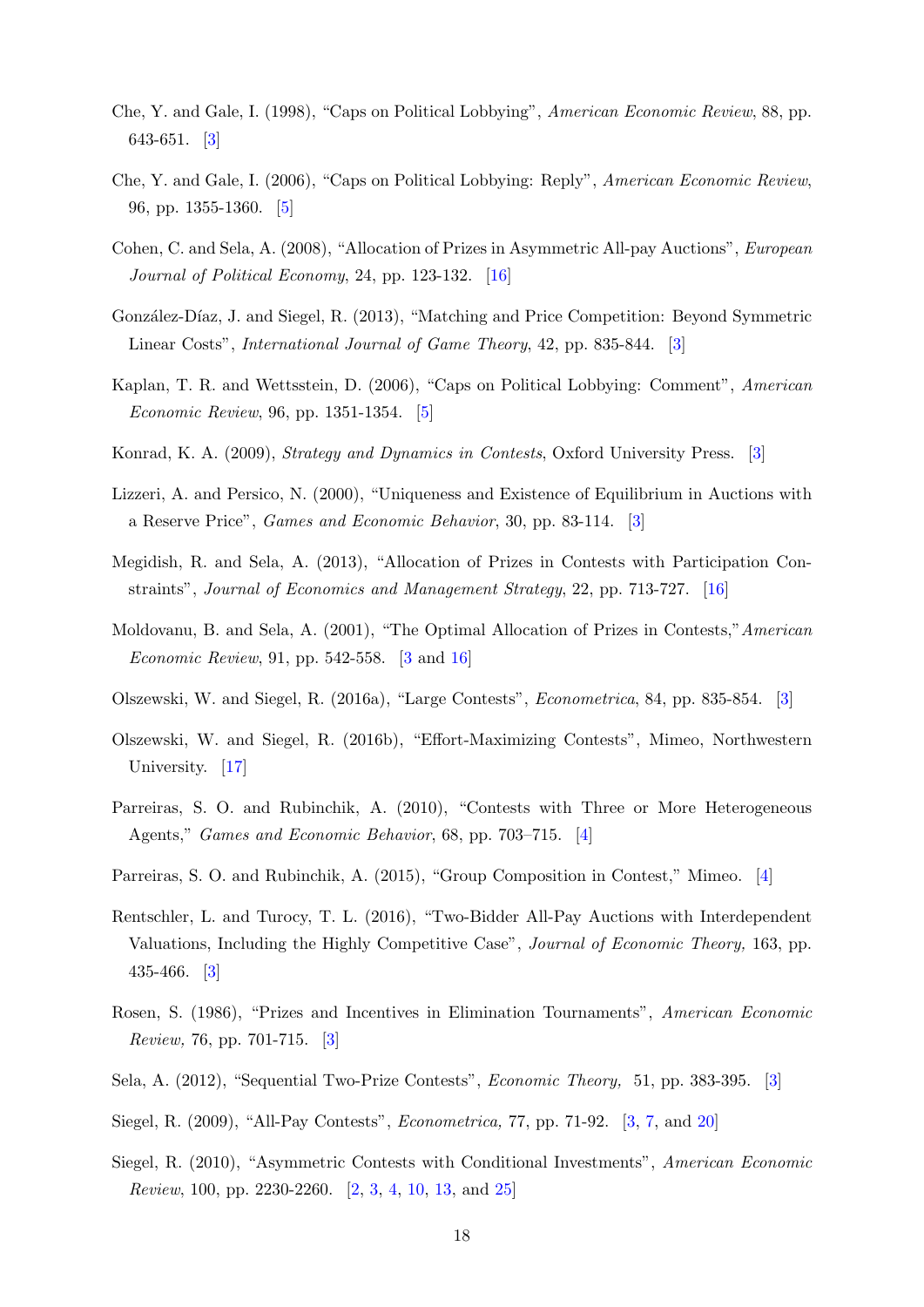- <span id="page-18-4"></span><span id="page-18-1"></span>Siegel, R. (2014), "Asymmetric All-Pay Auctions with Interdependent Valuations", Journal of Economic Theory, 153, pp. 684-702. [\[3\]](#page-2-2)
- <span id="page-18-2"></span>Sisak, D. (2009), "Multiple-Prize Contests - the Optimal Allocation of Prizes", Journal of Economic Surveys, 23, pp. 82-114. [\[16\]](#page-15-2)
- <span id="page-18-3"></span>Szymanski, S. and Valletti, T. (2005), "Incentive Effects of Second Prizes", European Journal of Political Economy, 21, pp. 467-481. [\[16\]](#page-15-2)
- <span id="page-18-0"></span>Xiao, J. (2016), "Asymmetric All-Pay Contests with Heterogeneous Prizes", Journal of Eco-nomic Theory, 163, pp. 178-221. [\[2,](#page-1-0) [3,](#page-2-2) [10,](#page-9-3) [15,](#page-14-3) [16,](#page-15-2) and [19\]](#page-18-4)

# Appendix

We first introduce several known equilibrium properties in Lemmas [1](#page-18-5) to [4,](#page-18-6) then some additional properties in Lemmas [5](#page-19-1) to [7.](#page-20-0) See Step 2 in Appendix A of [Bulow and Levin](#page-16-2) [\(2006\)](#page-16-2) for Lemma [1](#page-18-5) and [Xiao](#page-18-0) [\(2016\)](#page-18-0) for Lemmas [2](#page-18-7)[-4.](#page-18-6) These papers consider different prize sequences, but their proofs apply here. After that, we use the equilibrium properties to prove Proposition [1.](#page-6-0)

It is easy to see that there is no equilibrium in pure strategies.<sup>[22](#page-18-8)</sup> For an equilibrium with strategies  $G_1^*,...,G_n^*$  in the *n*-player contest, let  $\underline{s}_i^*$  and  $\overline{s}_i^*$  be the minimal and maximum bids in the support of  $G_i^*$ .

<span id="page-18-5"></span>**Lemma 1** (No Aggregate Gaps) In every equilibrium, if  $s \in [0, \max(\bar{s}_1^*, ..., \bar{s}_n^*)]$ , there are at least two players whose equilibrium strategies' supports contain s.

As a result, in any equilibrium, if  $s$  is in the support of one player's strategy, and  $s'$  in the support of another player's strategy, then any bid between  $s$  and  $s'$  is in the support of some player's strategy.

<span id="page-18-7"></span>**Lemma 2** (**Participation**) In every equilibrium, player  $i > 3$  assigns probability 1 to  $s = 0$ .

The above lemma implies that the top three players, whose costs are the lowest, choose positive bids to compete for the two prizes. The other players' costs are too high and they give up by choosing  $s = 0$ .

<span id="page-18-9"></span>**Lemma 3** (Nested Gaps) In every equilibrium, if  $s \in (\underline{s}_i^*, \overline{s}_i^*)$  is not in the support of  $G_i^*$ , then s is not in the support of  $G_j^*$  for any  $j > i$ .

If  $s \in (\underline{s}_i^*, \overline{s}_i^*)$  is not in the support of  $G_i^*$ , it means that, due to the competition from other players, s is not a best response for player i. Then, Lemma  $3$  implies that for the players weaker than  $i$ , the bid  $s$  is not a best response either.

<span id="page-18-8"></span><span id="page-18-6"></span><sup>&</sup>lt;sup>22</sup>See, for instance, [Bulow and Levin](#page-16-2)  $(2006)$ .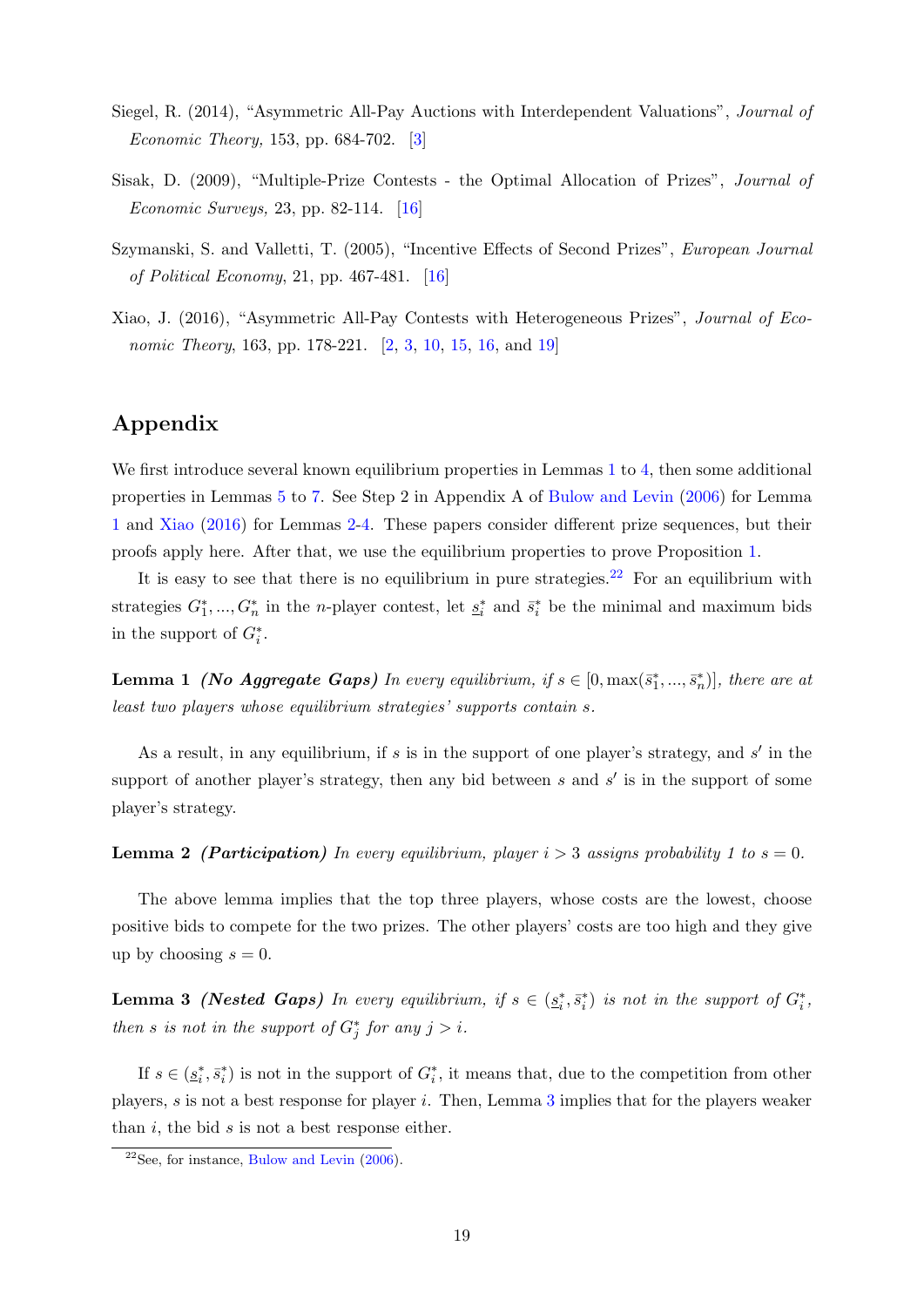<span id="page-19-0"></span>**Lemma 4 (Stochastic Dominance)** In every equilibrium, if  $i < j$ , then  $G_i^*(s) \leq G_j^*(s)$  for  $s \geq 0$ .

If  $i < j$ , player i is stronger than j because i has a lower marginal cost. Then, the lemma means the equilibrium bids of a stronger player are higher, in terms of the first order stochastic dominance, than those of a weaker player.

<span id="page-19-1"></span>Lemma 5 Suppose a player has an atom at bid s in an equilibrium, that is, he chooses s with positive probability. Then, he receives no prize by choosing s.

**Proof.** We first show that, if two or more players have an atom at bid s in an equilibrium, all the players who have an atom at s lose with certainty.<sup>[23](#page-19-2)</sup> Let us prove it by contradiction. Suppose that two players,  $i$  and  $j$ , have an atom at bid  $s$  in an equilibrium, and suppose that player  $i$  wins a prize with positive probability by choosing  $s$ . Since the tie is broken in such a way that everyone involved wins with positive probability, player  $j$  also wins a prize with positive probability by choosing s. In addition, the tie breaking rule ensures that player  $i$  loses with positive probability by choosing  $s$ , so he does not win the highest prize with probability 1. In contrast, if player j increases his bid slightly above s, his cost is almost the same but his expected winnings would have a discontinuous increase. This is because he no longer needs to share any prize with player i. This is a deviation for player j, which is a contradiction.

Next, using the above claim, we prove the lemma in two steps. First, suppose two players have an atom at bid s in the equilibrium, then the above claim implies that both of them must lose with certainty by choosing s. Second, suppose only player  $i$  has an atom at s, and suppose he wins a prize with positive probability. On the one hand, if all other players have no best response in  $(s-\varepsilon, s)$  for some  $\varepsilon > 0$ , player i would benefit from lowering the atom to  $s-\varepsilon$ . This is a contradiction. On the other hand, suppose another player  $j$  has a sequence of best responses converging to s from below. Compared to such a best response close to s, a bid slightly above s imposes an almost identical cost on player  $j$ , but the resulting expected winnings would have a discontinuous increase because of player i's atom at s. This is also a contradiction. In sum, player i loses with certainty by choosing bid s, which completes the proof.  $\blacksquare$ 

According to the lemma, a player never has an atom at  $s > 0$  in an equilibrium, otherwise he receives a negative expected payoff. Therefore, the possible atoms in an equilibrium must be at  $s = 0$ . The lemma below shows that only the weaker players, 3, 4, ..., n, bid zero with positive probability.

<span id="page-19-3"></span>**Lemma 6** In every equilibrium, players 1 and 2's strategies  $G_1^*$  and  $G_2^*$  have no atoms; player  $3's$  strategy  $G_3^*$  has an atom at  $s = 0$ ; and player  $i \geq 4$  assigns probability 1 to  $s = 0$ .

**Proof.** We prove this in three steps. First, Lemma [2](#page-18-7) implies that player  $i \geq 4$  assigns probability 1 to  $s = 0$ . As a result, given others' equilibrium strategies, a player's payoff at a positive bid does not depend on the strategies of  $i \geq 4$ .

<span id="page-19-2"></span> $^{23}$ This claim is referred to as the Tie Lemma by [Siegel](#page-17-3) [\(2009\)](#page-17-3).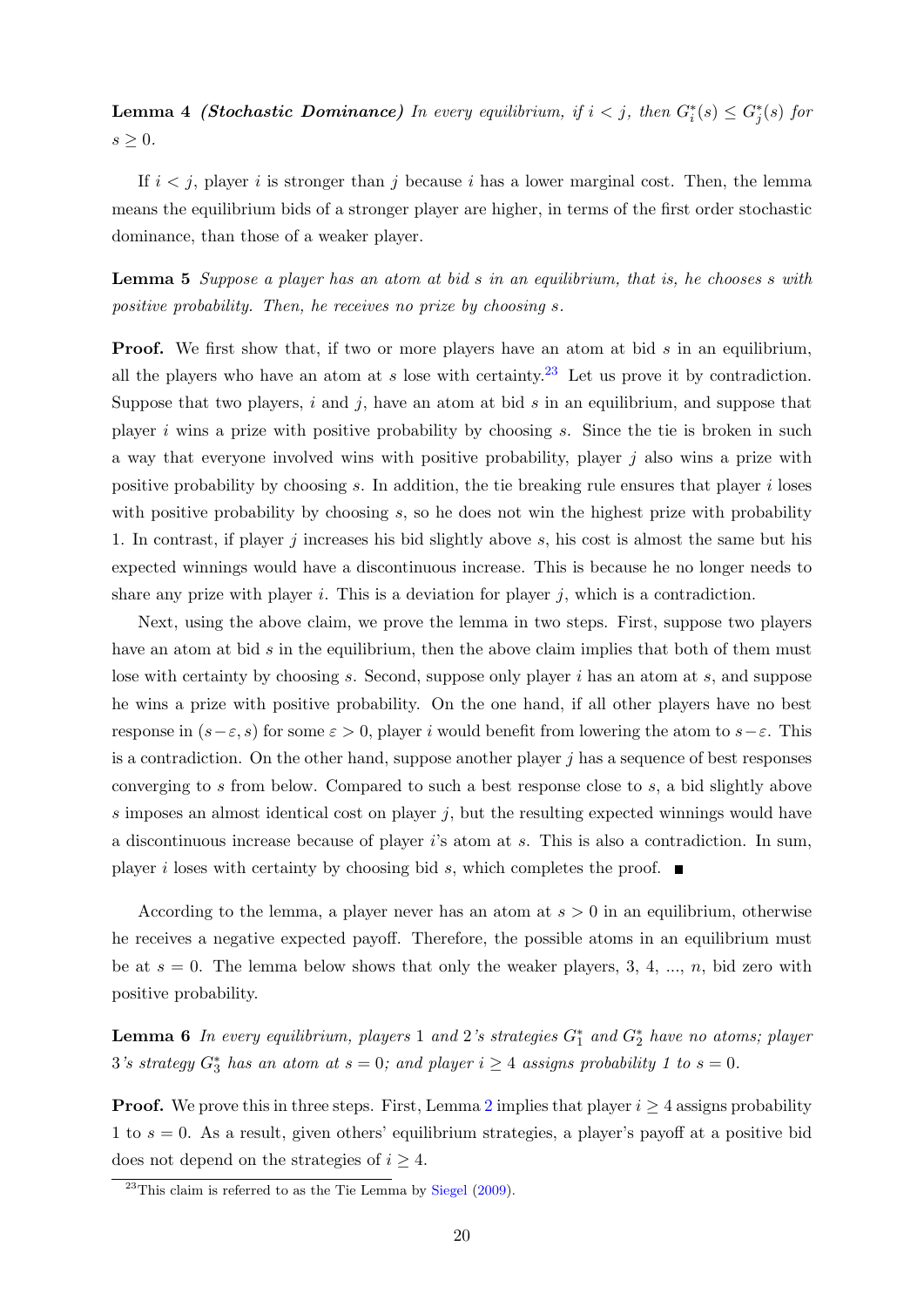Second,  $G_1^*$  and  $G_2^*$  have no atoms. Suppose otherwise that in an equilibrium,  $G_1^*$  has an atom. Then, Lemma [5](#page-19-1) implies that player 1's expected equilibrium payoff  $u_1^* = 0$ . Recall that  $\bar{s}_3^*$  is the highest bid in the support of  $G_3^*$ . If  $\bar{s}_3^* = 0$ , player 1 could receive a positive expected payoff by deviating to  $s = 0$ . Therefore,  $\bar{s}_3^* > 0$ . Due to Lemma [5,](#page-19-1)  $\bar{s}_3^* > 0$  cannot be an atom. Hence, given others' equilibrium strategies, player 1's expected payoff at  $\bar{s}_3^*$  is  $u_1^* = U_1(\bar{s}_3^* | G_2^*, G_3^*)$ , where

$$
U_i(s|G_j, G_k) = v_1 G_j(s) G_k(s) + v_2 [G_j(s)(1 - G_k(s)) + (1 - G_j(s))G_k(s)] - c_i s
$$

Notice that player 1's payoff at  $\bar{s}_3^*$  is independent of  $G_i^*$  for  $i \geq 4$ , which is due to the first step. Similarly,  $u_3^* = U_3(\bar{s}_3^* | G_2^*, G_1^*)$ . In addition, because  $G_3^*(\bar{s}_3^*) = 1 \ge G_1^*(\bar{s}_3^*)$  and  $c_3\bar{s}_3^* > c_1\bar{s}_3^*$ , we have  $U_1(\bar{s}_3^*|G_2^*, G_3^*) > U_3(\bar{s}_3^*|G_2^*, G_1^*)$ . As a result,  $u_1^* > u_3^* \ge 0$ , which contradicts  $u_1^* = 0$ .

Third,  $G_3^*$  has an atom at  $s = 0$ . Suppose otherwise that  $G_3^*(0) = 0$ . Recall that  $s_i^*$  is the smallest bid in the support of  $G_i^*$ . Then, if  $\min(\underline{s}_1^*, \underline{s}_2^*) > 0$ , the interval  $(0, \min(\underline{s}_1^*, \underline{s}_2^*))$  receives zero probability from  $G_i^*$  for  $i \neq 3$ . This contradicts Lemma [1,](#page-18-5) the property of "No Aggregate" Gaps". Therefore,  $\min(\underline{s}_1^*, \underline{s}_2^*) = 0$ . Without loss of generality, assume  $\underline{s}_2^* = 0$ . Recall that  $G_1^*(0) = 0$  according to the second step. Then, the assumption  $G_3^*(0) = 0$  implies that, given others' equilibrium strategies, player 2's expected payoff at  $s_2^* = 0$  is zero. Therefore,  $u_2^* = 0$ , which leads to a contradiction by the same argument in the second step. Hence,  $G_3^*$  has an atom at  $s = 0$ .

Given payoffs  $u_1^*$  and  $u_2^*$  in an equilibrium, let  $\bar{G}_1$  be a mixed strategy such that

<span id="page-20-3"></span>
$$
v_1\bar{G}_1(s) + v_2(1 - \bar{G}_1(s)) - c_2s = u_2^*
$$
\n(15)

and  $\bar{G}_2(s)$  a mixed strategy such that

<span id="page-20-2"></span><span id="page-20-0"></span>
$$
v_1 \bar{G}_2(s) + v_2(1 - \bar{G}_2(s)) - c_1 s = u_1^*
$$
\n(16)

Suppose player 3 is absent,  $\overline{G}_i$  for  $i = 1, 2$  is the strategy of player i such that the other player j's payoff is  $u_j^*$  by choosing s. In an equilibrium,  $(\underline{s}_1^*, \overline{s}_3^*)$  may be empty.<sup>[24](#page-20-1)</sup> If the interval is not empty, the following result compares  $\bar{G}_i$  with equilibrium strategy  $G_i^*$ , and shows that  $\bar{G}_i$ is "more aggressive" than  $G_i^*$  in terms of first order stochastic dominance.

**Lemma 7** In every equilibrium, for any  $s \in (\underline{s}_1^*, \overline{s}_3^*)$ ,  $\overline{G}_1(s) < G_1^*(s)$  and  $\overline{G}_2(s) < G_2^*(s)$ .

**Proof.** According to Lemma [6,](#page-19-3) any player  $i \geq 4$  chooses zero with probability 1. As a result, Lemma [1,](#page-18-5) the property of "No Aggregate Gaps", implies that at least two of players 1, 2, 3's strategies' supports contain  $s \in (\underline{s}_1^*, \overline{s}_3^*)$ , and Lemma [3,](#page-18-9) the property of "Nested Gaps", implies

<span id="page-20-1"></span> $^{24}$ See the Case I equilibrium in Proposition [3.](#page-9-2)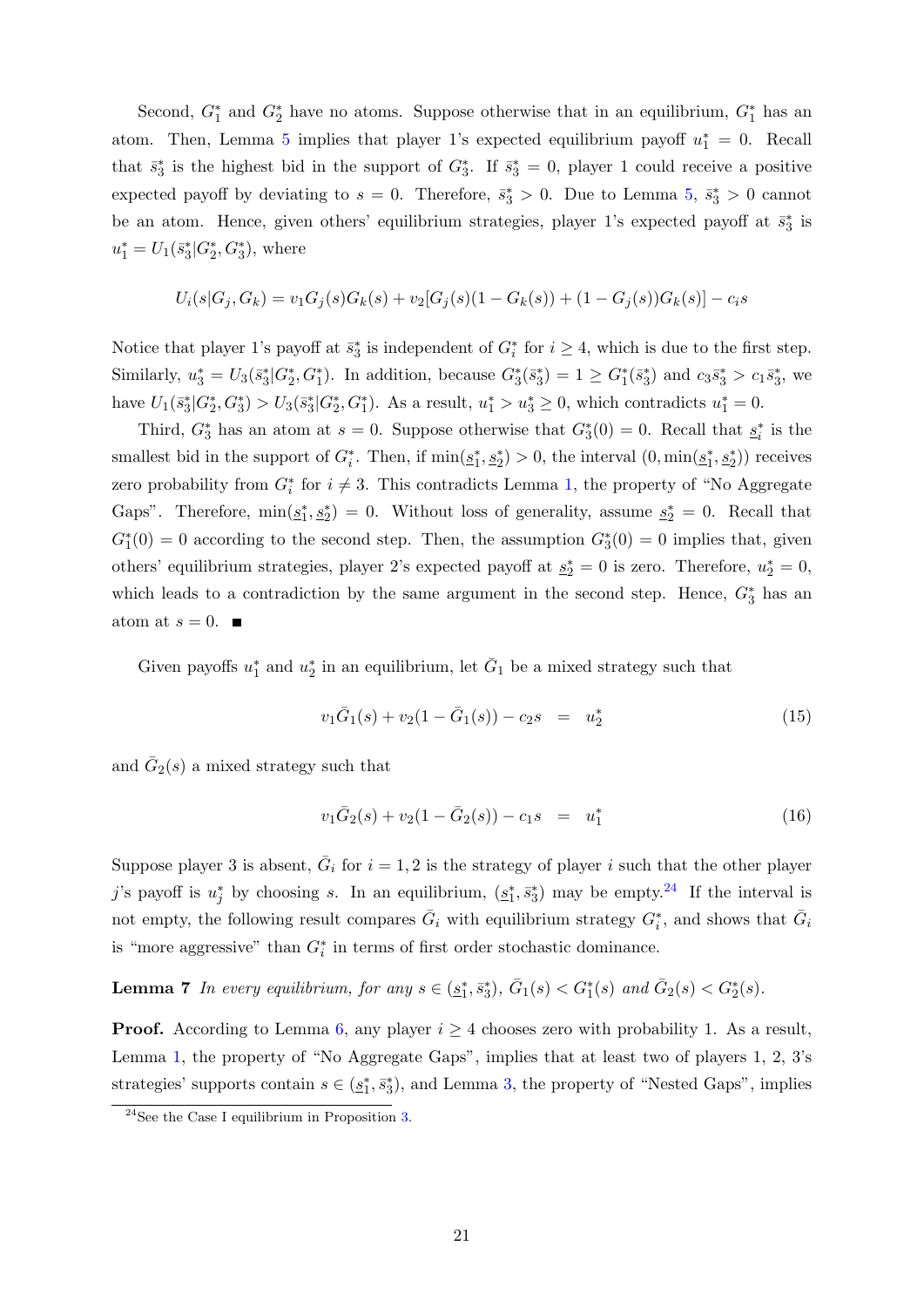that 1 and 2 must be among these players. Therefore,

<span id="page-21-0"></span>
$$
U_1(s|G_2^*, G_3^*) = u_1^* \tag{17}
$$

$$
U_2(s|G_1^*, G_3^*) = u_2^* \tag{18}
$$

By the definition of  $\bar{s}_3^*$ , we have  $G_3^*(s) < 1$  for  $s < \bar{s}_3^*$ . Notice that [\(17\)](#page-21-0) and [\(18\)](#page-21-0) implicitly define  $G_1^*(s)$  and  $G_2^*(s)$  as strictly increasing functions of  $G_3^*(s)$ . Then, if we replace  $G_3^*(s)$ with a higher value 1,  $G_1^*(s)$  and  $G_2^*(s)$  implicitly defined in [\(17\)](#page-21-0) and [\(18\)](#page-21-0) should be lower. We can verify that [\(17\)](#page-21-0) and [\(18\)](#page-21-0) become [\(16\)](#page-20-2) and [\(15\)](#page-20-3) if we replace  $G_3^*(s)$  with 1. Therefore,  $\bar{G}_1(s) < G_1^*(s)$  and  $\bar{G}_2(s) < G_2^*(s)$ .

Proof of Proposition [1.](#page-6-0) We claim that in every equilibrium, given others' equilibrium strategies, player 3's expected value of prizes at  $\bar{s}_3^*$  is  $x_3$  as in Definition i). We prove the claim in two steps.

First, in every equilibrium,  $\bar{s}_3^* = \inf \arg \max_{s \in [\underline{s}_1, \bar{s}_1]} U_3(s | \bar{G}_1, \bar{G}_2)$ , where  $\bar{G}_1(s)$  and  $\bar{G}_2(s)$ are defined in Lemma [7](#page-20-0) and  $\underline{s}_1, \overline{s}_1$  solve  $\overline{G}_1(\underline{s}_1) = 0$  and  $\overline{G}_1(\overline{s}_1) = 1$ . To see why, notice that  $\bar{G}_i(s) = G_i^*(s)$  for any  $s \geq \bar{s}_3^*$  and  $i = 1, 2$ , so the definition of equilibrium implies

<span id="page-21-1"></span>
$$
u_3^* = U_3(\bar{s}_3^* | \bar{G}_1, \bar{G}_2) \ge U_3(s | \bar{G}_1, \bar{G}_2)
$$
\n<sup>(19)</sup>

for any  $s \geq \bar{s}_3^*$ . Therefore, inf  $\arg \max_{s \in [\underline{s}_1, \bar{s}_1]} U_3(s|\bar{G}_1, \bar{G}_2) \leq \bar{s}_3^*$ . As a result, it remains to be shown that any  $s \in [\underline{s}_1, \overline{s}_3^*]$  does not maximize  $U_3(s|\overline{G}_1, \overline{G}_2)$ .

Lemma [7](#page-20-0) implies that if  $\bar{G}_1(s) = 0$ , then  $G_1^*(s) > 0$ . Therefore,  $s_1^* < s_1$ . The lemma also implies  $U_3(s|\bar{G}_1,\bar{G}_2) < U_3(s|G_1^*,G_2^*) \le u_3^*$  for  $s \in (\underline{s}_1^*,\overline{s}_3^*)$ . Because  $[\underline{s}_1,\overline{s}_3^*)$  is a subset of  $(s_1^*, \bar{s}_3^*)$ , we have  $U_3(s|\bar{G}_1, \bar{G}_2) < u_3^*$  for  $s \in [\underline{s}_1, \bar{s}_3^*]$ . Recall that  $u_3^* = U_3(\bar{s}_3^*|\bar{G}_1, \bar{G}_2)$  in [\(19\)](#page-21-1), so  $U_3(s|\bar{G}_1, \bar{G}_2) < U_3(\bar{s}_3^*|\bar{G}_1, \bar{G}_2)$  for  $s \in [\underline{s}_1, \bar{s}_3^*]$ . Hence, any  $s \in [\underline{s}_1, \bar{s}_3^*)$  does not maximize  $U_3(s|\bar{G}_1,\bar{G}_2).$ 

Second, given others' equilibrium strategies, player 3's expected prize at  $\bar{s}_3^*$  equals  $x_3$  as in Definition i). To see why, notice that Lemma [4,](#page-18-6) the "Stochastic Dominance" property, implies  $\bar{s}_i^* \geq \bar{s}_3^*$  for  $i = 1, 2$  $i = 1, 2$  $i = 1, 2$ . In addition, we must have  $\bar{s}_1^* = \bar{s}_2^*$  because of Lemma 1, the property of "No Aggregate Gaps". Therefore,  $u_i^* = v_1 - c_i \bar{s}_1^*$  for  $i = 1, 2$ . Substituting them into [\(16\)](#page-20-2) and [\(15\)](#page-20-3), we can verify that

<span id="page-21-2"></span>
$$
G_i^2(s) = \bar{G}_i(s + \bar{s}_1^* - \bar{s}_1^2)
$$
\n(20)

for  $i = 1, 2$ . That is,  $\bar{G}_i$  is  $G_i^2$  shifted horizontally by  $\bar{s}_1^* - \bar{s}_1^2$  for  $i = 1, 2$ . Therefore, the maximizer  $\bar{s}_3^* = \inf \arg \max_{s \in [s_1, \bar{s}_1]} U_3(s | \bar{G}_1, \bar{G}_2)$  is the maximizer  $\hat{s}_3 = \inf \arg \max_{s \in [0, \bar{s}_1^2]} U_3(s | G_1^2, G_2^2)$  with the same shift. That is,

<span id="page-21-3"></span>
$$
\hat{s}_3 = \bar{s}_3^* - (\bar{s}_1^* - \hat{s}_1) \tag{21}
$$

Substituting [\(20\)](#page-21-2) and [\(21\)](#page-21-3) into the definition  $x_3 = U_3(\hat{s}_3|G_1^2, G_2^2) + c_3\hat{s}_3$ , we have  $x_3 = U_3(\bar{s}_3^*|\bar{G}_1, \bar{G}_2) + c_3\hat{s}_3$  $c_3\bar{s}_3^*$ . Recall that  $\bar{G}_i(s) = G_i^*(s)$  for  $s \geq \bar{s}_3^*$ , so  $x_3 = U_3(\bar{s}_3^*|G_1^*, G_2^*) + c_3\bar{s}_3^*$ , which is exactly player 3's expected value of prizes at  $\bar{s}_3^*$  given others' equilibrium strategies. Hence, we prove the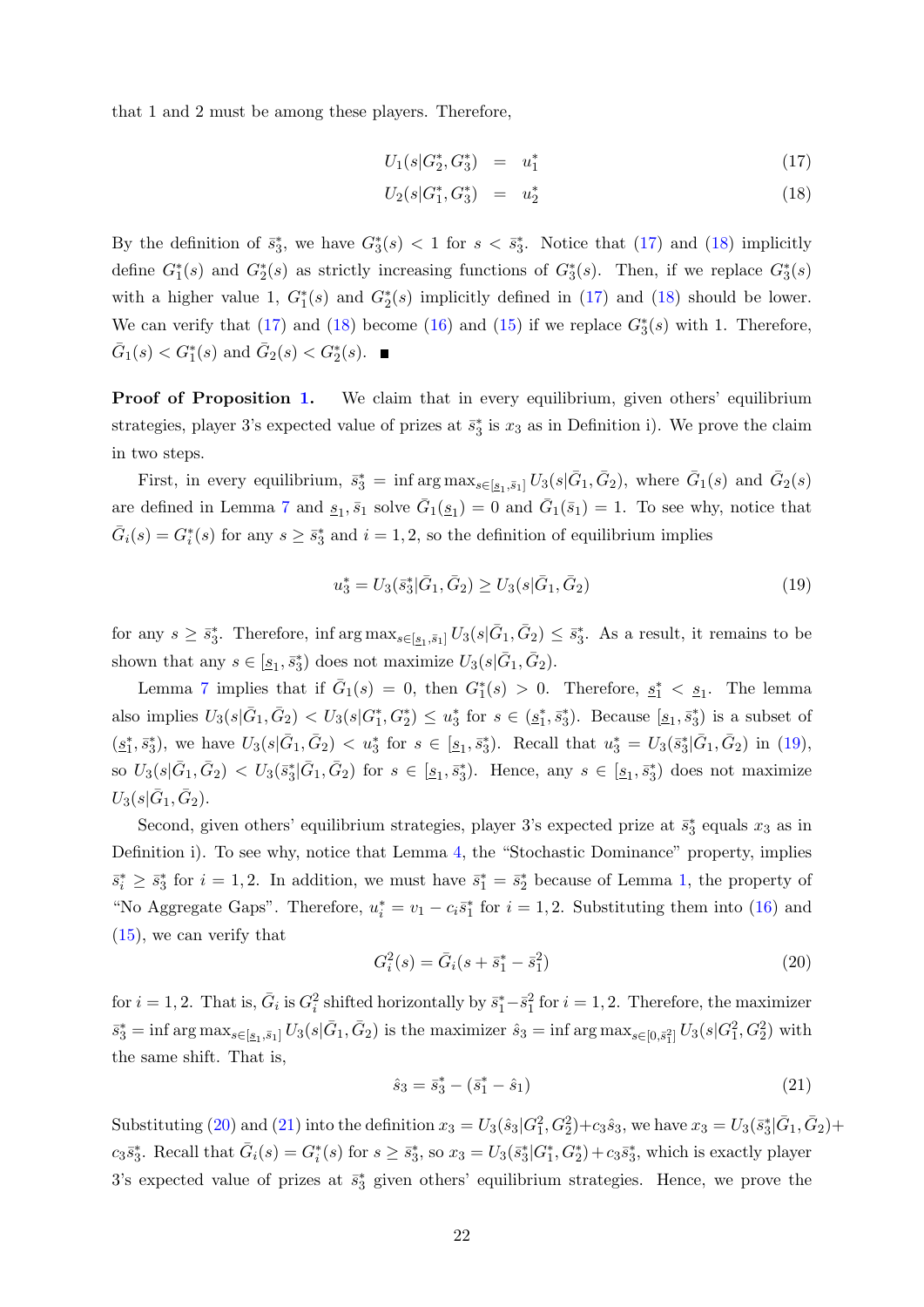claim.

Therefore,  $T = \bar{s}_3^*$  and  $w_3 = 0$ . Recall that Lemma [6](#page-19-3) implies  $u_3^* = 0$ , so  $u_3^* = \max(0, w_3)$ . It remains to be shown that  $u_i^* = \max(0, w_i)$  for  $i = 1, 2$ . As in the second step above, we can show that  $x_i = v_1 G_j^*(\bar{s}_3^*) + v_2(1 - G_j^*(\bar{s}_3^*)) - c_i \bar{s}_3^*$  for  $i, j \in \{1, 2\}$  and  $i \neq j$ . The definition of  $w_i$ implies  $w_i = x_i - c_i T = v_1 G_j^*(\bar{s}_3^*) + v_2(1 - G_j^*(\bar{s}_3^*)) - c_i \bar{s}_3^* = u_i^*$  for distinct  $i, j \in \{1, 2\}.$ 

Having proved Proposition [1,](#page-6-0) we can use it and Definitions i) to iii) to derive the closed-form expressions of equilibrium payoffs in Proposition [2.](#page-8-0)

**Proof of Proposition [2.](#page-8-0)** We have shown  $u_3^* = 0$ , so it remains to derive the payoffs for 1 and 2. Consider Case II first. Recall that  $U_3(\cdot|G_1^2, G_2^2)$  is maximized at the upper boundary  $\bar{s}_1^2$ if [\(9\)](#page-7-2) does not hold but [\(10\)](#page-7-3) does. Therefore, Definitions i) to iii) imply  $x_i = v_1$  for  $i = 1, 2, 3$ and  $r_3 = v_1/c_3$ , so  $u_i^* = v_1(1 - c_i/c_3)$  for  $i = 1, 2$ .

Consider Case I. Recall that the lower boundary 0 is a maximizer of  $U_3(\cdot|G_1^2, G_2^2)$  over  $[0, \bar{s}_1^2]$ if neither [\(9\)](#page-7-2) nor [\(10\)](#page-7-3) holds. Therefore, Definitions i) to iii) imply  $x_1 = v_1 - (v_1 - v_2)c_1/c_2$ ,  $x_2 = v_2$  and  $x_3 = v_2(1 - c_1/c_2)$ . In addition,  $x_3 - c_3T = 0$ , so  $T = v_2(1 - c_1/c_2)/c_3$ . The definitions also imply  $u_i^* = x_i - c_iT$  for  $i = 1, 2$ . Substituting  $x_1, x_2$  and T into this expression, we obtain the expressions of  $u_1^*$  and  $u_2^*$  in Case I.

Consider Case III. Recall that [\(9\)](#page-7-2) implies  $U_3(\cdot|G_1^2, G_2^2)$  has an interior maximizer in  $[0, \bar{s}_1^2]$ . Rearranging terms, we have

$$
U_3(s|G_1^2, G_2^2) = \frac{\Delta_1 - \Delta_2}{\Delta_1^2} c_1 c_2 s^2 + \left[ \frac{\Delta_1 - \Delta_2}{\Delta_1} (c_2 - c_1) + \frac{\Delta_2}{\Delta_1} (c_1 + c_2) - c_3 \right] s + \Delta_2 \left( 1 - \frac{c_1}{c_2} \right)
$$

which is a quadratic function of s with its maximum being

$$
\hat{u}_3 = \Delta_2 \left( 1 - \frac{c_1}{c_2} \right) - \frac{c_1 c_2}{4} \left( \Delta_1 - \Delta_2 \right) \left[ \frac{c_2 - c_1}{c_1 c_2} + \frac{c_1 + c_2}{c_1 c_2} \frac{\Delta_2}{\Delta_1 - \Delta_2} - \frac{\Delta_1}{\Delta_1 - \Delta_2} \frac{c_3}{c_1 c_2} \right]^2
$$

Substituting  $\Delta_1 = v_1 - v_2$  and  $\Delta_2 = v_2$  into the above expression, we obtain [\(11\)](#page-8-4). Proposition [1](#page-6-0) implies  $x_3 - c_3T = u_3^* = 0$ , and the definition of  $x_3$  implies  $x_3 - c_3\hat{s}_3 = \hat{u}_3$ . Therefore,

<span id="page-22-0"></span>
$$
T - \hat{s}_3 = \hat{u}_3/c_3 \tag{22}
$$

Then, for  $i = 1, 2$ , we have  $u_i^* = x_i - c_iT = u_i^2 + c_i\hat{s}_3 - c_iT = u_i^2 - \hat{u}_3c_i/c_3$ , where the first equality is from Proposition [1,](#page-6-0) the second from the definition of  $x_i$  and the last from [\(22\)](#page-22-0). Substituting  $u_i^2 = v_1 - \Delta_1 c_i/c_2$  into the above expression of  $u_i^*$ , we obtain the payoff expressions in Case III.  $\blacksquare$ 

**Proof of Corollary [1.](#page-9-1)** We can verify that the equilibrium payoffs in Proposition [2](#page-8-0) are continuous in  $\Delta_1/\Delta_2$ , so it is sufficient to prove the corollary in each of Case I, II, and III. Consider Case II first. Using Proposition [2,](#page-8-0) we can verify that  $(u_1^* - u_2^*)/(u_2^* - u_3^*)$  is independent of **v**, so it is nondecreasing in  $\Delta_1/\Delta_2$ .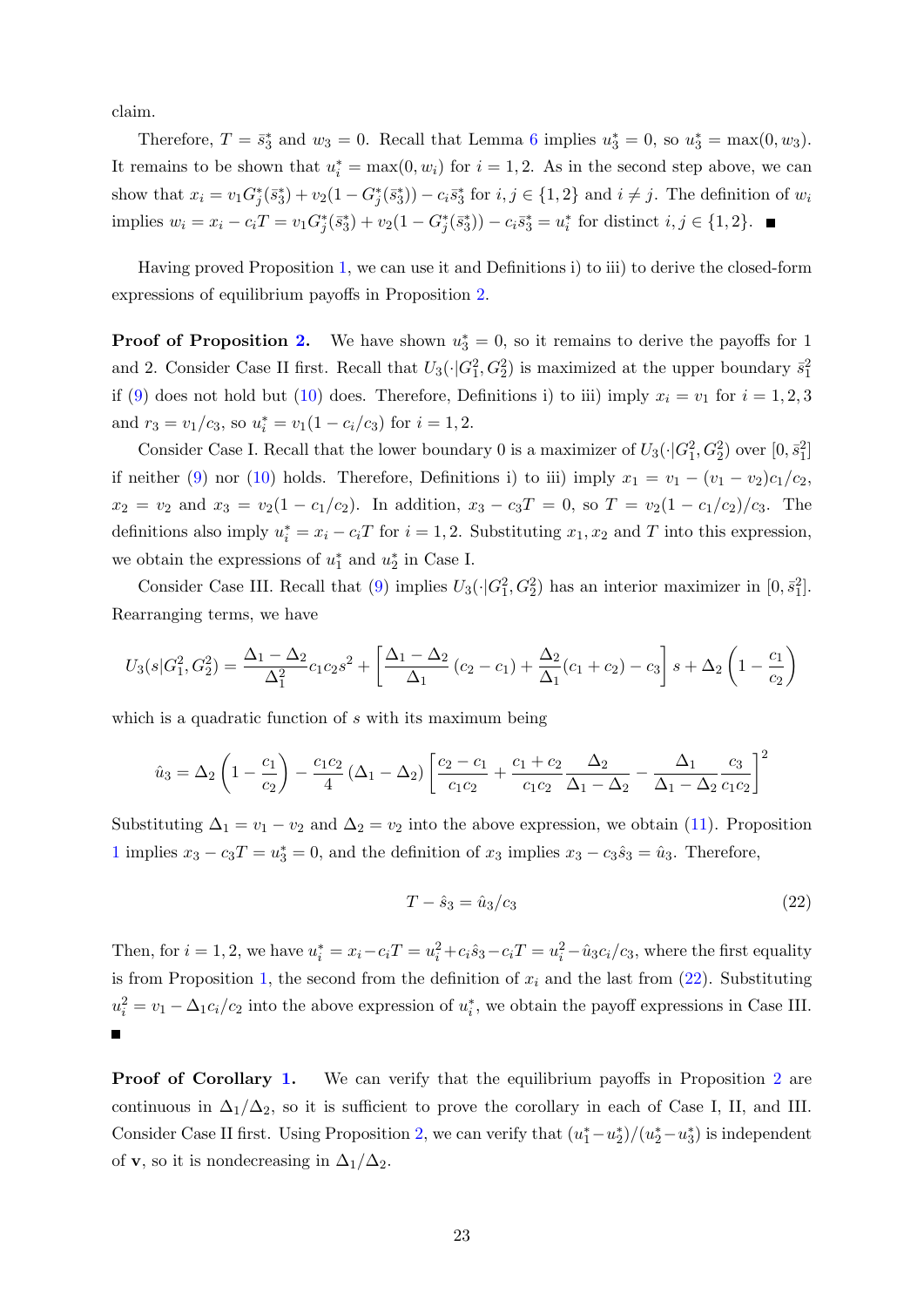Consider Case I. Substituting the payoff expressions in Proposition [2](#page-8-0) into  $(u_1^* - u_2^*)/(u_2^* - u_3^*),$ we can rewrite it as

$$
\frac{u_1^* - u_2^*}{u_2^* - u_3^*} = \left[ \frac{\Delta_1}{\Delta_2} \left( 1 - \frac{c_1}{c_2} \right) + 1 - \frac{c_1}{c_3} \left( 1 - \frac{c_1}{c_2} \right) \right] / \left[ 1 - \frac{c_2}{c_3} \left( 1 - \frac{c_1}{c_2} \right) \right]
$$

which is strictly increasing in  $\Delta_1/\Delta_2$ .

Consider Case III. In the proof of Proposition [1,](#page-6-0) we show that in any equilibrium,  $u_i^* =$  $v_1 - c_i \bar{s}_1^*$  for  $i = 1, 2$ . Then, using the expressions of  $u_1^*, u_2^*$  and  $u_3^* = 0$ , we can rewrite

$$
\frac{u_1^* - u_2^*}{u_2^* - u_3^*} = \frac{v_1/v_2 - c_1\bar{s}_1^*/v_2}{v_1/v_2 - c_2\bar{s}_1^*/v_2} - 1
$$

Notice that  $(u_1^* - u_2^*)/(u_2^* - u_3^*)$  being nondecreasing in  $\Delta_1/\Delta_2$  is equivalent to  $v_1/v_2 - c_1\bar{s}_1^*/v_2$  $(v_1/v_2 - c_2\bar{s}_1^*/v_2) = (c_2 - c_1)\bar{s}_1^*/v_2$  being nondecreasing in  $\Delta_1/\Delta_2$ . Hence, it is sufficient to show that  $\bar{s}_1^*/v_2$  is nondecreasing in  $\Delta_1/\Delta_2$ .

Recall that  $u_1^* = v_1 - c_1 \bar{s}_1^*$ , so  $\bar{s}_1^*/v_2 = (v_1 - u_1^*)/(c_3v_2)$ . In addition, because of the expression of  $u_1^*$  in Proposition [2](#page-8-0) and [\(11\)](#page-8-4), we can rewrite  $\bar{s}_1^*/v_2$  as

$$
\frac{\bar{s}_1^*}{v_2} = \frac{1}{c_3} \left( 1 - \frac{c_1}{c_2} \right) + \frac{\Delta_1}{\Delta_2} \frac{1}{c_2} + \frac{1}{4c_1c_2c_3} \frac{\left[ (c_3 - c_2 - c_1) - (1 - \Delta_1/\Delta_2) (c_3 + c_1 - c_2) \right]^2}{1 - \Delta_1/\Delta_2}
$$

Consider the last term. Its denominator is decreasing in  $\Delta_1/\Delta_2$ . Its numerator is increasing in  $\Delta_1/\Delta_2$  because  $c_3 - c_2 - c_1 > 0$  and  $c_3 + c_1 - c_2 > 0$  in Case III. Therefore, the last term is increasing in  $\Delta_1/\Delta_2$ , and hence, so is  $\bar{s}_1^*/v_2$ .

Next, we present an algorithm, which is used to prove Propositions [3](#page-9-2) to [6.](#page-12-0) Using the equilibrium payoffs derived in Proposition [2,](#page-8-0) the algorithm below constructs a strategy profile  $\mathbf{G} = (G_1, G_2, G_3).$ 

## Algorithm:

Step 1. Define **G** at the lowest performance  $s = 0$ :  $G_1(0) = G_2(0) = 0, G_3(0) = u_2^*/v_2$ .

- Step 2. This step examines  $\mathbf{G}(0)$  to determine  $\mathcal{A}^+(0)$ , the set of players whose strategies are increasing at performance  $s = 0$ . This step contains two parts:
	- Part One. Define a set of candidates  $\mathcal{CP}(s) = \{i \in \{1, 2, 3\} \text{ such that } U_i(s|G_j, G_k) = u_i^*$ for distinct  $i, j, k \in \{1, 2, 3\}$ .

Part Two. This part refines the candidate set to  $A^+(s)$ : Consider an equation system

<span id="page-23-0"></span>
$$
\begin{bmatrix} 0 & K_3(s) & K_2(s) \\ K_3(s) & 0 & K_1(s) \\ K_2(s) & K_1(s) & 0 \end{bmatrix} \begin{bmatrix} g_1(s) \\ g_2(s) \\ g_3(s) \end{bmatrix} = \begin{bmatrix} c_1 \\ c_2 \\ c_3 \end{bmatrix}
$$
(23)

where  $K_i(s) = (\Delta_1 - \Delta_2)G_i(s) + \Delta_2$  for  $i = 1, 2, 3$ . If the solution  $g_3(s) > 0$ , let  $\mathcal{A}^+(s) = \mathcal{CP}(s)$ ; otherwise  $\mathcal{A}^+(s) = \mathcal{CP}(s) \setminus \{3\}.$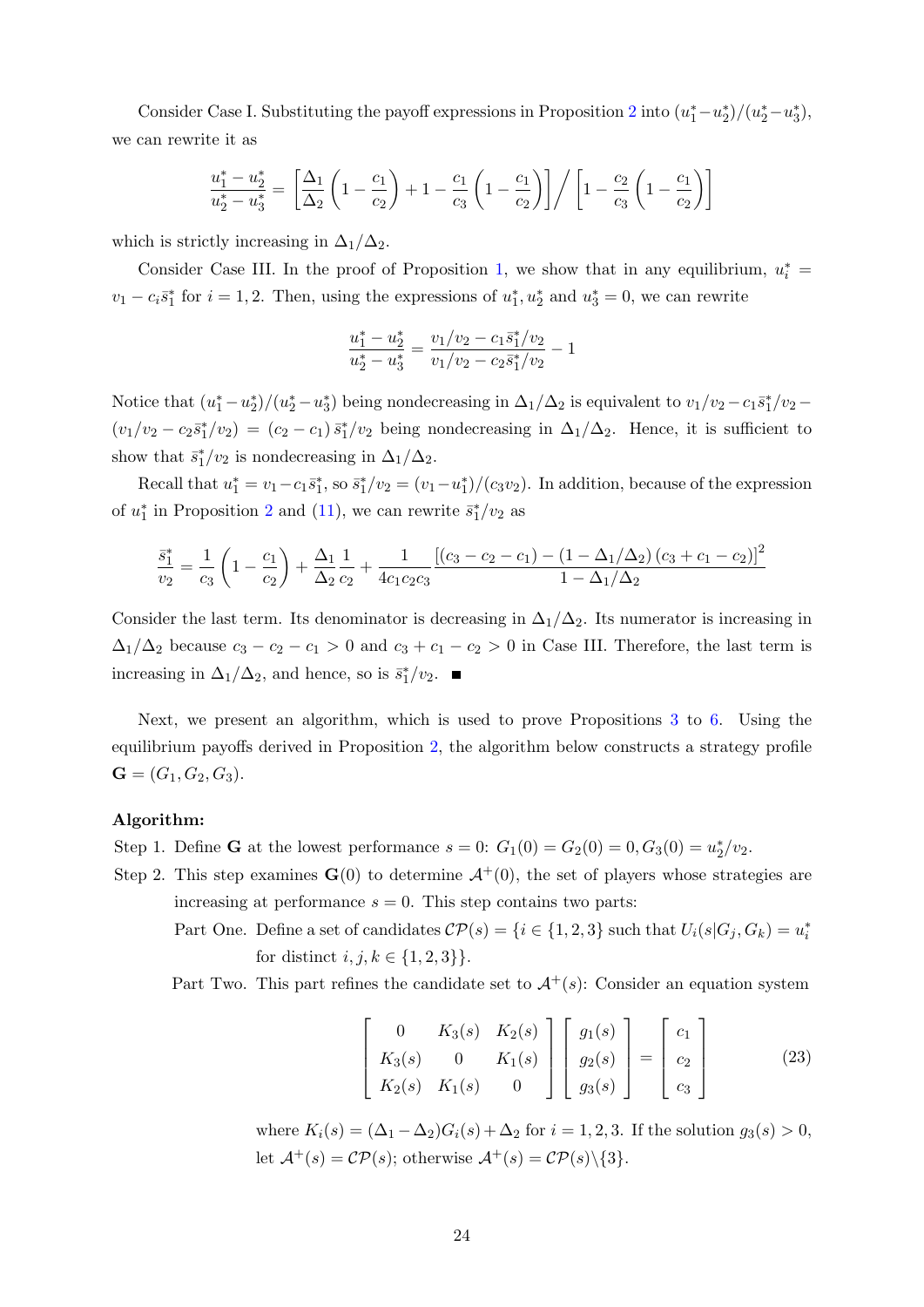- <span id="page-24-0"></span>Step 3. Given  $\mathbf{G}(0)$  and  $\mathcal{A}^+(0)$  defined above, this step extends the definition of  $\mathbf{G}$  to performance higher than  $s = 0$ . Specifically, for  $i \in A^+(s)$  and t slightly higher than s, consider the equation system  $U_i(t|G_j, G_k) = u_i^*$  for  $j, k \in A^+(s) \setminus \{i\}$ . We can solve  $G_i(t) \in [0,1]$  for  $i \in \mathcal{A}^+(s)$  from the system.<sup>[25](#page-24-1)</sup> If  $i \notin \mathcal{A}^+(s)$ , let  $G_i(t) = G_i(s)$ . In this way, we can extend  $G$  to performance above s until we reach a switch point  $s'$ .
- Step 4. This step determines the switch point and extends the definition of G above the switch point. The switch point s' is the lowest performance above s for which  $A^+(s) \neq A^+(s')$ . This happens for two reasons. The first reason is a player outside of  $\mathcal{A}^+(s)$  enters the set at s' according to Step 2. The second reason is a player in  $\mathcal{A}^+(s)$  exits the set at s' according to Step 2. Then, given  $\mathbf{G}(s')$  and  $\mathcal{A}^+(s')$ , continue extending G to higher performance as in Step 3 until another switch point is reached. In this way, we can extend the definition of **G** to higher performance until  $s = (v_1 - u_1^*)/c_1$  is reached.<sup>[26](#page-24-2)</sup>

The above algorithm is simpler than that of [Siegel](#page-17-0) [\(2010\)](#page-17-0), which is due to the constant marginal costs. The main difference from his algorithm is Part Two of Step 2. In contrast to Siegel's algorithm, Part Two in our algorithm does not use a fixed point argument. Specifically, suppose  $\mathcal{CP}(s) = \{1, 2, 3\}$  from Part One. Then, the definition of  $\mathcal{CP}(s)$  implies  $U_i(s|G_i, G_k)$  $u_i^*$  for  $j, k \in \{1, 2, 3\} \setminus \{i\}.$  If all candidates' strategies in an equilibrium are indeed increasing at s, the above equation remains true for bids slightly above s. Differentiating both sides of the equation with respect to s, we obtain  $K_j(s)g_k(s) + K_k(s)g_j(s) = c_i$ , where  $g_i(s)$  is the derivative of  $G_i$ <sup>[27](#page-24-3)</sup> The matrix form of these equations is [\(23\)](#page-23-0) in Part Two. Therefore, if all candidates' strategies are indeed increasing at  $s$  in an equilibrium,  $(23)$  must have positive solutions  $g_i(s) > 0$  for  $i = 1, 2, 3$ . If  $g_3(s) \leq 0$ , then at least one candidate's strategy is not increasing at s. It turns out this candidate must be player 3, who has the highest marginal cost. So far we explain Part Two in the case of  $\mathcal{CP}(s) = \{1, 2, 3\}$  and  $g_3(s) \leq 0$ , and this case turns out to be the only case in which  $\mathcal{CP}(s)$  is different from  $\mathcal{A}^+(s)$ . <sup>[28](#page-24-4)</sup>

**Proof of Proposition [3.](#page-9-2)** We first use the algorithm to derive a set of strategies, then show that it is the unique equilibrium. Following the algorithm,  $A^+(0) = \{2, 3\}$ , then we can extend  $G_2, G_3$  by solving  $v_2G_i(s) - c_js = u_j^*$  for  $i, j \in \{2,3\}$  and  $j \neq i$ . Notice that [\(9\)](#page-7-2) and [\(10\)](#page-7-3) imply that  $u_2^*, u_3^*$  are as in Case I in Proposition [2.](#page-8-0) Substituting the payoffs into the two equations above, we have

$$
G_2(s) = sc_3/v_2
$$
  
\n
$$
G_3(s) = sc_2/v_2 + (c_3 - c_2 + c_1)/c_3
$$

for  $s \in [0, s']$  where  $s' = (c_2 - c_1)v_2/(c_2c_3)$  solves  $G_3(s') = 1$ . We can verify that the first switch

<span id="page-24-1"></span> $^{25}$ In the proofs of Propositions  $3-6$  $3-6$ , we solve the equation system in four different cases, and show that it has a unique solution.

<span id="page-24-2"></span> $^{26}$ According to the proofs of Propositions [3-](#page-9-2)[6,](#page-12-0) there are at most two switch points above 0.

<span id="page-24-3"></span> $27$ The derivatives exist because of the implicit function theorem.

<span id="page-24-4"></span><sup>28</sup>This is because of the "Nested Gaps" property in Lemma [3.](#page-18-9)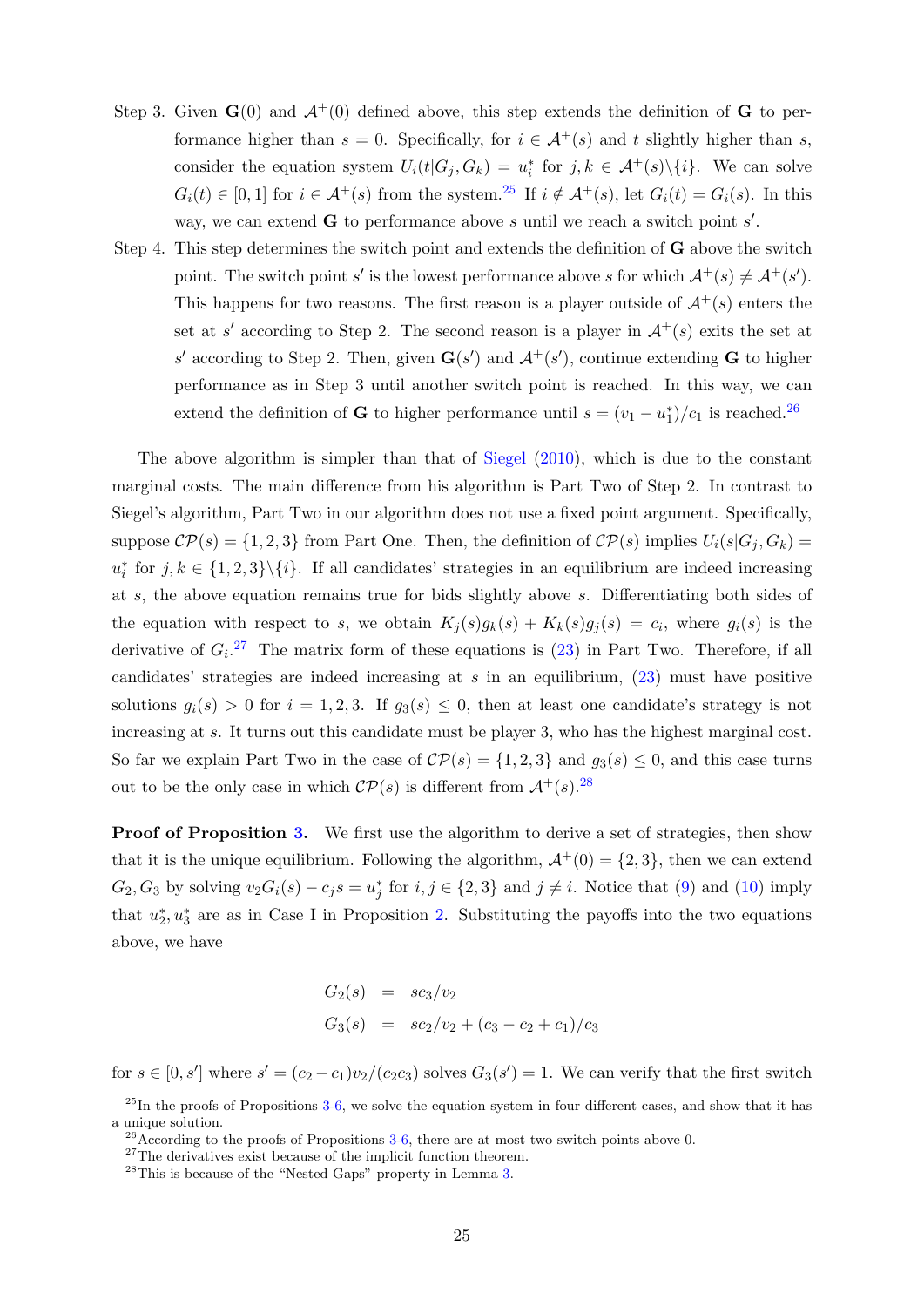point above 0 is  $s'$ , and  $\mathcal{A}^+(s') = \{1,2\}$ , so we can extend  $G_1, G_2$  by solving

<span id="page-25-0"></span>
$$
v_1 G_2(s) + v_2 (1 - G_2(s)) - c_1 s = u_1^*
$$
\n(24)

$$
v_1G_1(s) + v_2(1 - G_1(s)) - c_2s = u_2^*
$$
\n(25)

Substituting expressions of  $u_1^*$  and  $u_2^*$  in Case I, we can solve the above equations and get

$$
G_2(s) = \frac{c_1}{\Delta_1}s + 1 - \frac{c_1}{c_2} - \frac{c_1}{c_3}\left(1 - \frac{c_1}{c_2}\right)\frac{\Delta_2}{\Delta_1}
$$
  

$$
G_1(s) = \frac{c_2}{\Delta_1}s - \frac{\Delta_2}{\Delta_1}\frac{c_2 - c_1}{c_3}
$$

for  $s \in [s', s'']$  where  $s'' = \Delta_1/c_2 + \Delta_2(c_2 - c_1)/(c_2 c_3)$  solves  $G_1(s'') = 1$ .

It is straightforward to verify that  $(G_1, G_2, G_3)$  is indeed an equilibrium, and we show below that there are no other equilibria. First, in any equilibrium,  $G_i^*$  for  $i = 2,3$  must satisfy  $v_2G_i(s) - c_j s = u_j^*$  for  $j \in \{2,3\} \setminus \{i\}$  and  $s \in [0, s_1^*]$ , where  $s_1^*$  is the lower boundary of  $G_i^*$ 's support. Therefore,  $G_i^*(s) = G_i(s)$  for  $i = 2, 3$  and for  $s \in [0, \underline{s}_1^*]$ . At  $\underline{s}_1^*$ , we have  $U_1(\underline{s}_1^*|G_2^*, G_3^*) = u_1^*$ . The definition of switch point s' implies that it is the lowest bid satisfying this property, so  $s_1^* = s'$ . Notice that  $G_3^*(s') = 1$ , so  $s_1^* = \overline{s}_3^* = s'$ . Hence,  $G_i^*$  for  $i = 1, 2$ satisfies [\(24\)](#page-25-0) and [\(25\)](#page-25-0) for  $s > s'$ . Therefore,  $G_i^*(s) = G_i(s)$  for  $i = 1, 2$  and for  $s \in [s', s'']$ . As above, from the equilibrium payoffs, we uniquely determine the strategies in any equilibrium. Therefore, there are no other equilibria.  $\blacksquare$ 

**Proof of Proposition [4.](#page-10-3)** As in Proposition [3,](#page-9-2) we first use the algorithm to construct a set of strategies. With  $\mathcal{A}^+(0) = \{2,3\}$ , we can extend  $G_2$  and  $G_3$  by solving  $v_2G_i(s) - c_j s = u_j^*$  for  $i, j \in \{2, 3\}$  and  $j \neq i$ . That is,  $G_2(s) = sc_3/v_2$  and  $G_3(s) = sc_2/v_2 + (1 - c_2/c_3)v_1/v_2$ .

Denote the next switch point as  $s'$ . By its definition,  $s'$  is the smallest bid such that  $U_1(s|G_2,G_3) = u_1^*$ . Therefore, we can extend  $G_1, G_2, G_3$  by solving  $U_i(s|G_j, G_k) = u_i^*$  for  $i = 1, 2, 3$ . If  $\Delta_1/\Delta_2 = 1$ , we can solve the linear equation system and obtain  $G_i(s) = \sum_{j \neq i} (u_j^* +$  $(c_j s)/(2v_2)$  for  $i = 1, 2, 3$ . If  $\Delta_1/\Delta_2 \neq 1$ , we can use the definition of  $A_i$  to rewrite  $U_i(s|G_j, G_k)$  $u_i^*$  as

<span id="page-25-1"></span>
$$
\left(G_j(s) + \frac{\Delta_2}{\Delta_1 - \Delta_2}\right)\left(G_k(s) + \frac{\Delta_2}{\Delta_1 - \Delta_2}\right) = \frac{A_i + c_i s}{\Delta_1 - \Delta_2} \tag{26}
$$

The product of  $(26)$  for  $i = 1, 2, 3$  is

$$
\left[\times_{i=1}^{3} \left(G_i(s) + \frac{\Delta_2}{\Delta_1 - \Delta_2}\right)\right]^2 = \times_{i=1}^{3} \left(\frac{A_i + c_i s}{\Delta_1 - \Delta_2}\right)
$$

therefore

<span id="page-25-2"></span>
$$
\times_{i=1}^{3} \left( G_i(s) + \frac{\Delta_2}{\Delta_1 - \Delta_2} \right) = \pm \sqrt{\times_{i=1}^{3} \left( \frac{A_i + c_i s}{\Delta_1 - \Delta_2} \right)}
$$
(27)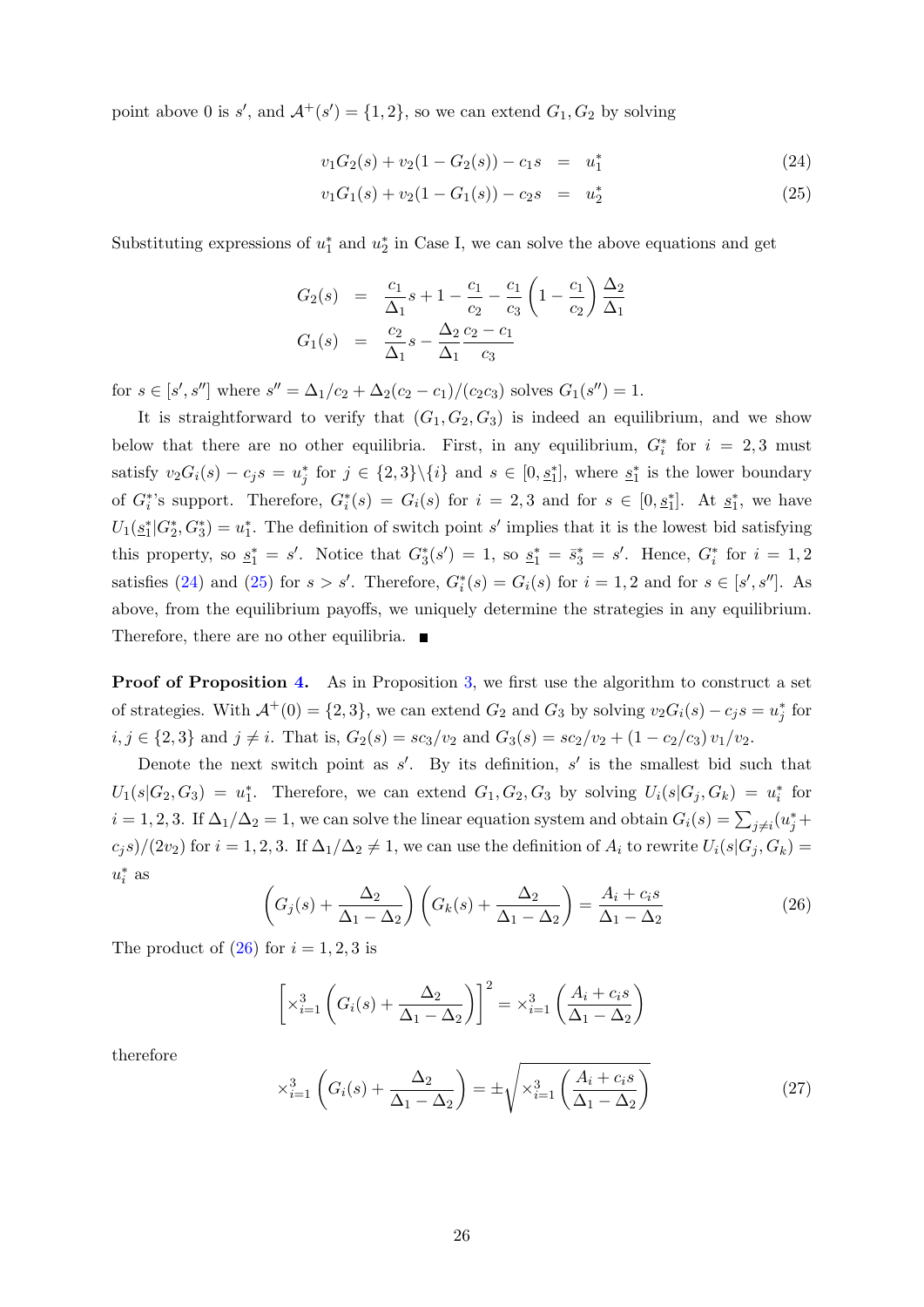Combining  $(26)$  and  $(27)$ , we obtain

$$
G_i(s) = \pm \frac{\Delta_1 - \Delta_2}{A_i + c_i s} \sqrt{\times_{i=1}^3 \left(\frac{A_i + c_i s}{\Delta_1 - \Delta_2}\right)} - \frac{\Delta_2}{\Delta_1 - \Delta_2}
$$

On the one hand, if  $\Delta_1 - \Delta_2 > 0$ , we can verify that  $A_1 + c_1 s > A_2 + c_2 s > A_3 + c_3 s > 0$  for  $s \in (0, v_1/c_3)$ , so

<span id="page-26-0"></span>
$$
G_i(s) = \frac{1}{A_i + c_i s} \sqrt{\frac{\times_{i=1}^3 (A_i + c_i s)}{\Delta_1 - \Delta_2}} - \frac{\Delta_2}{\Delta_1 - \Delta_2}
$$
(28)

otherwise  $G_i(s) < 0$ . Notice that  $A_i + c_i s$  and  $\Delta_1 - \Delta_2$  are both positive, so the square root in  $(28)$  is a real number. Therefore,  $F_i(s)$ , which is the right hand side of  $(28)$ , is also a real number. On the other hand, if  $\Delta_1 - \Delta_2 < 0$ , we can verify that  $A_3 + c_3 s < A_2 + c_2 s < A_1 + c_1 s < 0$  for  $s \in (0, v_1/c_3)$ . Moreover, the second term in [\(28\)](#page-26-0) satisfies  $-\Delta_2/(\Delta_1 - \Delta_2) > 1$ . Then, (28) is also true, otherwise  $G_i(s) > 1$ . Notice that  $A_i + c_i s$  and  $\Delta_1 - \Delta_2$  are negative, so the square root in [\(28\)](#page-26-0) is a real number, so is  $F_i(s)$ . Hence, the strategies in Proposition [4](#page-10-3) are the unique outcome of the algorithm.

Let us verify that  $G_i$  is nondecreasing for  $i = 1, 2, 3$ . By the construction in the algorithm,  $G_i$ is also continuous. It is straightforward to verify that the linear parts of  $G_i$  are nondecreasing. Therefore, it remains to verify that  $G_i$  is nondecreasing over  $s \in (\underline{s}_1^*, v_1/c_3)$ . First, consider the case with  $\Delta_1 - \Delta_2 > 0$ . Recall that in this case,  $A_1 + c_1 s > A_2 + c_2 s > A_3 + c_3 s > 0$  for  $s \in (0, v_1/c_3)$ , so

$$
G_3(s) = \sqrt{\frac{(A_1 + c_1s)(A_2 + c_2s)}{(A_3 + c_3s)(\Delta_1 - \Delta_2)}} - \frac{\Delta_2}{\Delta_1 - \Delta_2}
$$

When  $\Delta_1 - \Delta_2 > 0$ ,  $G_3(s)$  is a monotone transformation of  $(A_1 + c_1s)(A_2 + c_2s)/(A_3 + c_3s)$ . Therefore, [\(14\)](#page-10-4) implies the right derivative  $G'_3(\underline{s}_1^*) \geq 0.^{29}$  $G'_3(\underline{s}_1^*) \geq 0.^{29}$  $G'_3(\underline{s}_1^*) \geq 0.^{29}$  In addition,

<span id="page-26-3"></span>
$$
\frac{\partial}{\partial s} \left[ \frac{(A_1 + c_1 s)(A_2 + c_2 s)}{A_3 + c_3 s} \right] = \frac{c_1 c_2 c_3 (s^2 + 2\frac{A_3}{c_3} s) + c_1 A_2 A_3 + A_1 c_2 A_3 - A_1 A_2 c_3}{(A_3 + c_3 s)^2} \tag{29}
$$

where the denominator is positive and the numerator is increasing in s. The positive denominator implies that  $G'_3(s)$  and the numerator have the same sign. Recall that the numerator is increasing in s and it is nonnegative at  $s_1^*$  due to [\(14\)](#page-10-4), so it is positive for  $s > s_1^*$ . Therefore,  $G'_3(s) > 0$  for  $s > \underline{s}_1^*$ . Moreover, [\(23\)](#page-23-0) can be rewritten as

<span id="page-26-2"></span>
$$
((v_1 - 2v_2)G_3(s) + v_2)g_2(s) + ((v_1 - 2v_2)G_2(s) + v_2)g_3(s) = c_1
$$
\n(30)

$$
((v_1 - 2v_2)G_3(s) + v_2)g_1(s) + ((v_1 - 2v_2)G_1(s) + v_2)g_3(s) = c_2
$$
\n(31)

$$
((v_1 - 2v_2)G_2(s) + v_2)g_1(s) + ((v_1 - 2v_2)G_1(s) + v_2)g_2(s) = c_3
$$
\n(32)

Recall that  $A_1 + c_1 s > A_2 + c_2 s > A_3 + c_3 s > 0$  for  $s \in (0, v_1/c_3)$  if  $\Delta_1 - \Delta_2 > 0$ . Therefore, [\(28\)](#page-26-0) implies  $G_1(s) < G_2(s) < G_3(s)$  for  $s \in (0, v_1/c_3)$ . Comparing [\(30\)](#page-26-2) and [\(31\)](#page-26-2), we obtain

<span id="page-26-1"></span><sup>&</sup>lt;sup>29</sup>We use the right derivative because, for  $s < \underline{s_1}^*$ , the expression of  $G_3(s)$  is different.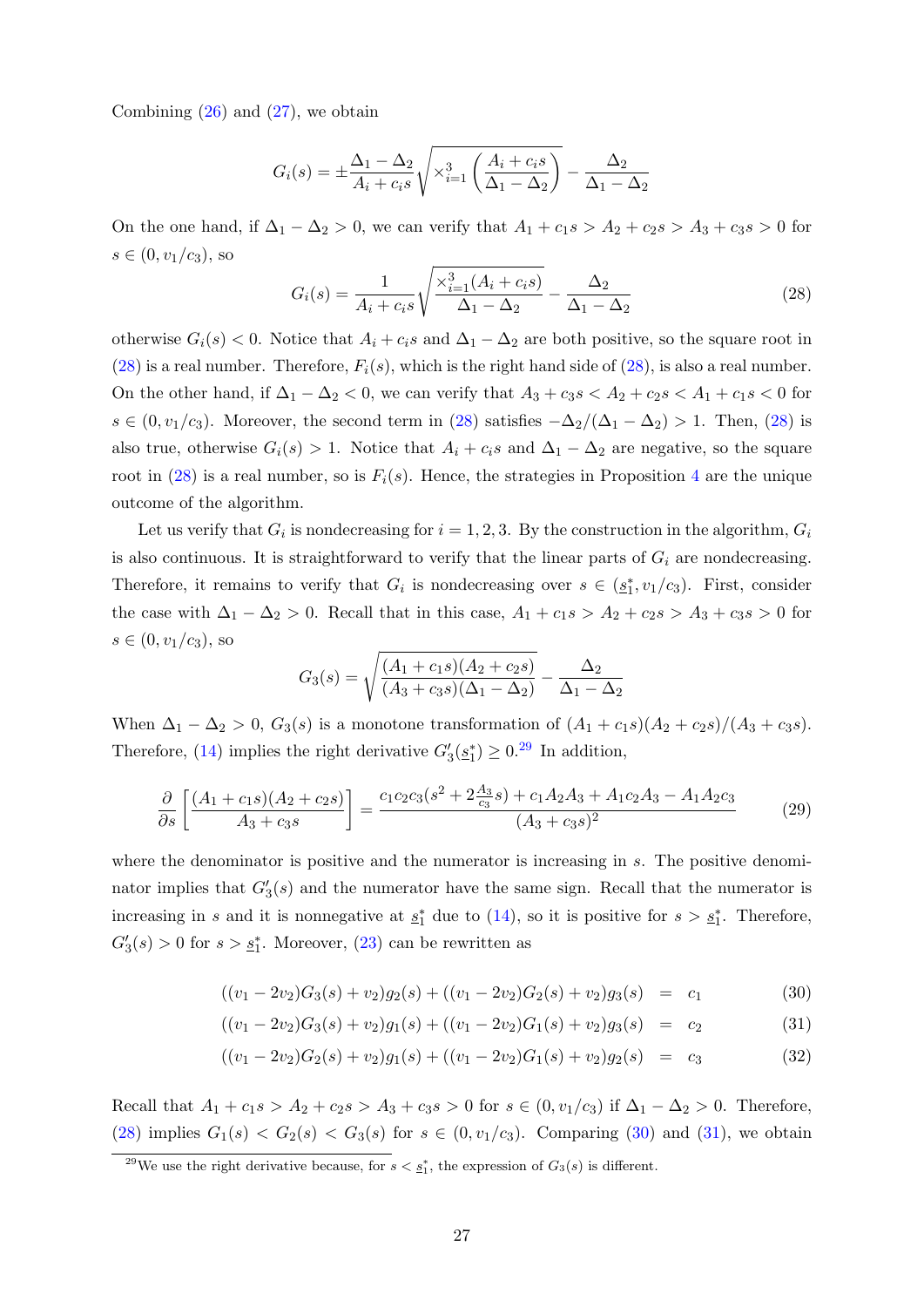$g_2(s) < g_1(s)$ . Similar, comparing [\(31\)](#page-26-2) and [\(32\)](#page-26-2), we obtain  $g_3(s) < g_2(s)$ . Therefore, 0 <  $G'_3(s) < G'_2(s) < G'_1(s)$ .

We have verified that  $G_i$  is nondecreasing if  $\Delta_1 - \Delta_2 > 0$ . Next, we consider the case with  $\Delta_1 - \Delta_2 < 0$ . As above, we have  $G_3'(s) < G_2'(s) < G_1'(s)$ , so it remains to show  $G_3'(s) > 0$  for  $s \in (\underline{s}_1^*, v_1/c_3)$ . Recall that, if  $\Delta_1 - \Delta_2 < 0$ , we have  $A_3 + c_3 s < A_2 + c_2 s < A_1 + c_1 s < 0$  for  $s \in (0, v_1/c_3)$ , so

$$
G_3(s) = -\sqrt{\frac{(A_1 + c_1s)(A_2 + c_2s)}{(A_3 + c_3s)(\Delta_1 - \Delta_2)}} - \frac{\Delta_2}{\Delta_1 - \Delta_2}
$$

Using the same argument in the case of  $\Delta_1 - \Delta_2 > 0$ , we obtain that  $G'_3(s)$  and the numerator in [\(29\)](#page-26-3) also have the same sign for  $s \in (\underline{s}_1^*, v_1/c_3)$ . Notice that the numerator is a quadratic function that reaches its minimum at  $s = -A_3/c_3 = (\Delta_2)^2/((\Delta_2 - \Delta_1)c_3) > v_1/c_3$ , so it is decreasing in s for  $s \in (\underline{s}_1^*, v_1/c_3)$ . Notice that  $G_i(v_1/c_3) = 1$ , so [\(30\)](#page-26-2)-[\(32\)](#page-26-2) imply the left derivative  $G'_3(v_1/c_3) = (c_1 + c_2 - c_3)/(2\Delta_1) \geq 0$ , where the inequality is from the assumption  $c_1 + c_2 \geq c_3$  of the proposition. As a result, the numerator in [\(29\)](#page-26-3) is nonnegative at  $s = v_1/c_3$ , so it is positive over for  $s \in (\underline{s}_1^*, v_1/c_3)$  because it is decreasing in s. Hence, [\(29\)](#page-26-3) is positive and  $G_3$  is increasing.

Now we verify that the constructed strategies are a unique equilibrium. As in Proposition [3,](#page-9-2)  $G_i^*(s) = G_i(s)$  for  $s \leq s'$ . We show  $G_i(s) = G_i^*(s)$  for  $i = 1, 2, 3$  and for  $s > s'$  in two steps.

First,  $s_1^* = s'$ . As in Proposition [3,](#page-9-2) the definition of s' implies that  $s_1^* \geq s'$ . Suppose  $s_1^* > s'$ , then  $G_2^*(s)$ ,  $G_3^*(s)$  satisfy  $v_2G_2^*(s) - c_3s = u_3^*$  and  $v_2G_3^*(s) - c_2s = u_2^*$  for  $s \in (s', s'')$ . Following the same argument in the proof of Lemma [7,](#page-20-0) we can verify that  $G_2^*(s) > G_2(s)$  and  $G_3^*(s) > G_3(s)$  for  $s \in (s', s'')$ . Therefore,  $U_1(s|G_2^*, G_3^*) > U_1(s|G_2, G_3) = u_1^*$  for  $s \in (s', s'')$ , where the equality is from the definition of  $G_2, G_3$ . Hence,  $\underline{s}_1^* = s'$ .

Second, any  $s \in [s', s'']$  is in the support of  $G_i^*$  for  $i = 1, 2, 3$ . Suppose otherwise that there exists  $\varepsilon > 0$  and  $s_3 \in [s', s'']$  such that  $(s_3, s_3 + \varepsilon)$  is not a subset of  $G_i^*$ 's support. Then, Lemma [3,](#page-18-9) the property of "Nested Gaps", implies that  $G_i^*$  must be  $G_3^*$ . Without loss of generality, assume  $s_3$  is the smallest bid with the above property. Then,  $G_3^*(s) = G_3^*(s_3)$  for  $s \in [s_3, s_3 + \varepsilon]$ . Moreover,  $G_3(s) > G_3^*(s)$  because  $G_3$  is increasing and  $G_3(s_3) = G_3^*(s)$ . Then, as in the proof of Lemma [7,](#page-20-0) we have  $G_i(s) < G_i^*(s)$  for  $i = 1, 2$  and  $s \in [s_3, s_3 + \varepsilon]$ . Therefore,  $U_3(s|G_1^*, G_2^*) > U_3(s|G_1, G_2) = u_3^*$  for  $s \in [s_3, s_3 + \varepsilon]$ . This is a contradiction.

In these two steps, we verify that  $G_i^*$  and  $G_i$  have the same support for  $i = 1, 2, 3$ . Moreover, the construction above shows that, given the equilibrium payoffs,  $G_i$  is the unique strategy with such support. Hence, there are no other equilibria.  $\blacksquare$ 

**Proof of Proposition [5.](#page-11-0)** The algorithm implies that there are two switch points between 0 and  $(v_1 - u_1^*)/c_1$ , where the algorithm ends. Moreover, they satisfy  $s' < s''$ , and  $\mathcal{A}^+(s') =$  $\{1,2,3\}$  and  $\mathcal{A}^+(s'') = \{1,2\}$ . Following the calculations in the proof of Proposition [4,](#page-10-3) we can construct the strategies in this proposition.

Let us verify that the constructed  $G_i$  are indeed non-decreasing. We first verify that the left derivative  $G'_3(\bar{s}_3^*)=0$ . Notice that this proposition corresponds to Case III in Proposition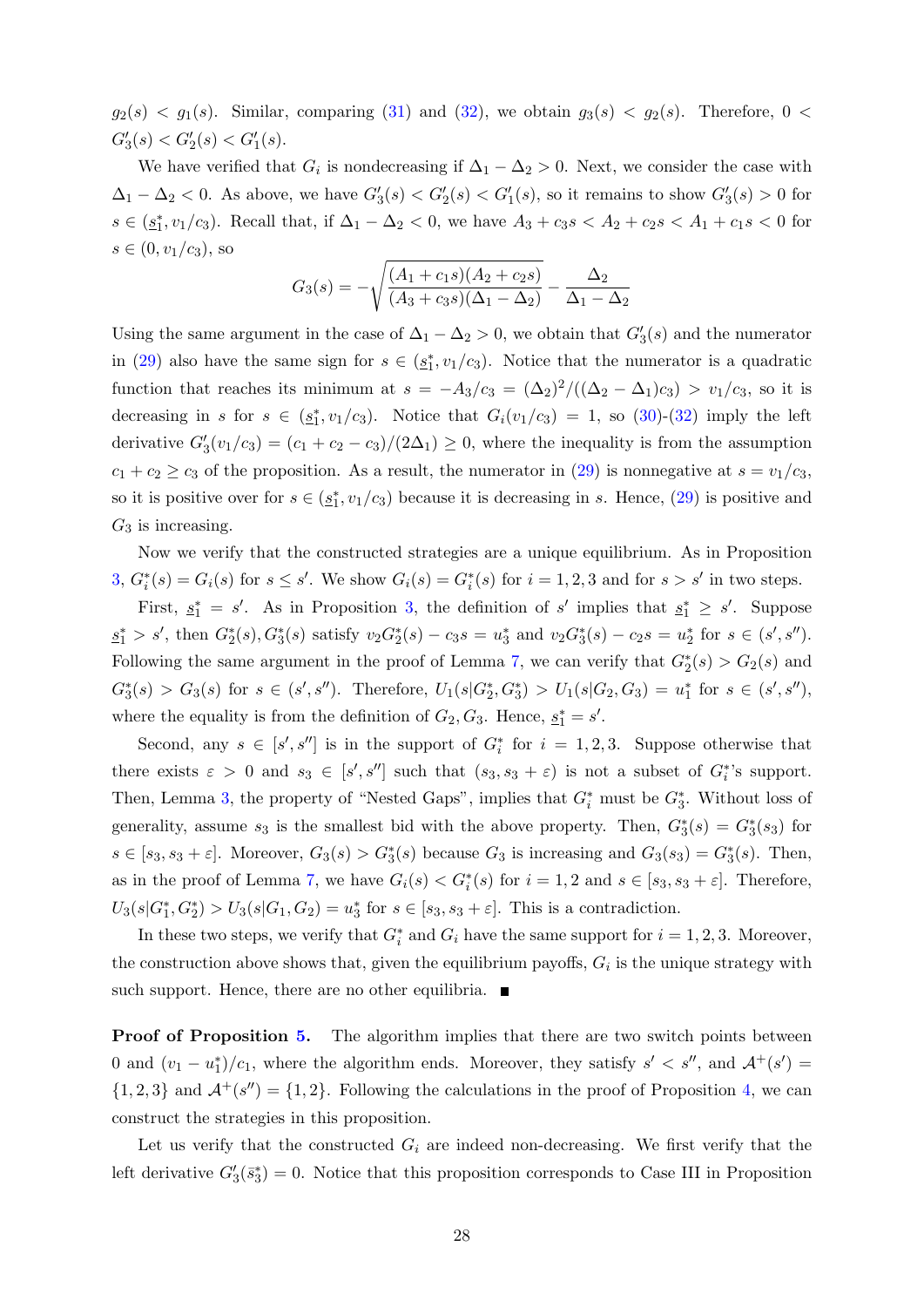[2,](#page-8-0) so  $U_3(\cdot|G_1^2, G_2^2)$  has an interior maximizer over  $[0, \bar{s}_1^2]$ . In addition, according to the proof of Proposition [1,](#page-6-0)  $U_3(\cdot|G_1^2, G_2^2)$  is  $U_3(\cdot|\bar{G}_1, \bar{G}_2)$  with a horizontal shift. Therefore,  $U_3(\cdot|\bar{G}_1, \bar{G}_2)$ also has an interior maximizer over  $[\underline{s}_1, \overline{s}_1]$ , and the maximizer is  $\overline{s}_3^*$ . The corresponding first order condition is [\(32\)](#page-26-2) with  $s = \bar{s}_3^*$ , which, according to the proof of Proposition [1,](#page-6-0) equals to the threshold T. We can also verify that  $g_1(\bar{s}_3^*) = c_2/\Delta_1$ ,  $g_2(\bar{s}_3^*) = c_1/\Delta_1$  and  $g_3(\bar{s}_3^*) = 0$  solve [\(30\)](#page-26-2)-[\(32\)](#page-26-2), so the left derivative  $G'_3(\bar{s}_3^*) = g_3(\bar{s}_3^*) = 0$ .

Second,  $G_3$  is nondecreasing over  $(\underline{s}_1^*, \overline{s}_3^*)$ . Recall that for  $s \in (\underline{s}_1^*, \overline{s}_3^*)$ ,  $G'_3(s)$  and the nu-merator in [\(29\)](#page-26-3) have the same sign. Notice that  $G_3(\bar{s}_3^*) = 1$ , so  $G_3(s) < 1$  implies  $G_3'(s) \geq 0$ for s slightly below  $\bar{s}_3^*$ . Therefore, the numerator is also nonnegative at s slightly below  $\bar{s}_3^*$ . In addition, the numerator is zero at  $s = \bar{s}_3^*$  due to the first step. Therefore, the numerator, which is a U-shaped quadratic function of s, is positive for  $s < \bar{s}_3^*$ . Hence,  $G'_3(s) > 0$  for  $s \in (\underline{s}_1^*, \bar{s}_3^*)$ .

As in the proof of Proposition [4,](#page-10-3)  $G_1'(s) > G_2'(s) > G_3'(s)$  for  $s \in (\underline{s_1^*, \overline{s_3^*}})$ , so  $G_i$  is increasing over  $(\underline{s}_1^*, \overline{s}_3^*)$ . The other parts of the strategies are linear, and are also non-decreasing.

By the two steps in the proof of Proposition [4,](#page-10-3) we can prove the constructed strategies are a unique equilibrium.  $\blacksquare$ 

**Proof of Proposition [6.](#page-12-0)** The algorithm implies that there are two switch points between 0 and  $(v_1 - u_1^*)/c_1$ . Moreover,  $s' < s''$ , and  $\mathcal{A}^+(s') = \{1,2\}$  and  $\mathcal{A}^+(s'') = \{1,2,3\}$ . As in the proof of Proposition [4,](#page-10-3) we have  $G_i^*(s) = G_i(s)$  for  $s \leq s'$ . At the first switch point s', we have  $g_3(s') < 0$ , so at least one of  $G_1^*, G_2^*, G_3^*$ 's supports does not contain  $(s', s' + \varepsilon)$  for some  $\varepsilon > 0$ . Then, the property of "Nested Gaps" in Lemma [3](#page-18-9) implies that  $(s', s' + \varepsilon)$  is not a subset of  $G_3^*$ 's support. By the definition of the second switch point  $s''$ ,  $(s', s'')$  cannot be in the support of  $G_3^*$ . By the same argument for  $[s', s'']$  in Proposition [4,](#page-10-3) we have  $[s'', (v_1 - u_1^*)/c_1]$  is in the support of  $G_i^*$  for  $i = 1, 2, 3$ .

Let us verify that  $G_i$  is nondecreasing. As above, it is sufficient to verify that  $G_3$  is nondecreasing for its nonlinear part over  $(\hat{s}_3, \bar{s}_1^*)$ . As in the proof of Proposition [4,](#page-10-3)  $\Delta_1-\Delta_2 > 0$  implies that the numerator in [\(29\)](#page-26-3) is increasing over  $(0, \bar{s}_1^*)$ . Because  $F_3'(s)$  has the same sign as the numerator, so  $F_3(s)$  is a U-shaped function over  $(0, \bar{s}_1^*)$ . By their definitions,  $F_i(\underline{s}_1^*)$  for  $i = 1, 2, 3$ are the unique solution in  $[0,1]^3$  to the system  $U_1(\underline{s_1^*}|F_2,F_3) = u_1^*, U_2(\underline{s_1^*}|F_1,F_3) = u_2^*$  and  $U_3(\underline{s}_1^* | F_1, F_2) = u_3^*$ . In addition,  $U_1(\underline{s}_1^* | G_2, G_3) = u_1^*, U_2(\underline{s}_1^* | G_1, G_3) = u_2^*$  and  $U_3(\underline{s}_1^* | G_1, G_2) =$  $u_3^*$ . Therefore,  $G_i(\underline{s}_1^*) = F_i(\underline{s}_1^*)$ . The construction of  $G_3$  implies  $G_3(\underline{s}_1^*) = G_3(\hat{s}_3) = F_3(\hat{s}_3)$ , so  $F_3(\underline{s}_1^*) = F_3(\hat{s}_3)$ . Hence, the U-shaped function  $F_3$  is increasing over  $(\hat{s}_3, \overline{s}_1^*)$ .

The first paragraph shows that we uniquely determine the supports of strategies in any equilibrium. Therefore, the construction implies that given the equilibrium payoffs, there are no other strategies with the same supports. Hence, there are no other equilibria.  $\blacksquare$ 

We first introduce a lemma below, then use it to prove Proposition [7.](#page-13-1)

<span id="page-28-0"></span>**Lemma 8** If  $1 < \Delta_1/\Delta_2 < c_1/(c_3 - c_2)$  and  $c_3 < c_1 + c_2$ , there exists a unique  $\lambda \in (1, c_1/(c_3 - c_2))$  $(c_2)$ ) such that  $F_3'(\underline{s}_1^*) > 0$  if and only if  $\Delta_1/\Delta_2 \in (1, \lambda)$ .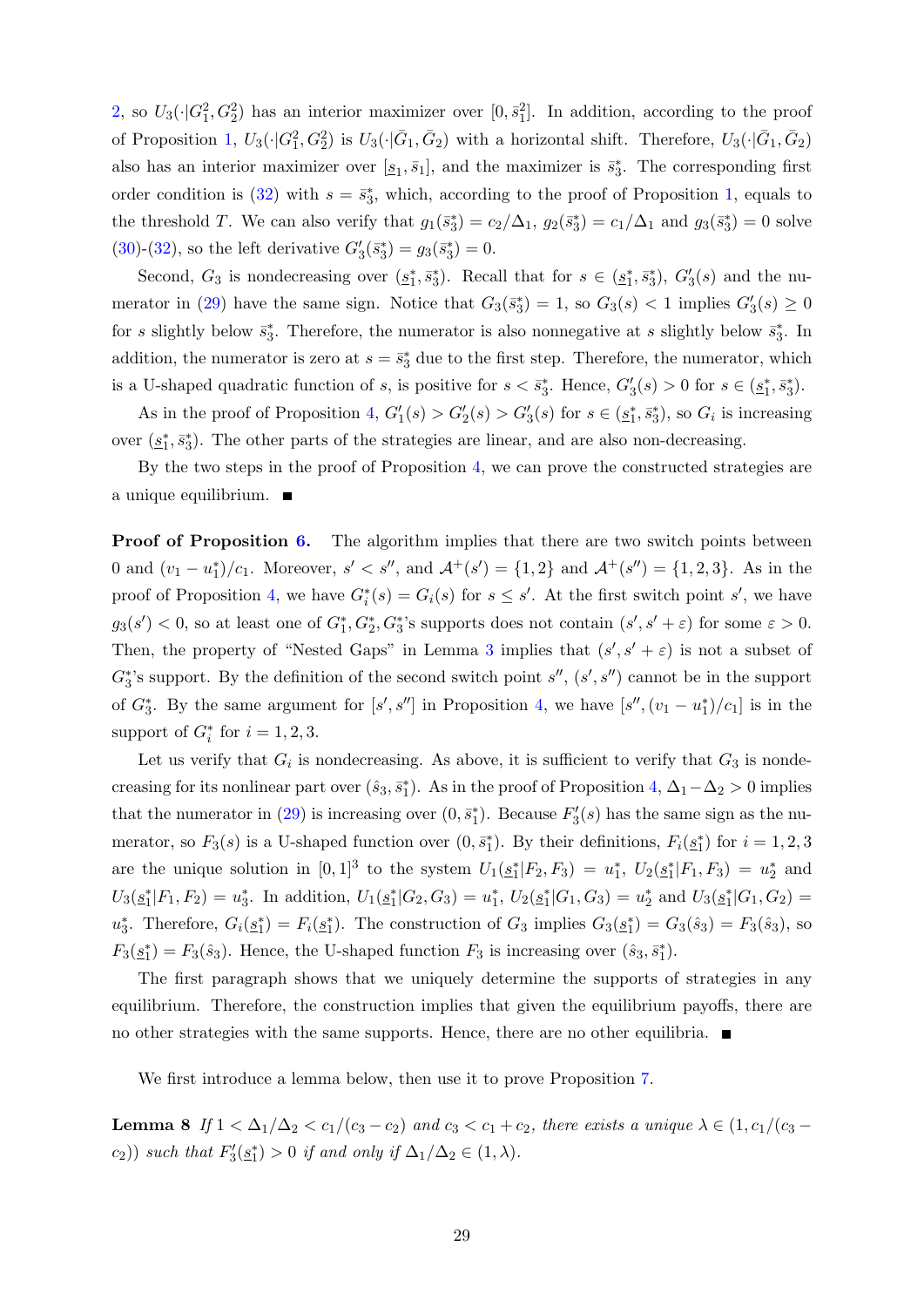**Proof.** We prove this in three steps. First,  $s_1^*/v_1$  increases in  $\kappa$ , where  $\kappa \equiv 1/((\Delta_1/\Delta_2)^2 - 1)$ . To see why, recall that  $\underline{s}_1^*$  solves  $G_1^*(\underline{s}_1^*) = 0$ . That is,

$$
\frac{1}{c_1 \underline{s}_1^* + A_1} \sqrt{\frac{\times_{i=1}^3 (c_i \underline{s}_1^* + A_i)}{\Delta_1 - \Delta_2}} - \frac{\Delta_2}{\Delta_1 - \Delta_2} = 0
$$

Because  $\Delta_1 - \Delta_2 > 0$ , we can rewrite it as  $(c_2 s_1^* + A_2) (c_3 s_1^* + A_3) / (c_1 s_1^* + A_1) = \Delta_2^2 / (\Delta_1 - \Delta_2)$ , or

<span id="page-29-0"></span>
$$
c_2 c_3 \underline{s}_1^{*2} + \left(A_2 c_3 + c_2 A_3 - \frac{\Delta_2^2}{\Delta_1 - \Delta_2} c_1\right) \underline{s}_1^* + A_2 A_3 - \frac{\Delta_2^2}{\Delta_1 - \Delta_2} A_1 = 0 \tag{33}
$$

Recall that  $A_i = v_1 (1 - c_i/c_3) + \Delta_2^2/(\Delta_1 - \Delta_2)$ , so

<span id="page-29-1"></span>
$$
\frac{A_i}{v_1} = 1 - \frac{c_i}{c_3} + \frac{\Delta_2^2}{(\Delta_1 - \Delta_2)(\Delta_1 + \Delta_2)} = 1 - \frac{c_i}{c_3} + \frac{1}{t^2 - 1}
$$
(34)

$$
\frac{\Delta_2^2}{(\Delta_1 - \Delta_2)v_1} = \frac{1}{t^2 - 1}
$$
\n(35)

where  $t \equiv \Delta_1/\Delta_2$ . Dividing both sides of [\(33\)](#page-29-0) by  $v_1^2$  and using [\(34\)](#page-29-1) and [\(35\)](#page-29-1), we can rewrite [\(33\)](#page-29-0) as

<span id="page-29-2"></span>
$$
c_2 c_3 \left(\frac{\underline{s}_1^*}{v_1}\right)^2 + [c_3 - c_2 + \kappa(c_3 + c_2 - c_1)] \frac{\underline{s}_1^*}{v_1} - \kappa \frac{c_2 - c_1}{c_3} = 0 \tag{36}
$$

where  $\kappa = 1/(t^2 - 1)$ . Because the last term is negative, the above equation has two roots of different signs. Therefore, the positive root is

<span id="page-29-3"></span>
$$
\frac{\underline{s}_{1}^{*}}{v_{1}} = -\frac{c_{3} - c_{2} + \kappa (c_{3} + c_{2} - c_{1})}{c_{2}c_{3}} + \frac{\sqrt{(c_{3} - c_{2} + \kappa (c_{3} + c_{2} - c_{1}))^{2} + 4c_{2}(c_{2} - c_{1})\kappa}}{c_{2}c_{3}} \tag{37}
$$

Recall that  $F_3(s) = \frac{1}{A_3+c_3s}$  $\sqrt{\frac{\chi_{i=1}^3(c_is+A_i)}{n}}$  $\frac{1}{\Delta_1-\Delta_2}$  -  $\frac{\Delta_2}{\Delta_1-\Delta_2}$  $\frac{\Delta_2}{\Delta_1-\Delta_2}$ . Because  $\Delta_1 - \Delta_2 > 0$ ,  $F'_3(\underline{s}_1^*) > 0$  is equivalent to  $(14)$ . Expanding the derivative in  $(14)$ , we obtain

$$
c_1(A_2 + c_2\underline{s}_1^*)(A_3 + c_3\underline{s}_1^*) + (A_1 + c_1\underline{s}_1^*)c_2(A_3 + c_3\underline{s}_1^*) - (A_1 + c_1\underline{s}_1^*)(A_2 + c_2\underline{s}_1^*)c_3 > 0
$$

Dividing both sides by  $c_1c_2c_3s_1^*$ , we obtain

$$
\left(\frac{A_2}{\underline{s}_1^*c_2} + 1\right)\left(\frac{A_3}{\underline{s}_1^*c_3} + 1\right) + \left(\frac{A_1}{\underline{s}_1^*c_1} + 1\right)\left(\frac{A_3}{\underline{s}_1^*c_3} + 1\right) - \left(\frac{A_1}{\underline{s}_1^*c_1} + 1\right)\left(\frac{A_2}{\underline{s}_1^*c_2} + 1\right) > 0
$$

Notice that  $\frac{A_i}{s_1^*c_i} = \frac{1-c_i/c_3+\kappa}{c_i}$  $\overline{c_i}$ 1  $\frac{1}{\underline{s_1^*}/v_1}$ , so the inequality above is

$$
\left(\frac{1-c_2/c_3+\kappa}{c_2}+\frac{s_1^*}{v_1}\right)\left(\frac{1-c_3/c_3+\kappa}{c_3}+\frac{s_1^*}{v_1}\right)+\left(\frac{1-c_1/c_3+\kappa}{c_1}+\frac{s_1^*}{v_1}\right)\left(\frac{1-c_3/c_3+\kappa}{c_3}+\frac{s_1^*}{v_1}\right)
$$

$$
-\left(\frac{1-c_1/c_3+\kappa}{c_1}+\frac{s_1^*}{v_1}\right)\left(\frac{1-c_2/c_3+\kappa}{c_2}+\frac{s_1^*}{v_1}\right)>0
$$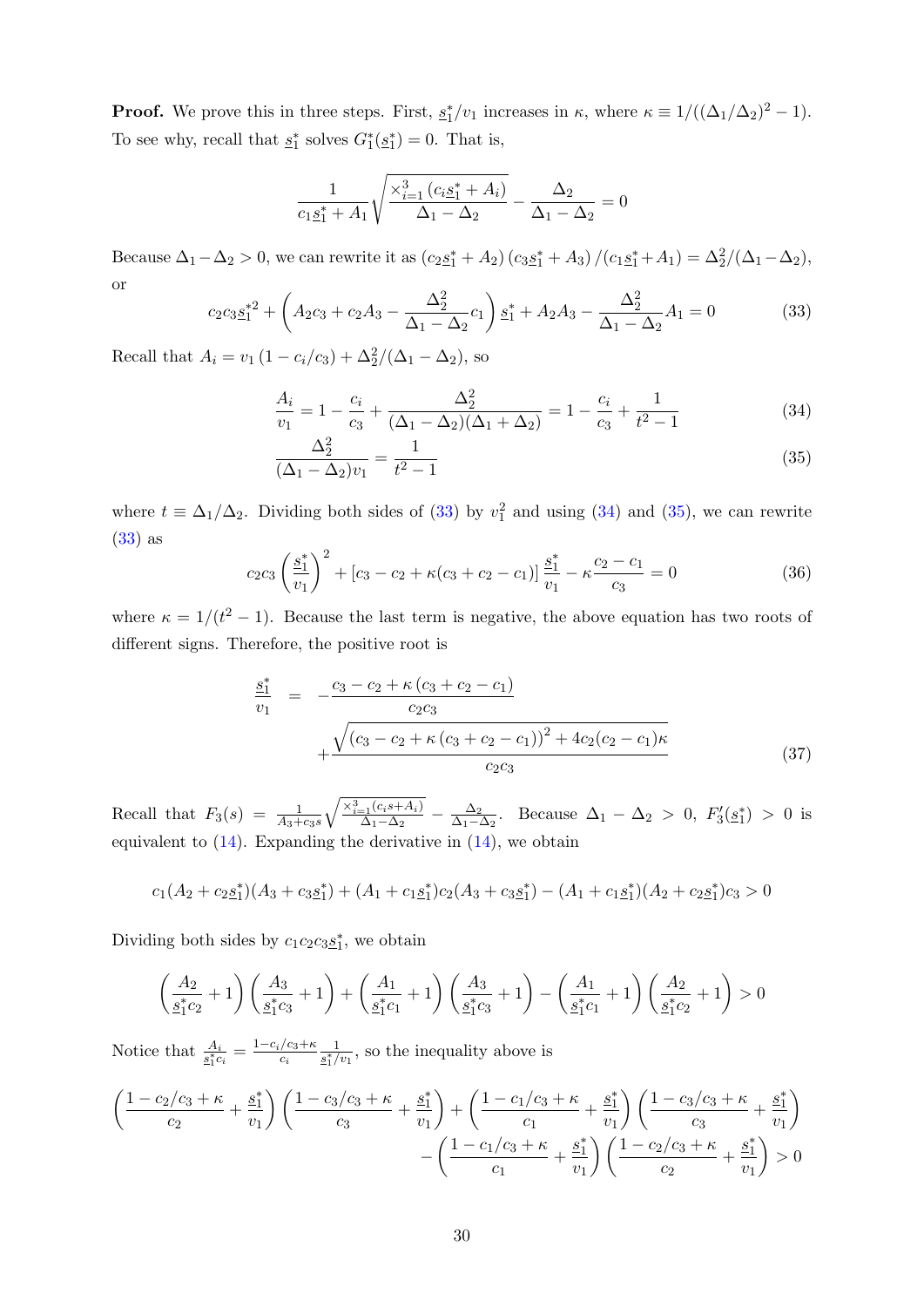Collecting terms with respect to  $s_1^*/v_1$ , we get the left-hand side of the above inequality

<span id="page-30-0"></span>
$$
LHS = \left(\frac{\underline{s}_1^*}{v_1}\right)^2 + 4\frac{\kappa}{c_3}\frac{\underline{s}_1^*}{v_1} + \frac{1 - c_1/c_3 + \kappa}{c_1} + \frac{1 - c_2/c_3 + \kappa}{c_2} + \frac{1 - c_3/c_3 + \kappa}{c_3} \tag{38}
$$

Recall that  $\underline{s}_1^*/v_1$  solves [\(36\)](#page-29-2), which can be rewritten as

$$
c_2c_3\left(\frac{\underline{s}_1^*}{v_1} + \frac{c_3 - c_2 + \kappa(c_3 + c_2 - c_1)}{2c_1c_2}\right)^2 - \left[\left(\frac{c_3 - c_2 + \kappa(c_3 + c_2 - c_1)}{2c_1c_2}\right)^2 + \kappa\frac{c_2 - c_1}{c_3}\right] = 0
$$

If  $\kappa$  increases,  $\frac{c_3-c_2+\kappa(c_3+c_2-c_1)}{2c_1c_2}$  increases and the last term decreases. Then, the quadratic function of  $s_1^*/v_1$  shifts to the right and downwards. This implies that the larger root  $s_1^*/v_1$ increases.

Second, LHS in [\(38\)](#page-30-0) is increasing in  $\kappa$  for  $\kappa \in [\underline{\kappa}, +\infty)$  if it is increasing at  $\underline{\kappa}$ , where

$$
\underline{\kappa} = \frac{1}{t^2 - 1} \bigg|_{t = c_1/(c_3 - c_2)} = \frac{(c_3 - c_2)^2}{(c_1 + c_2 - c_3)(c_1 + c_3 - c_2)}
$$

The first step implies that  $s_1^*/v_1$  increases in  $\kappa$ , so the first two terms in [\(38\)](#page-30-0) increase in  $\kappa$ . However, the last three terms do not. To see why, the derivative of the last three terms with respect to  $\kappa$  is

$$
2\kappa \frac{c_1+c_2-c_3}{c_1c_2c_3} - \frac{2(c_3-c_2)(c_3-c_1)}{c_1c_2c_3^2}
$$

which is increasing in  $\kappa$ . However, the derivative at  $\kappa = \underline{\kappa}$  is

<span id="page-30-1"></span>
$$
-\frac{2c_1(c_2 - c_1)(c_3 - c_2)}{c_1c_2c_3^2(c_1 + c_3 - c_2)} < 0
$$
\n(39)

Therefore, the sum of the last three terms is a U-shaped quadratic function of  $\kappa$ . Hence, to show [\(38\)](#page-30-0) is increasing in  $\kappa$ , it is sufficient to show it is increasing in  $\kappa$  at  $\kappa$ .

Third, LHS in [\(38\)](#page-30-0) is increasing in  $\kappa$  at  $\underline{\kappa}$ . Substituting [\(39\)](#page-30-1) into the derivative of (38) with respect to  $\kappa$  at  $\underline{\kappa}$ , we have

<span id="page-30-2"></span>
$$
\frac{\partial LHS}{\partial \kappa}\bigg|_{\underline{\kappa}} = \left(2y + \frac{4}{c_3}\kappa\right)\frac{\partial y}{\partial \kappa}\bigg|_{\underline{\kappa}} + \frac{4}{c_3}y - \frac{2c_1(c_2 - c_1)(c_3 - c_2)}{c_1c_2c_3^2(c_1 + c_3 - c_2)}\tag{40}
$$

where  $y \equiv \frac{s_1}{2}v_1$ . Recall that if  $\kappa$  increases, the quadratic function in [\(36\)](#page-29-2) shifts to the right and downwards. Therefore, the larger root y of the equation shifts to the right by at least  $\frac{c_3+c_2-c_1}{2c_2c_3}$ . That is,  $\frac{\partial y}{\partial \kappa}\Big|_{\underline{\kappa}} \geq \frac{c_3 + c_2 - c_1}{2c_2c_3}$  $\frac{+c_2-c_1}{2c_2c_3}$ . Substituting  $\underline{\kappa}$  into [\(37\)](#page-29-3), we get

$$
y(\underline{\kappa}) = \frac{(c_2 - c_1)(c_3 - c_2)}{c_2 c_3 (c_3 - c_2 + c_1)}
$$

Substituting  $y(\underline{\kappa})$ ,  $\underline{\kappa}$  and the lower bound of  $\partial y(\underline{\kappa})/\partial \kappa$  into [\(40\)](#page-30-2), then multiplying both sides by